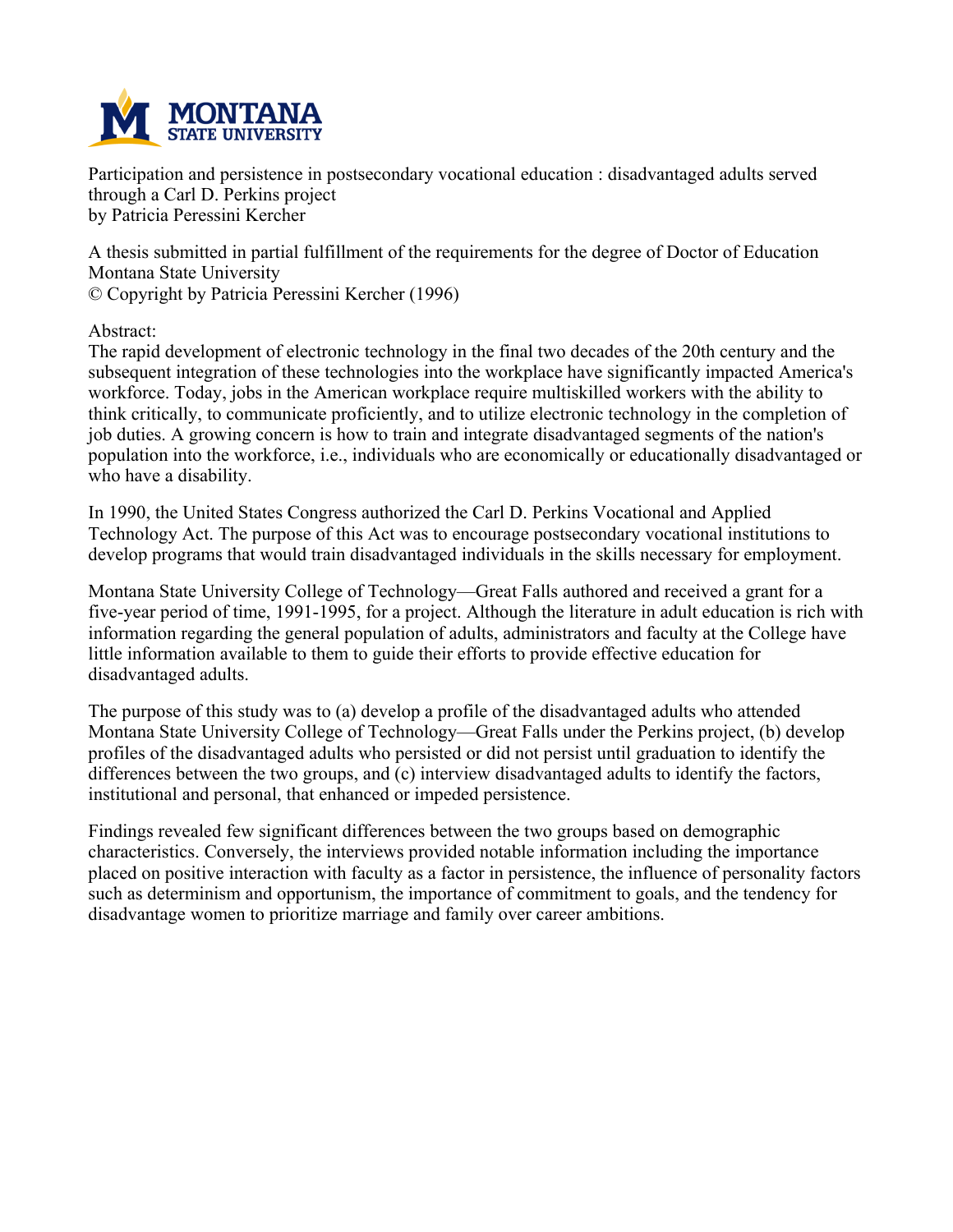# PARTICIPATION AND PERSISTENCE IN POSTSECONDARY VOCATIONAL EDUCATION: DISADVANTAGED ADULTS SERVED THROUGH A

CARL D. PERKINS PROJECT

by

# Patricia Peressini Kercher

# A thesis submitted in partial fulfillment<br>of the requirements for the degree

of

Doctor of Education

MONTANA STATE UNIVERSITY Bozeman, Montana

January 1996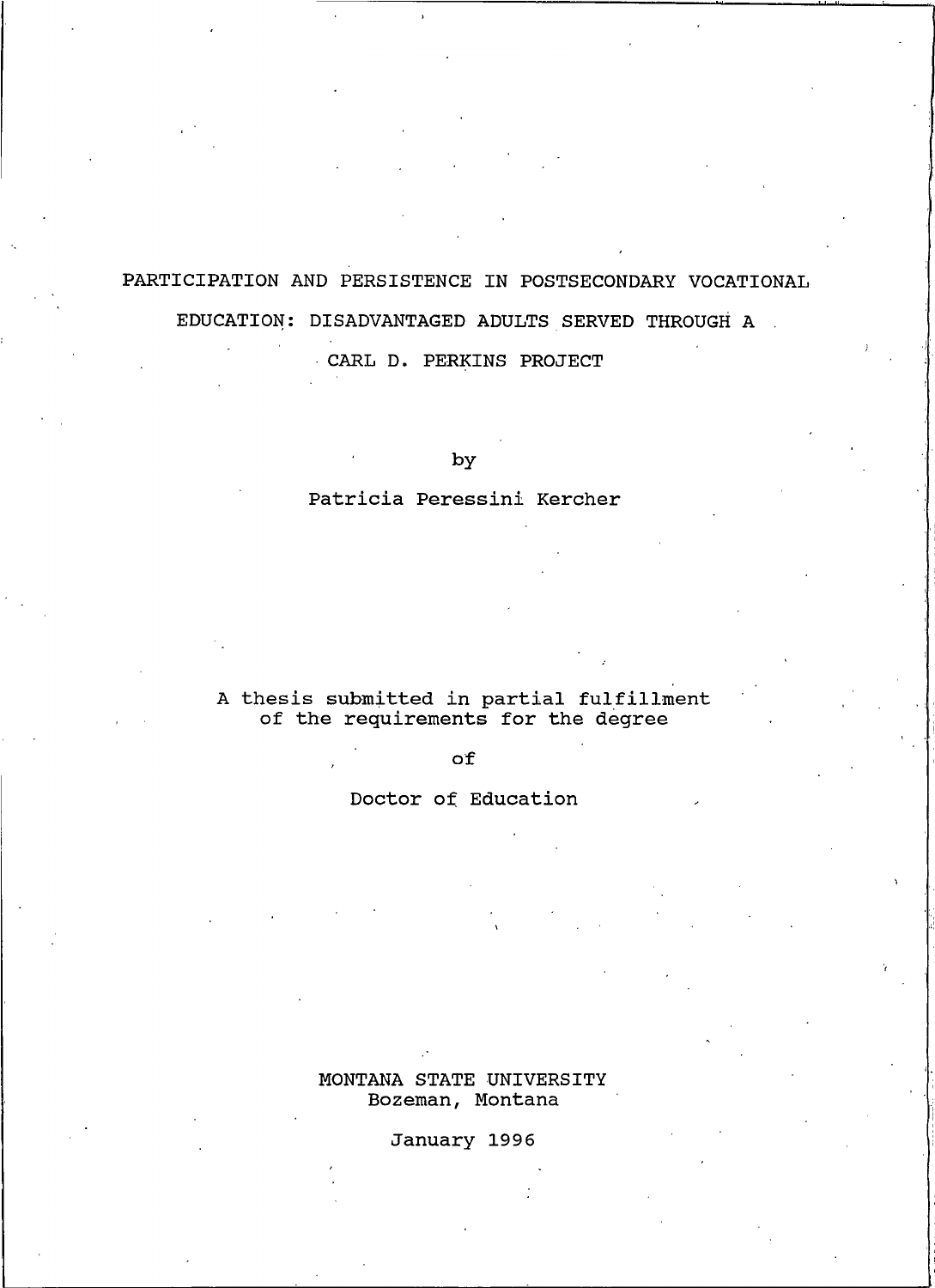$D318$ K 4534

# **APPROVAL**

# of a thesis submitted by

Patricia Peressini Kercher

This thesis has been read by each member of the graduate committee and has been found to be satisfactory regarding content, English usage, format, citations,<br>bibliographic style, and consistency, and is ready for submission to the College of Graduate Studies.

 $\frac{2}{5/8}$ 

Chairperson, Graduate Committee

Approved for the Major Department

 $2/6/96$ 

Head, Major Department

Approved for the College of Graduate Studies

 $3/24/96$ 

Bour

Graduate Dean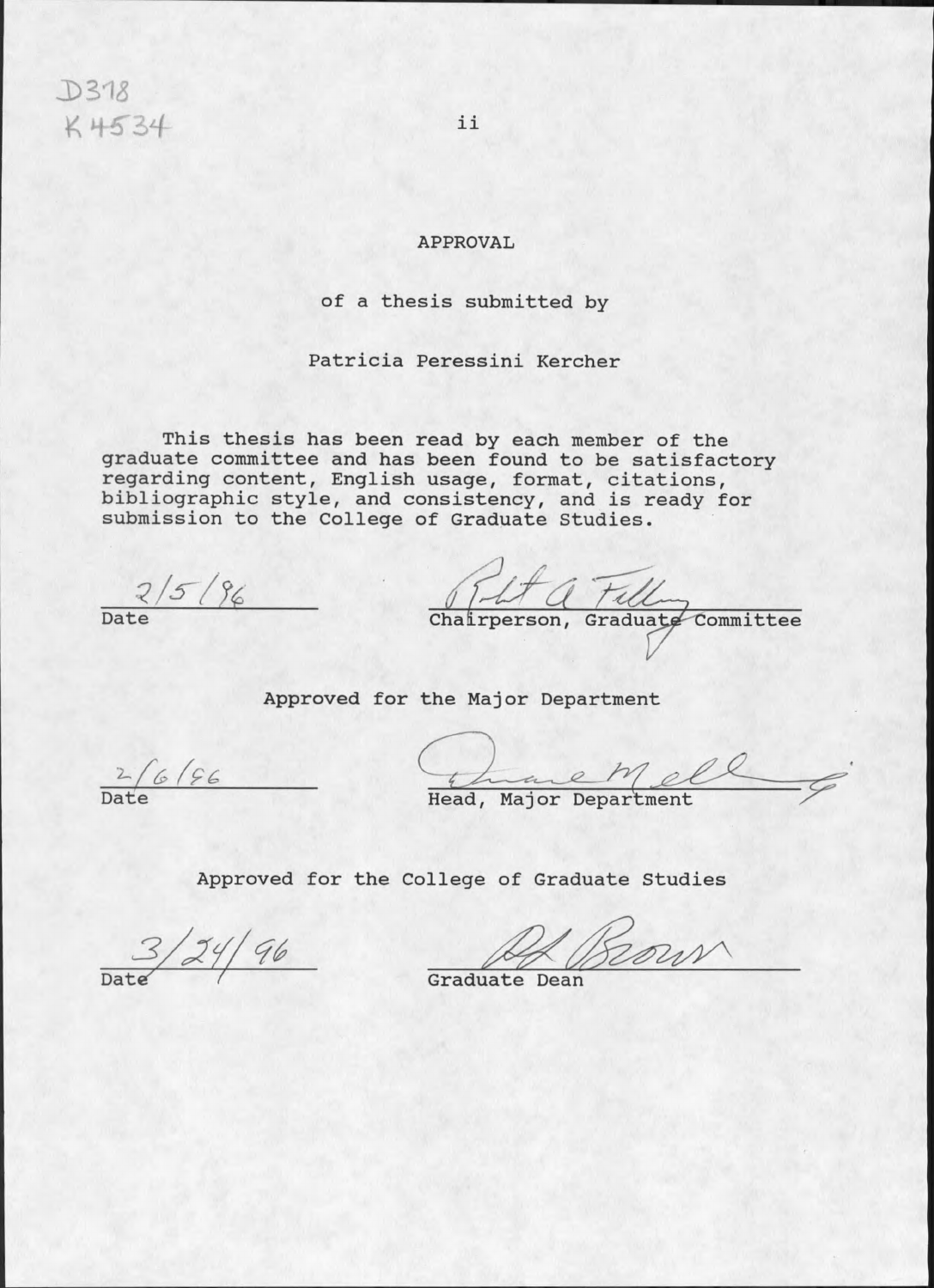# STATEMENT OF PERMISSION TO USE

In presenting this thesis in partial fulfillment of the requirements for a doctoral degree at Montana State University, I agree that the Library shall make it available to borrowers under rules of the Library.  $\mathbf I$ further agree that copying of this thesis is allowable only for scholarly purposes, consistent with "fair use" as prescribed in the U.S. Copyright Law. Requests for extensive copying or reproduction of this thesis should be referred to University Microfilms International, 300 North Zeeb Road, Ann Arbor, Michigan 48106, to whom I have granted "the exclusive right to reproduce and distribute my dissertation for sale in and from microform or electronic format, along with the right to reproduce and distribute my abstract in any format in whole or in part."

signature <u>Patricia Peressine</u> Reseler Date

iii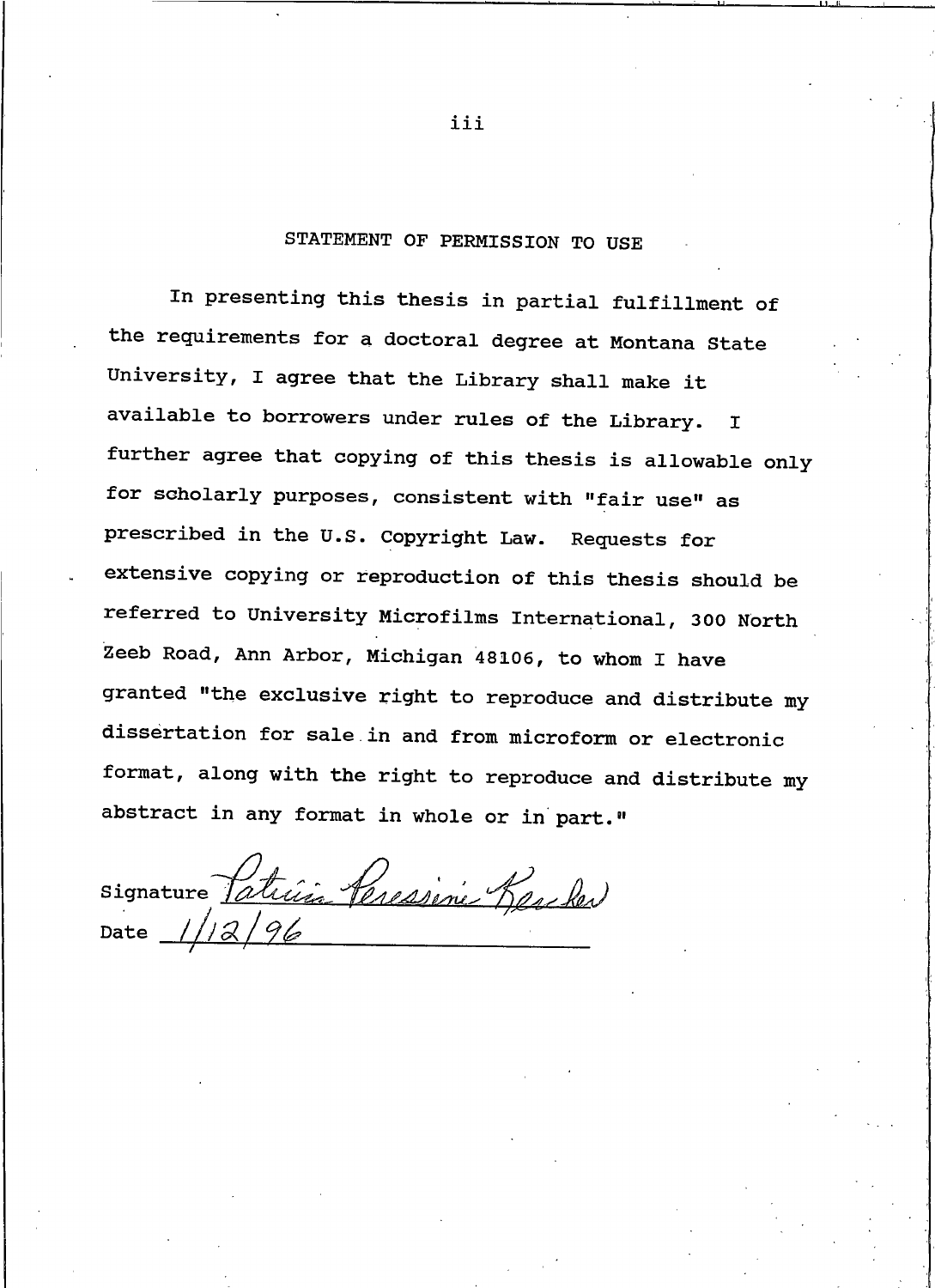#### **ACKNOWLEDGEMENTS**

I wish to extend appreciation to those who significantly assisted and influenced my doctoral studies and research. For his gentle wisdom and scholarly quidance, most sincere gratitude is expressed to Dr. Robert Fellenz, Chair of the Dissertation Committee, as well as to his colleague, Dr. Gary Conti. It was their untiring encouragement, support, advice and commitment to students in Great Falls that made this personal accomplishment possible. Appreciation is also expressed to the other members of the Dissertation Committee, Dr. Sharon Alexander, Dr. Ardy Clarke, Dr. Gary Harkin, and Dr. Douglas Herbster.

To my family, I express unequaled gratitude for their unwavering belief in my abilities and ultimate success.  $\mathbf I$ would like to acknowledge my husband, Bob, whose confidence and support gave me the means to succeed; my children and their spouses, Sharon, Dutch, Keith, Patti, Steve, Kelli, Karl, Vanda, Lisa, Craig, Kehrin, whose assistance, encouragement and understanding gave me the will to succeed; and, my grandchildren, Kaleb, Gina, and Konner, whose belief in "Doctor Grandma" made it fun to strive for this goal.

iv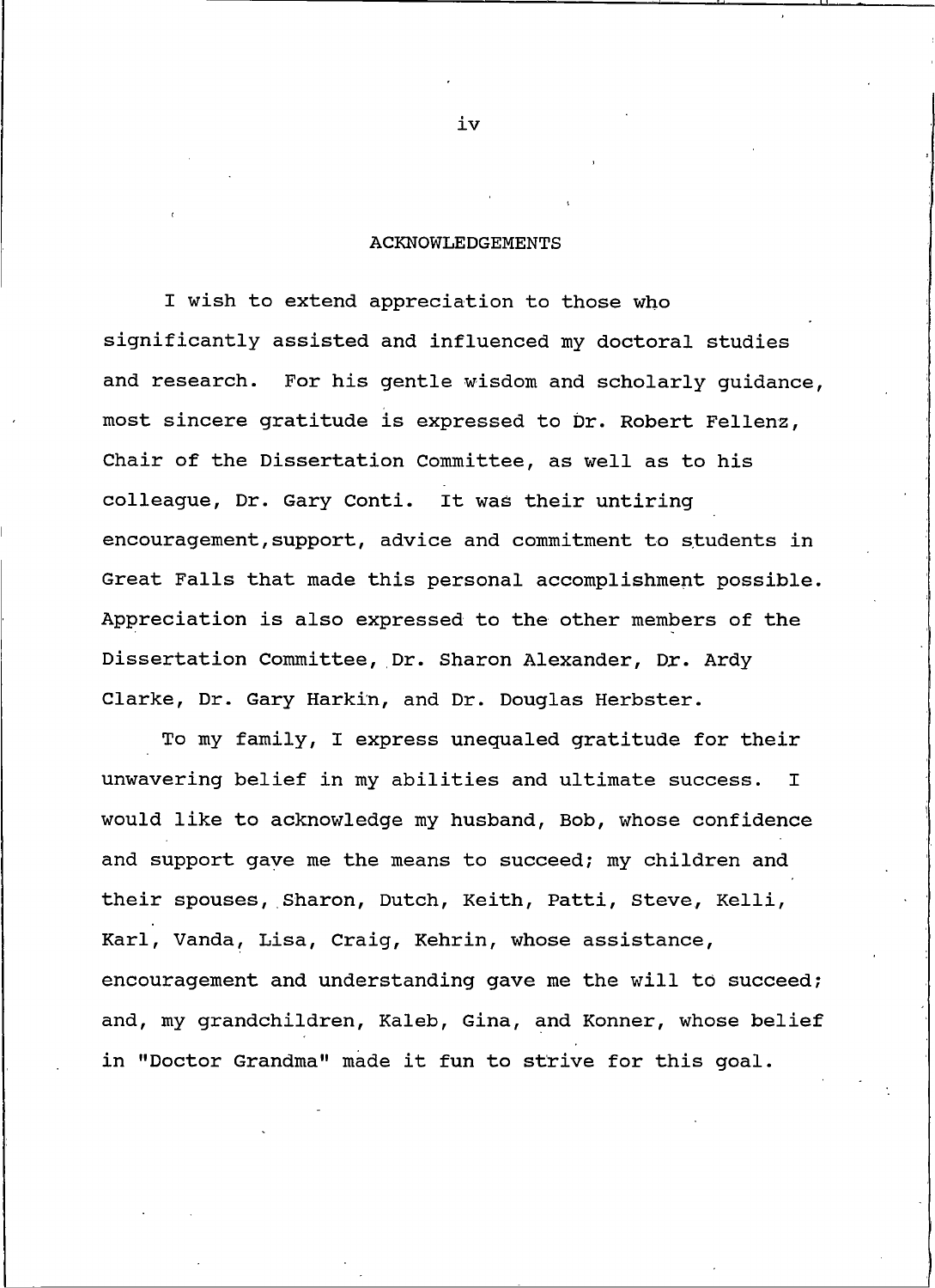# TABLE OF CONTENTS

|    |                                                                      |  | raye        |
|----|----------------------------------------------------------------------|--|-------------|
|    | LIST OF TABLES<br>. <i>.</i>                                         |  | viii        |
|    | <b>ABSTRACT</b>                                                      |  | iх          |
| 1. | INTRODUCTION                                                         |  | $\mathbf 1$ |
|    |                                                                      |  |             |
|    |                                                                      |  | 1           |
|    |                                                                      |  | 3           |
|    | Postsecondary Vocational Education<br>Participation in Postsecondary |  | 4           |
|    | . Vocational Education                                               |  | 5           |
|    | Persistence in Postsecondary                                         |  |             |
|    | Vocational Education                                                 |  | 7           |
|    | Statement of the Problem                                             |  | 9           |
|    | Purpose of the Study                                                 |  | 10          |
|    | Research Questions                                                   |  | 11          |
|    | Significance of the Study                                            |  | 12          |
|    | Limitations of the Study                                             |  | 14          |
|    | Delimitations                                                        |  | 14          |
|    |                                                                      |  | 15          |
|    |                                                                      |  | 16          |
| 2. | REVIEW OF RELATED LITERATURE                                         |  | 20          |
|    | Introduction<br>$\ddot{\phantom{a}}$<br>.                            |  | 20          |
|    | Postsecondary Vocational Education and                               |  |             |
|    | the Workforce                                                        |  | 22          |
|    | Economic and Technological Change                                    |  | 22          |
|    | Education and Workforce Preparedness                                 |  | 24          |
|    | The Character of Vocational Education                                |  | 26          |
|    | Vocational Education Legislation                                     |  |             |
|    | and Workforce Preparedness                                           |  | 29          |
|    | Participation of Adults in Formal Education                          |  | 35          |
|    | Motivation Toward Education                                          |  | 35          |
|    | The Factor of Disadvantage in Motivation                             |  |             |
|    | Toward Education                                                     |  | 38          |
|    | Disadvantaged Adults as Learners                                     |  | 42          |
|    | Disadvantaged Adult Participation in                                 |  |             |
|    | Postsecondary Education                                              |  | 46          |
|    | Attrition and Persistence in Postsecondary                           |  |             |
|    | Education .<br>. <u>.</u>                                            |  | 50          |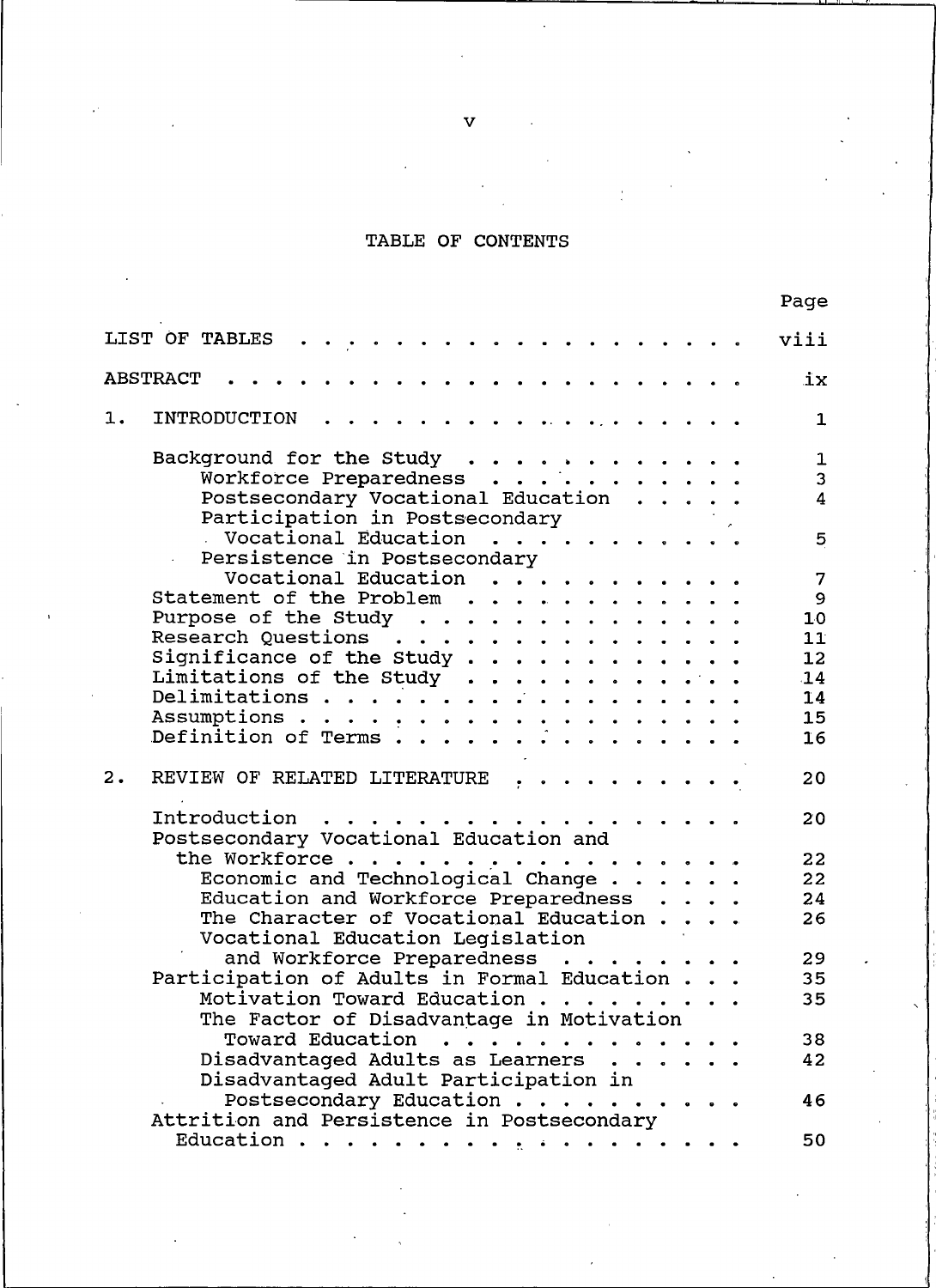# TABLE OF CONTENTS--Continued

|    | Attrition and Persistence Applied to<br>Disadvantaged Learners<br>Rural Residency and Attrition<br>Dropout Intervention Strategies<br>Retention Services in Two-Year Colleges |  |  | 58<br>59<br>61 |
|----|-------------------------------------------------------------------------------------------------------------------------------------------------------------------------------|--|--|----------------|
|    |                                                                                                                                                                               |  |  | 66             |
|    | Disadvantaged Student Retention Programs                                                                                                                                      |  |  | 68             |
|    | Retention of Rural Students                                                                                                                                                   |  |  | 71             |
| 3. | DESIGN OF THE STUDY                                                                                                                                                           |  |  | 72             |
|    | Introduction                                                                                                                                                                  |  |  | 72             |
|    |                                                                                                                                                                               |  |  | 72             |
|    | Research Design<br>Setting for the Study                                                                                                                                      |  |  | 74             |
|    |                                                                                                                                                                               |  |  | 78             |
|    |                                                                                                                                                                               |  |  | 80             |
|    |                                                                                                                                                                               |  |  | 89             |
|    |                                                                                                                                                                               |  |  | 89             |
|    |                                                                                                                                                                               |  |  | 91             |
|    |                                                                                                                                                                               |  |  |                |
| 4. | .<br><b>FINDINGS</b>                                                                                                                                                          |  |  | 94             |
|    | Introduction                                                                                                                                                                  |  |  | 94             |
|    |                                                                                                                                                                               |  |  | 95             |
|    | Participants                                                                                                                                                                  |  |  | 95             |
|    | Profile for All Participants                                                                                                                                                  |  |  | 96             |
|    | Procedures                                                                                                                                                                    |  |  | 97             |
|    |                                                                                                                                                                               |  |  |                |
|    |                                                                                                                                                                               |  |  | 102            |
|    |                                                                                                                                                                               |  |  | 102            |
|    |                                                                                                                                                                               |  |  | 107            |
|    |                                                                                                                                                                               |  |  | 108            |
|    |                                                                                                                                                                               |  |  |                |
|    |                                                                                                                                                                               |  |  | 110            |
|    |                                                                                                                                                                               |  |  | 117            |
|    |                                                                                                                                                                               |  |  | 118            |
|    | Profile of Respondents                                                                                                                                                        |  |  | 119            |
|    | Personal Interview Results                                                                                                                                                    |  |  |                |
|    | Motivation and Goal Identification                                                                                                                                            |  |  | 120            |
|    | Personal and Institutional Factors                                                                                                                                            |  |  |                |
|    | Affecting Persistence                                                                                                                                                         |  |  | 128            |
|    | Utilization of Campus Support Services                                                                                                                                        |  |  | 141            |
|    | Student Suggestions to the College                                                                                                                                            |  |  | 151            |
|    | Advise to Other Students                                                                                                                                                      |  |  | 154            |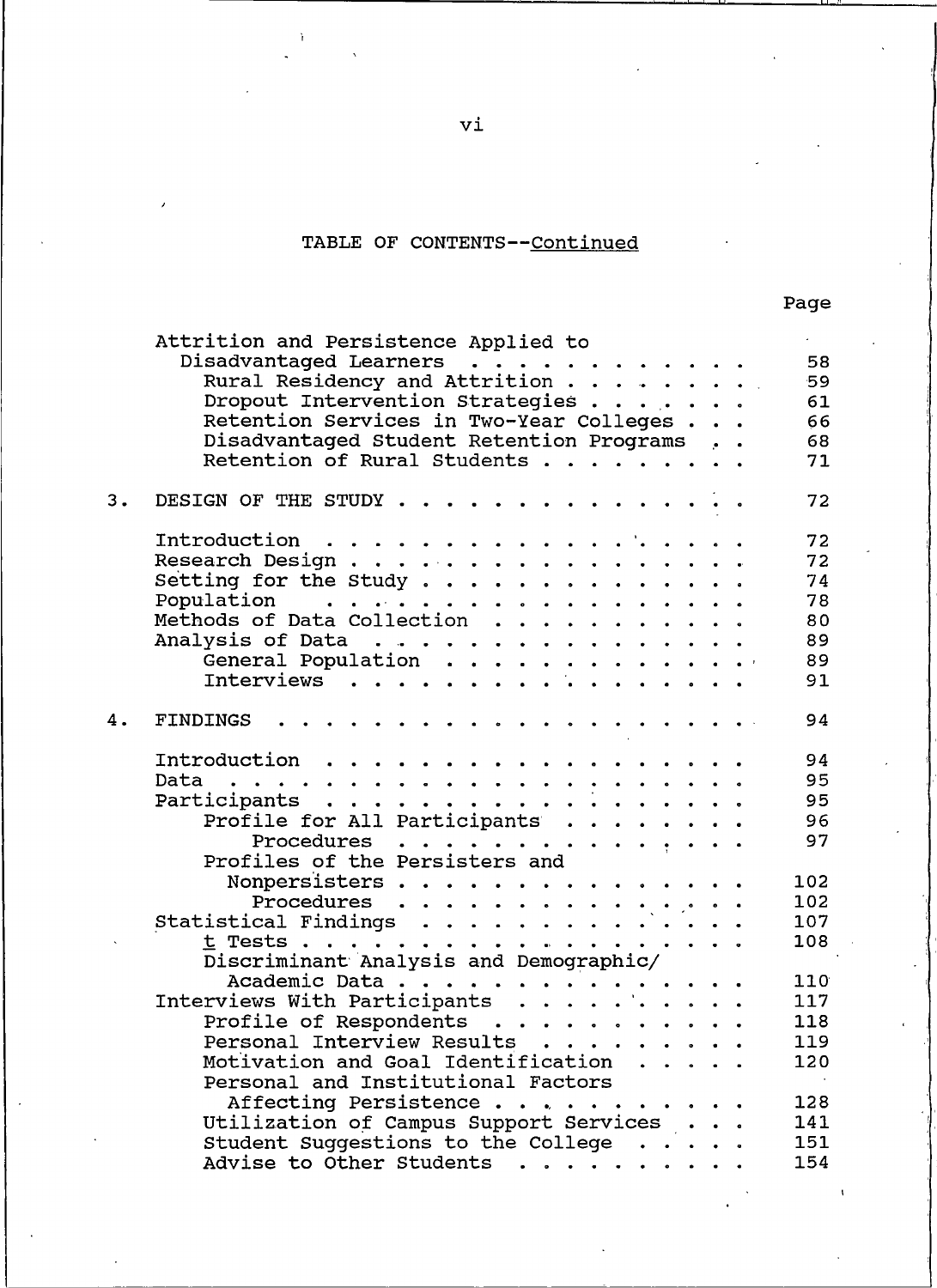# TABLE OF CONTENTS--Continued

|                                                                                                                                                                                                                                                                                                               | rage                            |
|---------------------------------------------------------------------------------------------------------------------------------------------------------------------------------------------------------------------------------------------------------------------------------------------------------------|---------------------------------|
| 5.<br>CONCLUSIONS AND RECOMMENDATIONS                                                                                                                                                                                                                                                                         | 156                             |
| Overview<br>Conclusions.<br>Recommendations<br>General Recommendations for Practice<br>Recommendations for Further Research                                                                                                                                                                                   | 156<br>159<br>175<br>176<br>178 |
| <b>REFERENCES</b>                                                                                                                                                                                                                                                                                             | 179                             |
| APPENDICES                                                                                                                                                                                                                                                                                                    | 186                             |
| Appendix A--Letter to Dean/Permission to<br>Conduct Research<br>Appendix B--Example of Student Letter'.<br>Appendix C--Interview Guide for Persisters<br>Appendix D--Interview Guide for Nonpersisters<br>Appendix E--t Test Comparison of Demographic<br>Variables Indicating No Significant<br>Differences. | 187<br>190<br>192<br>195<br>198 |
| Appendix F--t Test Comparison of Academic<br>Variables Indicating No Significant                                                                                                                                                                                                                              |                                 |
| Differences.                                                                                                                                                                                                                                                                                                  | 201                             |

vii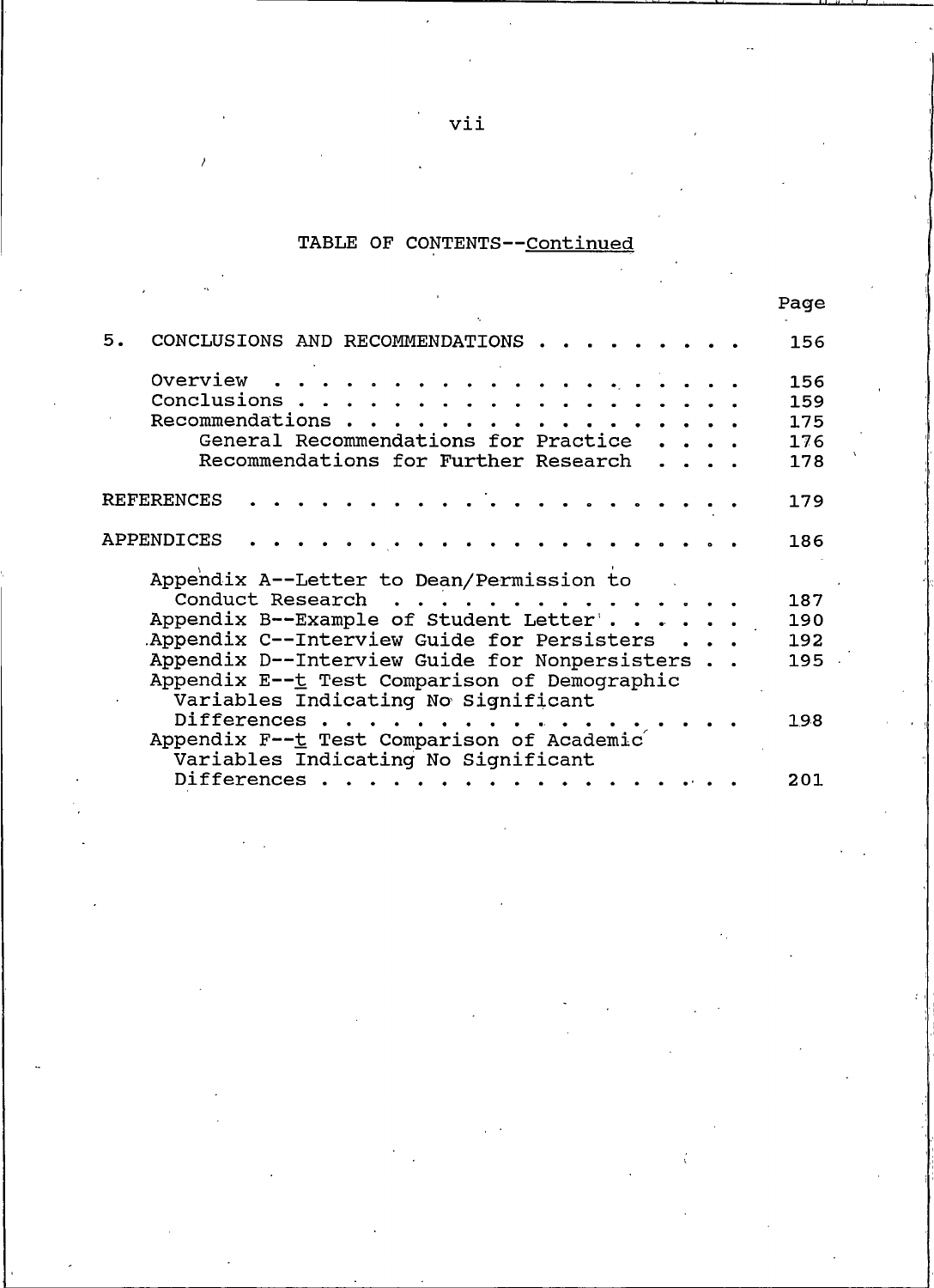# viii

# LIST OF TABLES

| Table |                                                                                                                                                                                                                                                              | Page |
|-------|--------------------------------------------------------------------------------------------------------------------------------------------------------------------------------------------------------------------------------------------------------------|------|
| 1.    | Frequencies and Percentages for the<br>Demographic Characteristics of Gender, Age,<br>Race/Ethnic Group, and Disadvantage Group.                                                                                                                             | 97   |
| 2.    | Frequencies and Percentages for the Academic<br>Characteristics of Credential, Persistence<br>Group, and Support Services Utilized                                                                                                                           | 98   |
| $3 -$ | Frequencies and Percentages Organized by<br>Gender for the Demographic Characteristics<br>of Age, Race/Ethnic Group, and Disadvantage<br>Group                                                                                                               | 100  |
| 4.    | Frequencies and Percentages Organized by<br>Gender for the Academic Characteristics of<br>Credential, Persistence Group, and Support<br>Services Utilized                                                                                                    | 101  |
| 5.    | Frequencies and Percentages for the Two Groups,<br>Persisters and Nonpersisters, for the<br>Demographic Characteristics of Gender, Age,<br>Race/Ethnic Group, and Disadvantage Group                                                                         | 104  |
| 6.    | Frequencies and Percentages for the Two Groups,<br>Persisters and Nonpersisters, for the Academic<br>Characteristics of Credential, Support<br>Services Utilized                                                                                             | 106  |
| 7.    | t Test Comparison Indicating Significant<br>Difference Between the Means for the<br>Demographic Variables of Age and Disadvantage<br>Group for Persisters with the Means for the<br>Demographic Variables of Age and Disadvantage<br>Group for Nonpersisters | 109  |
| 。。    | t Test Comparison of Demographic Variables<br>Indicating No Significant Difference                                                                                                                                                                           | 199  |
| 9.    | t Test Comparison of the Means for the<br>Academic Variables of the Group Persisters<br>with the Means for the Academic Variables<br>of the Group Nonpersisters                                                                                              | 201  |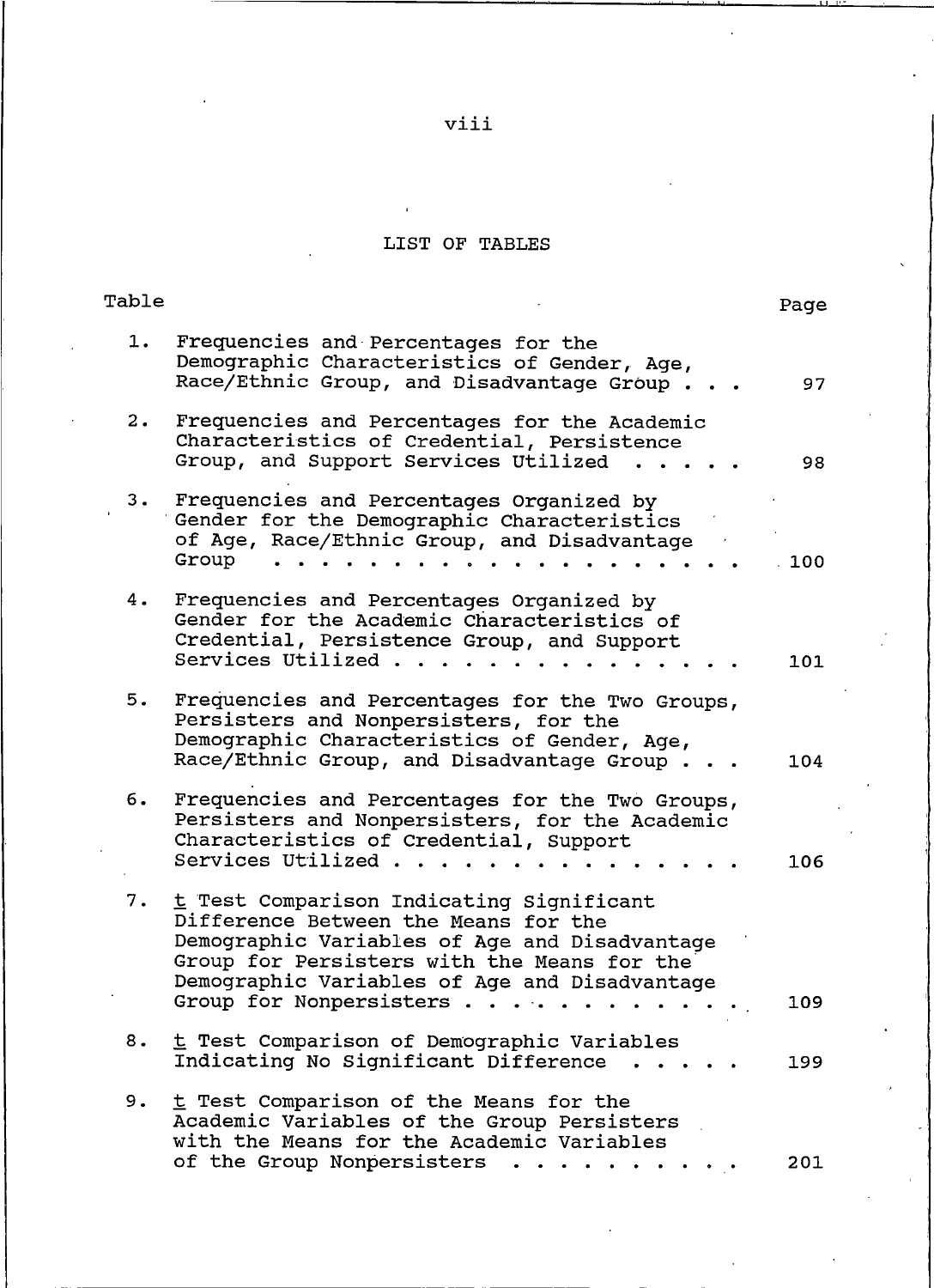#### **ABSTRACT**

The rapid development of electronic technology in the final two decades of the 20th century and the subsequent integration of these technologies into the workplace have significantly impacted America's workforce. Today, jobs in the American workplace require multiskilled workers with the ability to think critically, to communicate proficiently, and to utilize electronic technology in the completion of job duties. A growing concern is how to train and integrate disadvantaged segments of the nation's population into the workforce, i.e., individuals who are economically or educationally disadvantaged or who have a disability.

In 1990, the United States Congress authorized the Carl D. Perkins Vocational and Applied Technology Act. **The** purpose of this Act was to encourage postsecondary vocational institutions to develop programs that would train disadvantaged individuals in the skills necessary for employment.

Montana State University College of Technology--Great Falls authored and received a grant for a five-year period of time, 1991-1995, for a project. Although the literature in adult education is rich with information regarding the general population of adults, administrators and faculty at the College have little information available to them to guide their efforts to provide effective education for disadvantaged adults.

The purpose of this study was to (a) develop a profile of the disadvantaged adults who attended Montana State University College of Technology--Great Falls under the Perkins project, (b) develop profiles of the disadvantaged adults who persisted or did not persist until graduation to identify the differences between the two groups, and (c) interview disadvantaged adults to identify the factors, institutional and personal, that enhanced or impeded persistence.

Findings revealed few significant differences between the two groups based on demographic characteristics. Conversely, the interviews provided notable information including the importance placed on positive interaction with faculty as a factor in persistence, the influence of personality factors such as determinism and opportunism, the importance of commitment to goals, and the tendency for disadvantage women to prioritize marriage and family over career ambitions.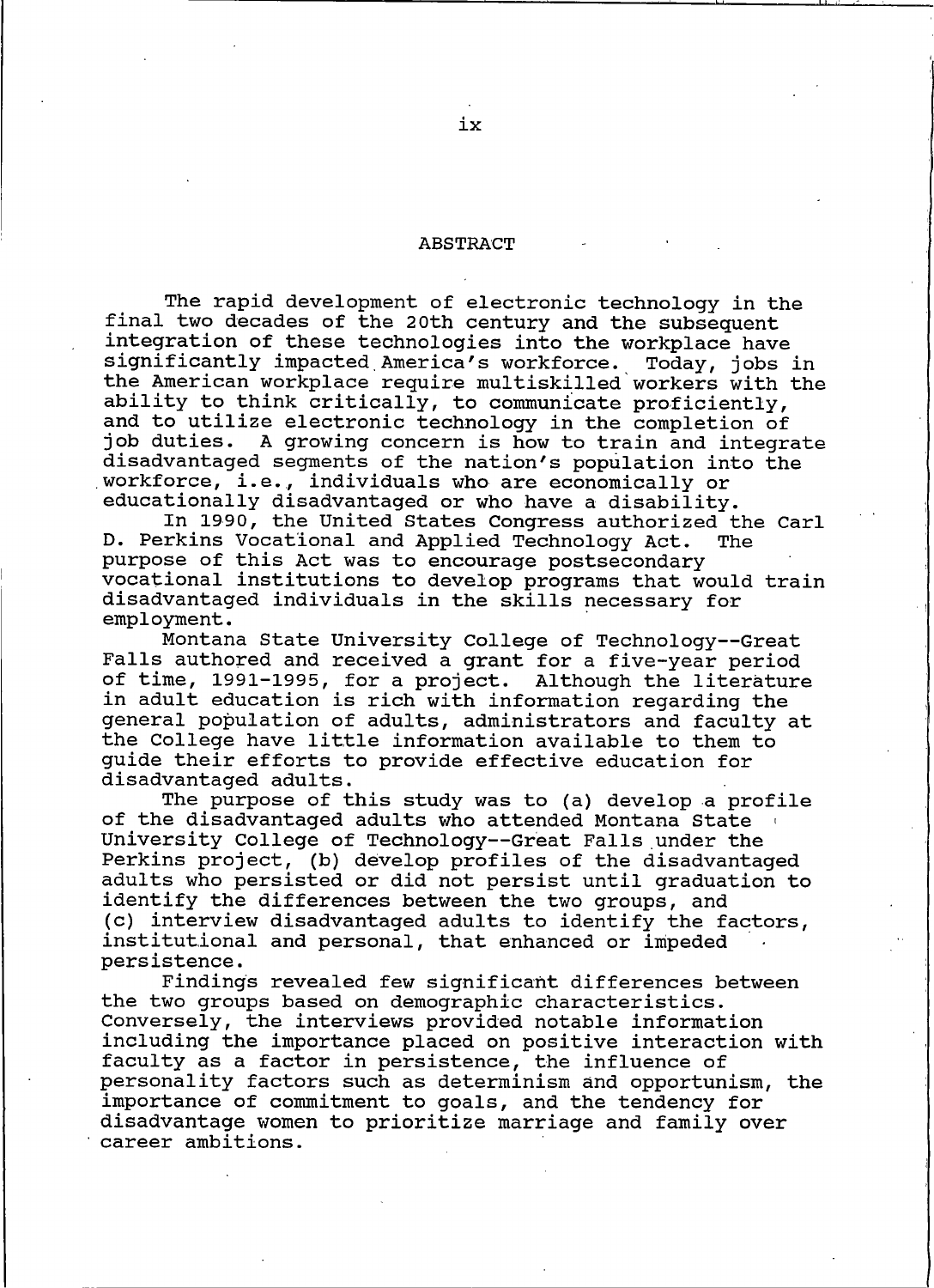#### CHAPTER 1

#### INTRODUCTION

## Background for the Study

Work has taken on a number of meanings at various stages in the history of the United States. John Thompson (1973), vocational education professional, wrote regarding the evolving nature of work in the United States:

At one point in which the nation faced a scarcity condition, a worker's status was determined by the amount of goods he or she was able to produce. Our emerging national condition is one of abundance. Machines and machines run by machines can produce and do much of work in its traditional Nearly two-thirds of our workforce, sense. compared to one-fourth in 1900, are in the whitecollar and service classifications. (p. 23)

In the closing decade of the 20th century work in the United States has assumed yet another new meaning. The economy of the United States is rapidly being converted from a long-standing and relatively stable base of production, . distribution, and service to a fast-changing base of highly technical work dependent on computerization and electronic communications. As the United States entered the 1990s, it became readily apparent that the impact of the technological revolution would continue to create a new relationship between the workforce, education, and work. Time has

 $\mathbf{1}$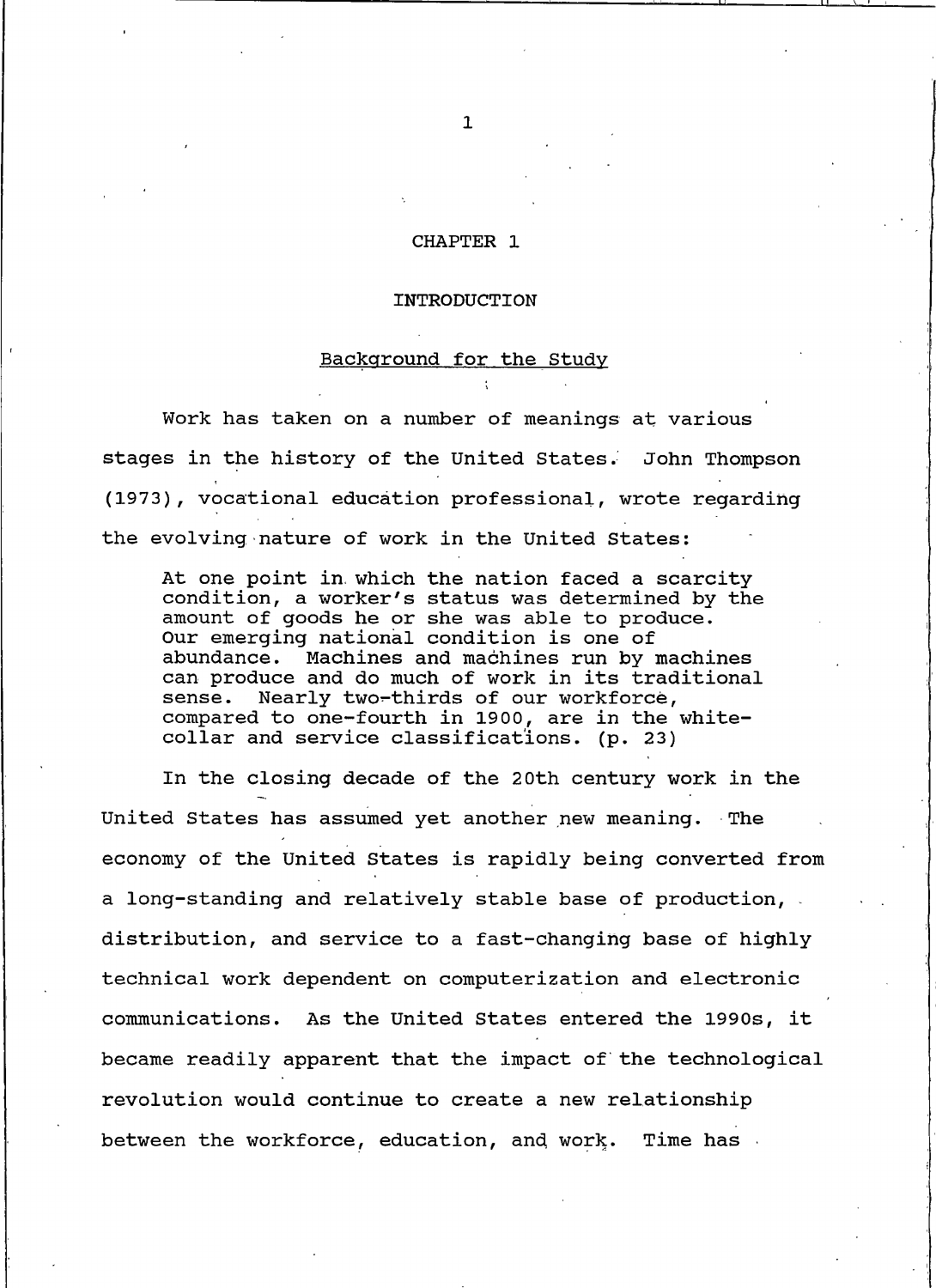verified the predictions made in 1963 by Dr. Grant Venn, a postsecondary vocational educator who conducted a study, under the aegis of the American Council on Education, regarding the evolving role of vocational education in the preparation of the nation's workforce. Venn stated, "The workforce's level of technical education and skill attainment will be placed squarely between them and their ability to obtain and maintain a personal and societally beneficial job in the increasingly technological work place of the future" (p. 1).

As this work transformation has evolved, indications are that postsecondary vocational education must assume greater responsibility for preparing all adults, and in particular those adults who are disadvantaged members of society, for entry into this highly technical workforce. Disadvantaged members of society are defined by the American Vocational Association (1990) as "those adults who are disadvantaged by reason of economics, educational functioning, disability, and/or limited English proficiency" (pp. 59-60). According to Astin  $(1975)$ :

As educational institutions assume greater responsibility for preparing disadvantaged adults for entry into the workforce there will be a growing need to know more about how to increase these students' chances of finishing, whether the concern is based on the loss of talent, the waste of limited educational resources, or the vocational and personal setbacks that result from the student's impeded career development and futile expenditure of time and effort. (p. 1)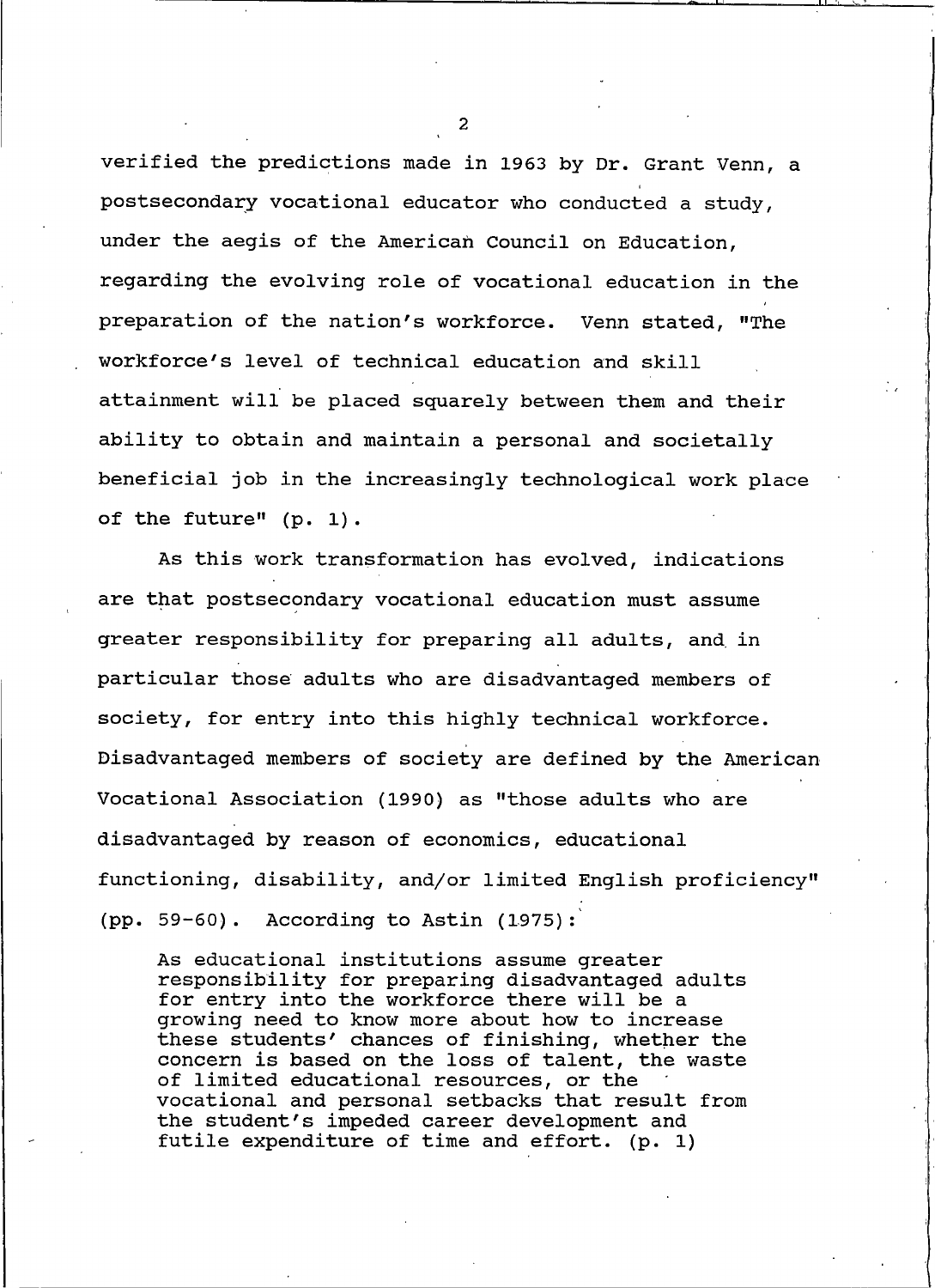### Workforce Preparedness

In 1989, the United States Department of Labor established a strategic plan for the education of the nation's workforce. This plan, Workplace 2000, established workforce goals for the 1990s and into the 21st century. The plan stated, "Improving the educational preparedness of workers is a challenge that the United States must meet to be economically competitive in the emerging technological and global economy of the 21st century" (Federal Reqister, 1989, p. 49034). It further proposed the need to fully involve segments of the population, i.e., disadvantaged adults not now fully utilized in the nation's workforce  $(p. 49035)$ .

To meet the challenge of improving the educational preparedness of disadvantaged members of the nation's workforce, the Congress of the United States initiated and passed the Carl D. Perkins Vocational and Applied Technology Education Act of 1990. This legislation provided postsecondary vocational education institutions in the United States with federal assistance for a five-year period of time from July 1, 1991 through June 30, 1996. The Act's statement of purpose reads:

It is the purpose of this Act to make the United States more competitive in the world economy by developing more fully the academic and occupational skills of all segments of the population. This purpose will principally be achieved through concentrating resources on improving those educational programs which focus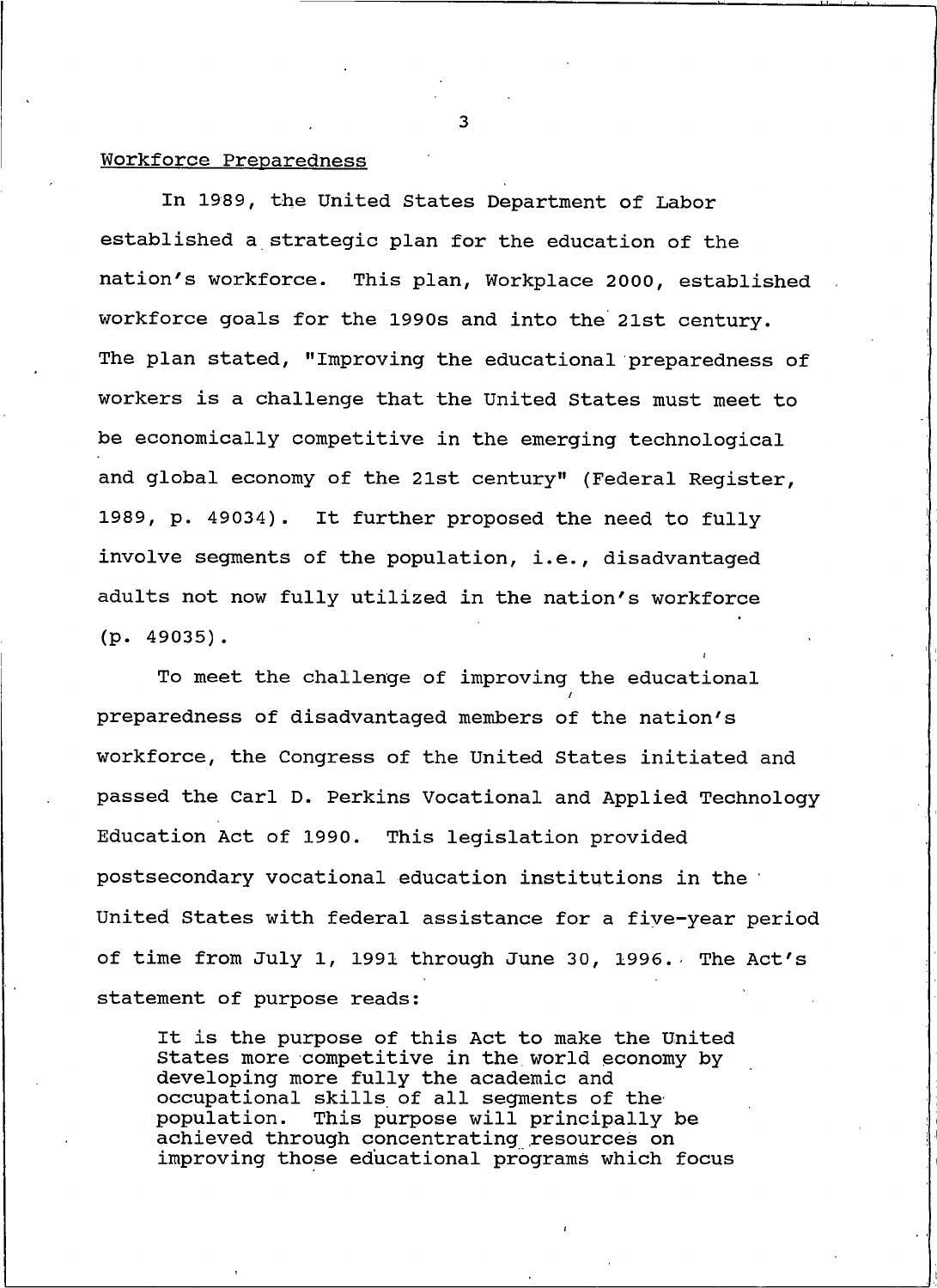on training and re-training for the competencies needed to work in a technologically advanced society (American Vocational Association, 1990, p. 19).

# Postsecondary Vocational Education

A primary focus of the Carl D. Perkins Vocational and Applied Technology Act of 1990 was to utilize postsecondary vocational programs nationwide to encourage full participation of disadvantaged seqments of the nation's population in vocational education and to assure that these individuals be provided with the appropriate support services necessary for them to succeed in a vocational program of study (Federal Register, 1989, p. 51449). In designating postsecondary vocational education institutions as the vehicle for the delivery of education to prepare disadvantaged adults for entrance into the workforce, members of Congress demonstrated their recognition of the historical role of these institutions in the preparation of the American workforce. A powerful statement was made by Thompson (1973) regarding the legitimacy of vocational education as the structure for the preparation of the nation's workforce:

Vocational education is the formalized vehicle in American society that facilitates the allocation of occupational roles. As such, it is an extension of those social mechanisms that differentiate persons within the community and prescribe the types of stations and roles that they are expected to assume. (p. 14)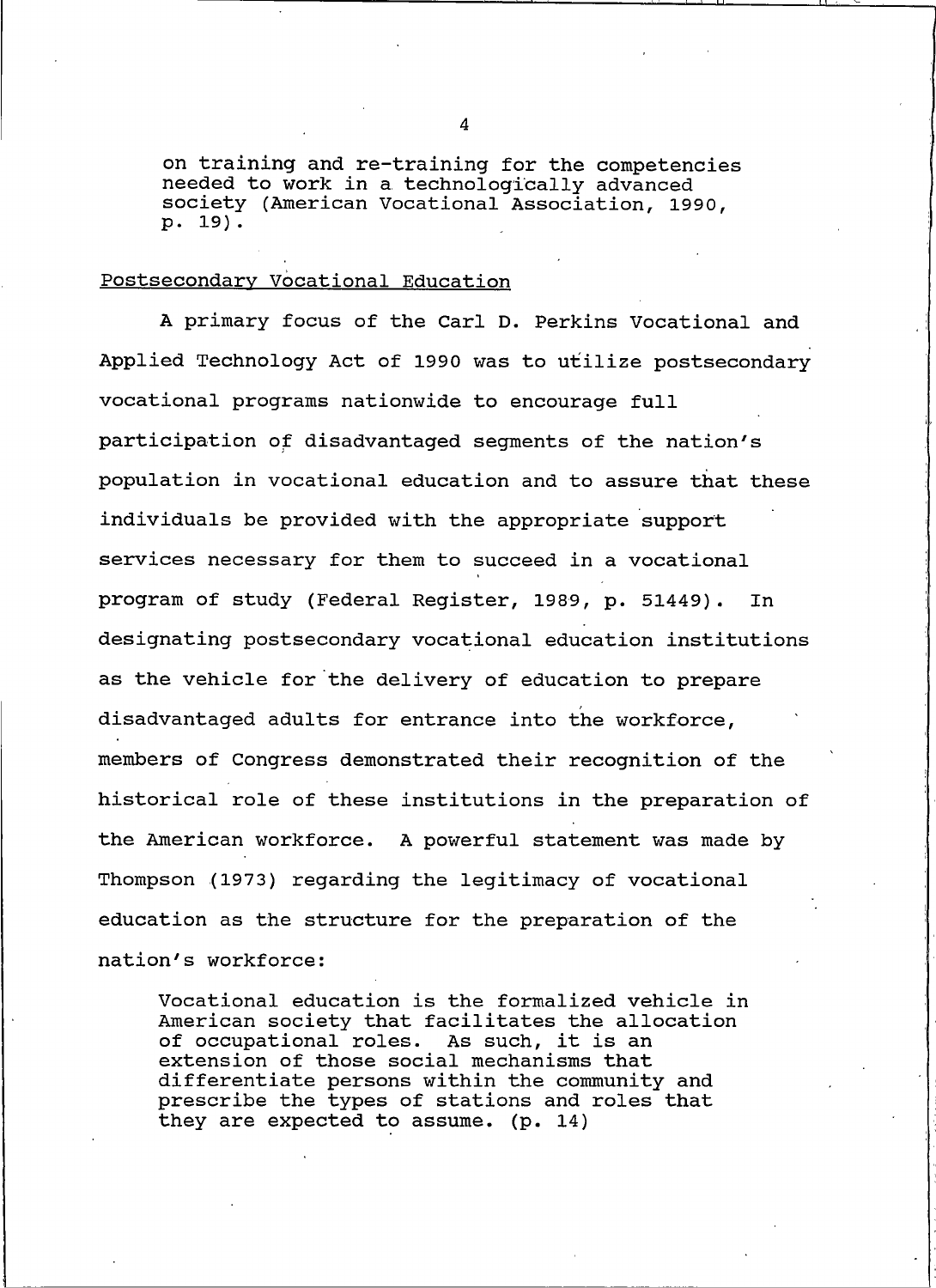Although there is currently no universally accepted definition of a postsecondary vocational technical institute, these educational entities generally describe themselves as institutions which exclusively or principally provide occupational education in one or more of the technologies at a level above the skilled trades and below the four-year and/or graduate professional level to individuals who have completed or left high school (Graney,  $1967$ ).

# Participation in Postsecondary<br>Vocational Education

In recent years, the question of who participates in adult educational activities has taken on new meaning from societal, economic, and legislative perspectives. There is growing recognition nationally, inside and outside educational circles, of the need for participation in lifelong learning, particularly vocational education, as a means to fully develop all segments of the nation's human capital as well as to enhance the quality of life for a greater number of citizens. A major goal outlined through the U.S. Department of Labor's Workforce 2000 project (1987) was that "all of the nation's workers will have the opportunity to acquire the knowledge and skills needed to adapt to emerging new technologies, work methods, and markets through public and private vocational education"  $(p. 5).$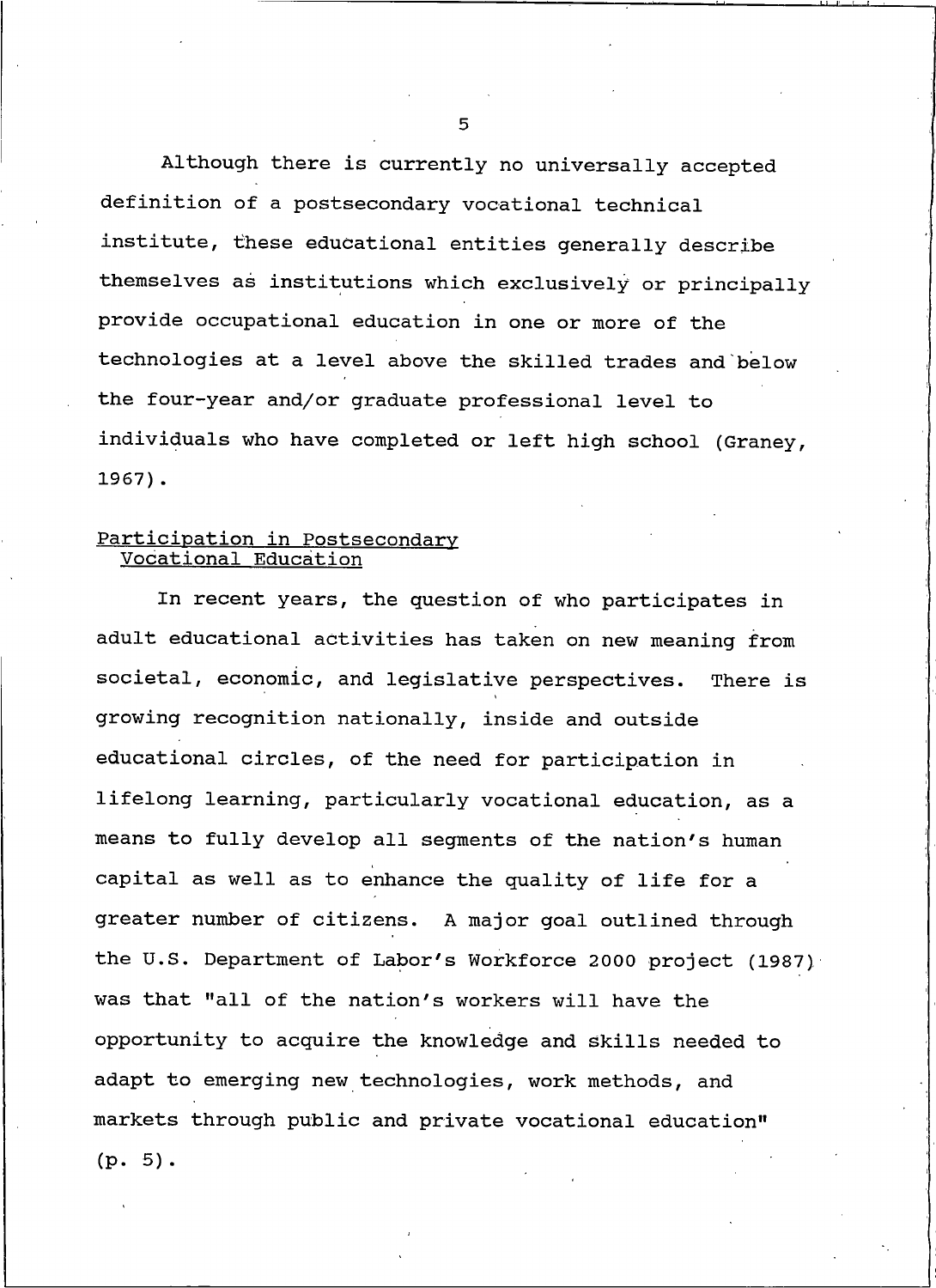As a result of expanding legislative efforts, it can be anticipated that "there will be a significant increase in participation in two-year postsecondary vocational education by adults who are disadvantaged" (Stewart, 1993, p. 2). This anticipated increase is a continuation of the trend toward participation in vocational education reported by the National Center for Education Statistics in 1983, "Disabled, disadvantaged, and limited-English proficient populations comprised nearly twenty percent of all students enrolled in vocational education" (p. 23). Currently in postsecondary education, these disadvantaged students have come to be termed collectively as nontraditional students. Johnson (1991), vocational education professional at the University of Minnesota, provided a summary of the characteristics of these nontraditional students:

For the most part, the term nontraditional is applied to students who, due to their unique situations, individual characteristics, and personal needs, experience additional barriers or difficulties in accessing and completing postsecondary education programs. Researchers have tended to view the nontraditional student as older than the typical student attending a postsecondary education program, academically and/or economically disadvantaged (e.g., high school dropout, welfare recipient, single head of household), racially or ethnically different, in possession of special learning needs (disabled), and/or non-English speaking. (p. 2)

According to a study completed by Gilli (1976), these disadvantaged adults indicated that "their main reason for going to college, rather than their interest in learning, is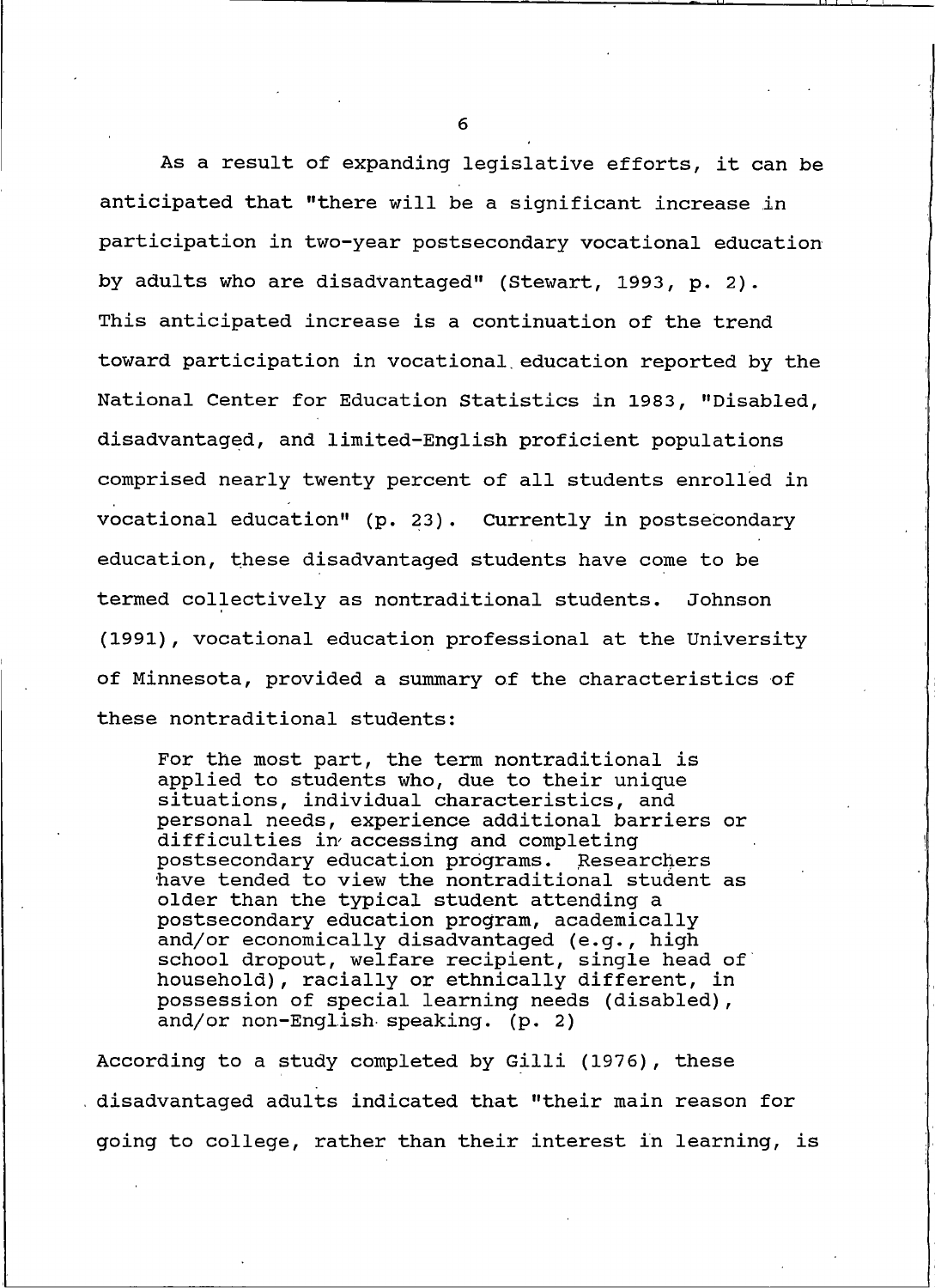to use education as a vehicle to acquire a better job and to lead a better life than their parents" (p. 137).

# Persistence in Postsecondary Vocational Education

According to information from the U.S. Department of Education, Office of Postsecondary Education (1992):

Recent years have seen a great widening of access to postsecondary education. A larger portion of the U.S. population than ever before and a larger proportion than in any other nation enjoys the advantages of education beyond high school. But the open door to postsecondary education too often proves to be a revolving door. Of the roughly 2.6 million students entering programs in postsecondary education each year, over a million never complete either a two- or a four-year program. (p. 5)

Research into the problem of attrition from postsecondary educational programs has primarily focused on the general population of students enrolled in two- and four-year college programs. A review of these studies indicated that attrition rates have remained constant and high, 50% or more, over the last four decades (Astin, 1975; Cope & Hannah, 1975; Long, 1983; Tinto, 1987). When considered independently from other postsecondary education programs, the rates of attrition from two-year postsecondary education programs, vocational education and/or community college, are significantly higher, approximately 70% (Astin, 1975; Cope & Hannah, 1975; Tinto, 1987).

Tinto (1987) focused a portion of his study on minority and disadvantaged students. He found that individuals of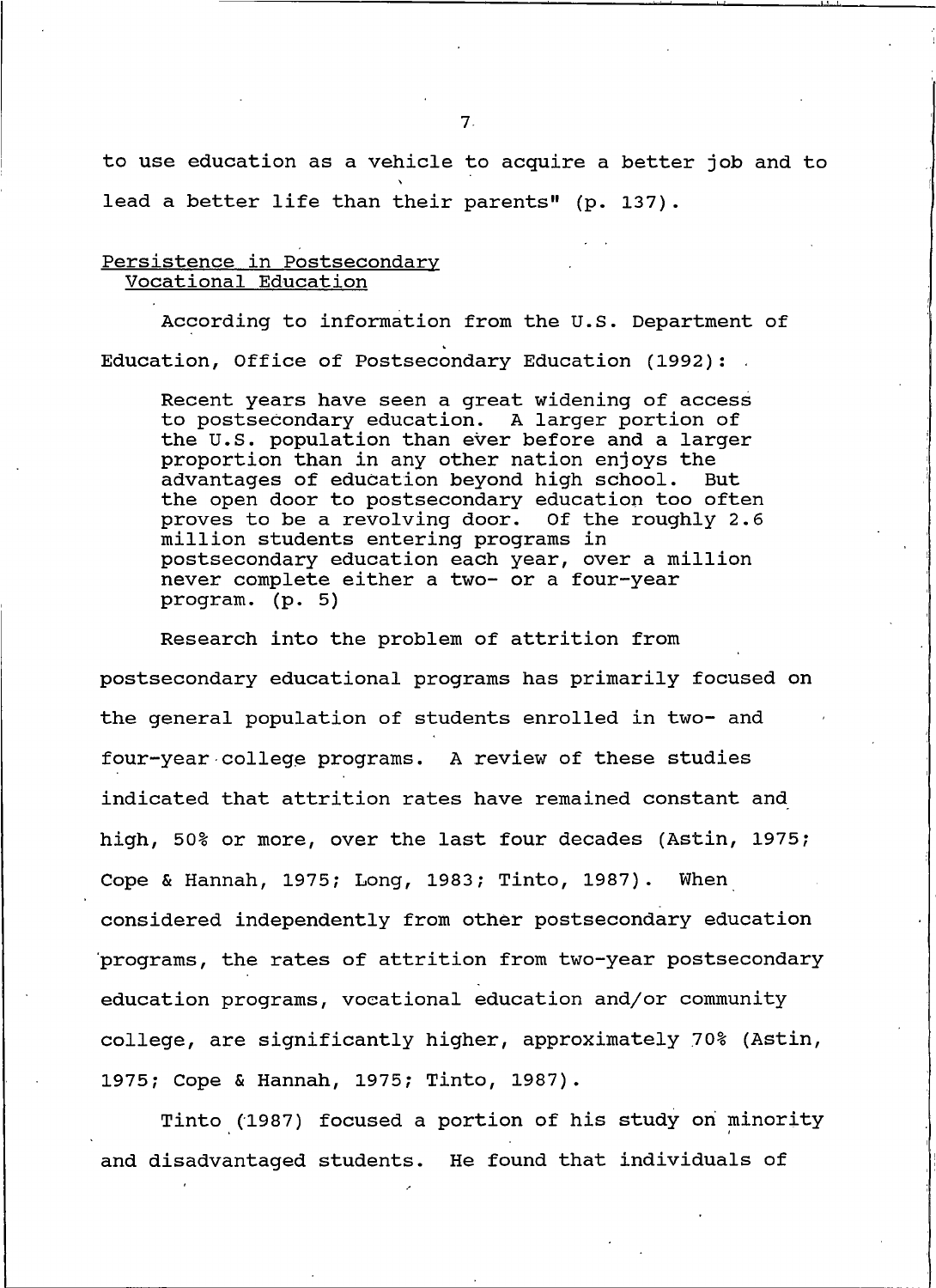different race, ability, and social status origins differed markedly in the rate at which they left higher education within 4 years of entry without earning a degree. Persons of lowest academic ability were more than twice as likely to depart as were individuals of highest ability, 72% as compared to 34%, while those of 'lowest social status were approximately 60% more likely to leave than were those persons of highest status (pp. 16-17).

The special learning needs of disadvantaged adults entering postsecondary vocational education were the compelling force that created the language of the Carl D. Perkins Vocational and Applied Technology Act of 1990. Under requirements of this Act, each postsecondary vocational institution receiving grant funds would be required to provide support services to assist disadvantaged adult learners to overcome barriers to access and success in vocational education. Support services under the Act could include curriculum modification, equipment modification, classroom modification, supportive personnel, and instructional aids and devices (National Center for Research and Vocational Education, 1992, Introduction).

According to educational researchers Brown, Fjeld-Joseph, and Wotruba (1992):

Disadvantaged students hope their college experiences will enable them to engage in many activities, that their professors will help them understand their classwork, and that the campus<br>will have a prevailing feeling of friendliness.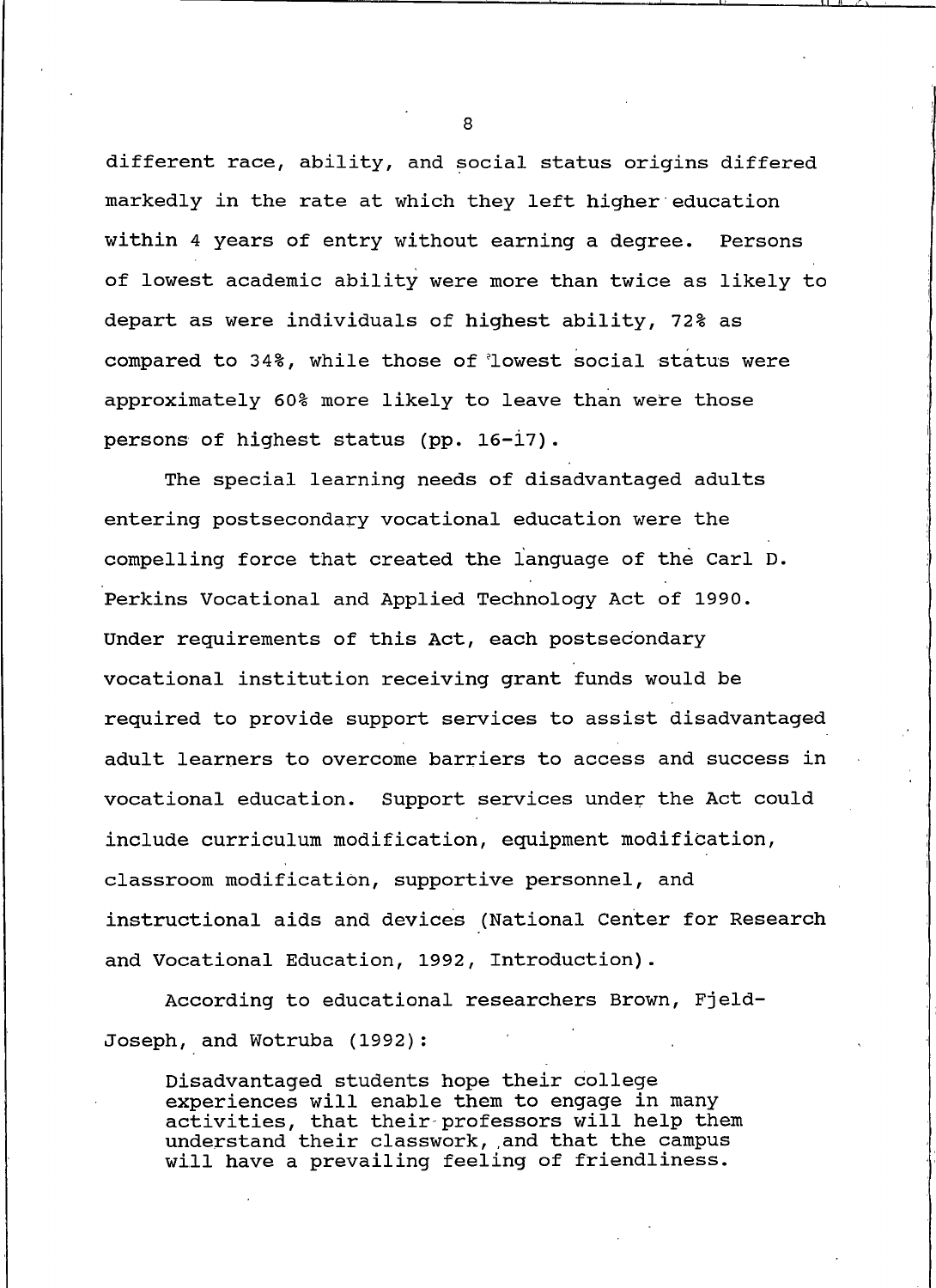Disadvantaged students frequently become discouraged when they encounter educational environments that they perceive as noncaring, as unwilling to respond to or understand their unique attributes, and/or as being unable to accommodate their special learning needs. (p. 1)

#### Statement of the Problem

The dual questions of who participates and who persists in adult education have been the focus of a great deal of research over several decades. The majority of these studies regarding participation and attrition have been applied to the general population of adult students. Recent federal legislation, the Carl D. Perkins Vocational and Applied Technology Act of 1990, mandated the implementation of expanded services by postsecondary vocational education institutions to integrate and/or serve greater numbers of adults who are disadvantaged in order to enhance their future employability. To date, limited research has been conducted regarding adult participation in and/or attrition from postsecondary vocational education, and little research has been conducted on the specific characteristics and needs of the disadvantaged adult in postsecondary vocational As a result, there is limited information education. regarding these adult students who, due to their a socioeconomic situations, educational backgrounds, individual characteristics, and personal needs, may experience unique barriers in accessing and/or successfully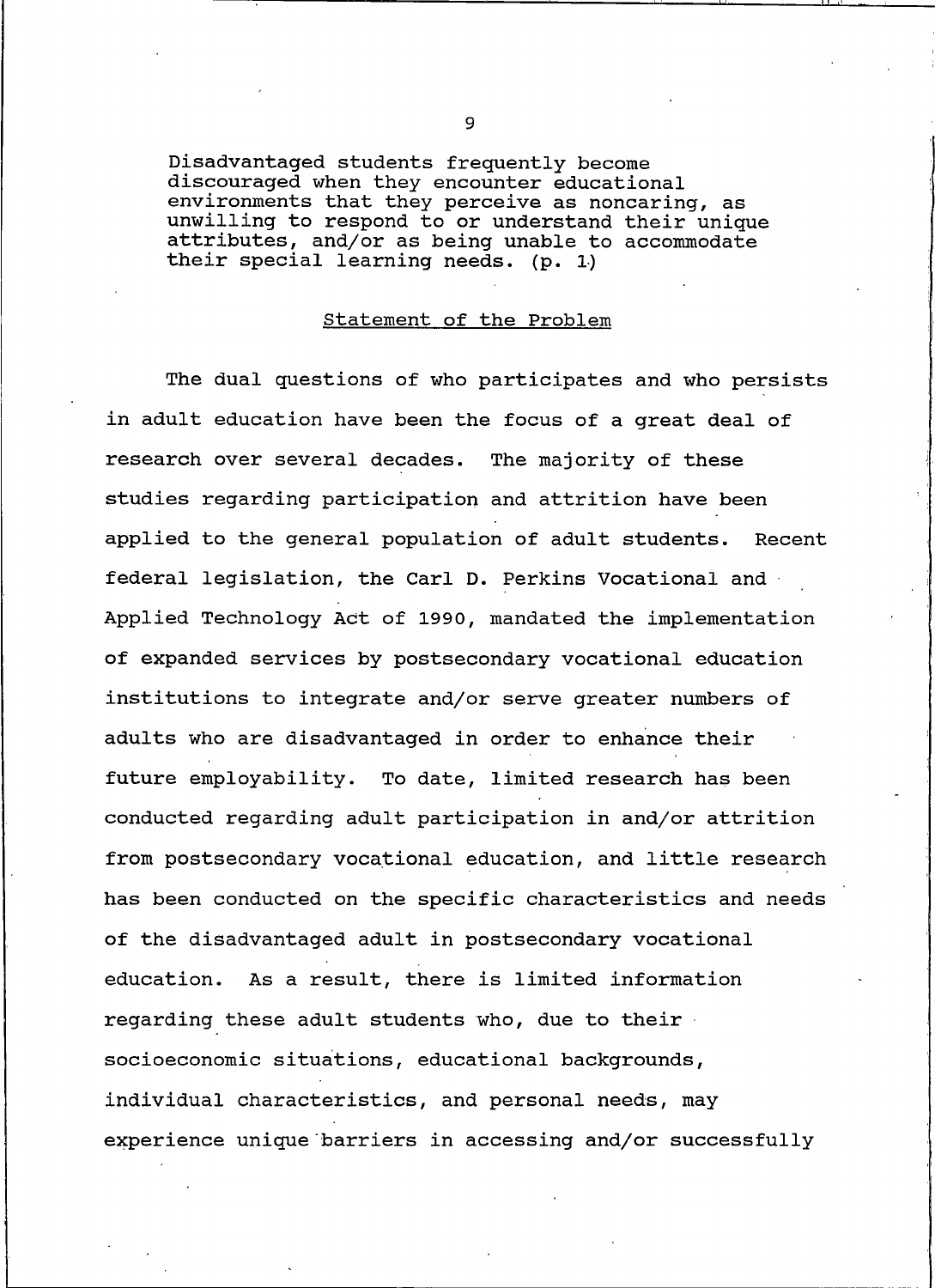completing postsecondary vocational education programs. Johnson (1991) provided strong rationale for further research to understand the participation and attrition patterns and special needs of these disadvantaged adults.

The enrollment data of the 1980s suggests there is a growing trend toward serving increased numbers of disadvantaged students in postsecondary vocational education. In most cases this will require more than a simple fine-tuning of existing institutional policies, programs and practices. more in-depth understanding as to why students drop out, why they stay, and what appears to make a difference in enhancing their retention are critical questions for researchers and vocational education practitioners. (p. 5)

If legislative efforts to integrate disadvantaged adults into postsecondary vocational education are to be successful, there is a critical need to understand the circumstance these individuals experience in their efforts to complete a program of study. Vocational educators and program administrators must formulate a better understanding of these adults. Who participates, who drops out, who succeeds, and what factors contribute to persistence or nonpersistence?

#### Purpose of the Study

The purpose of this study was to investigate the institutional and/or personal factors that influenced one group of disadvantaged adults, persisters, to complete their vocational education program, and another group, nonpersisters, to leave their vocational education program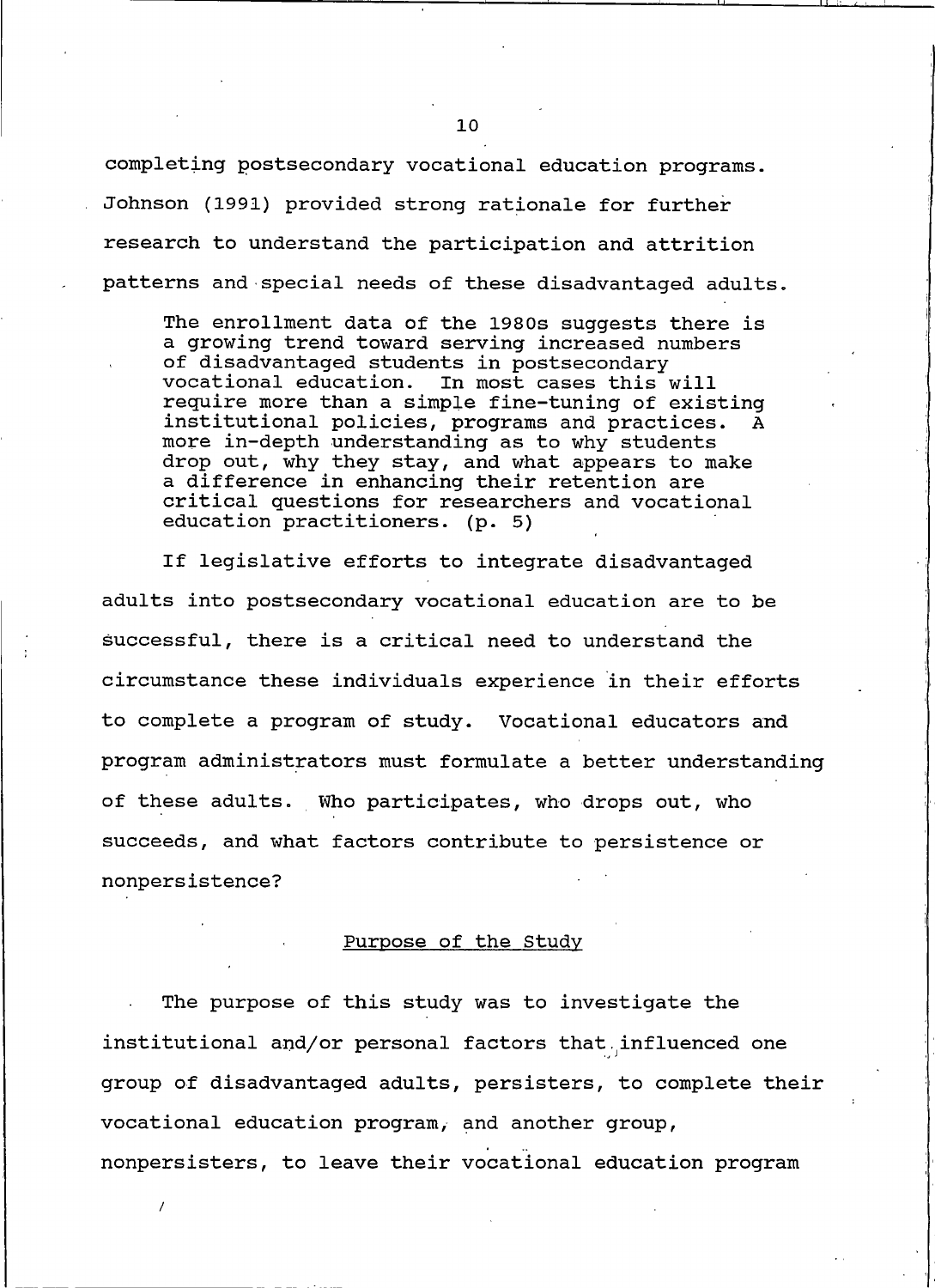prior to graduation. To accomplish this purpose, three research objectives were undertaken: (a) to describe and analyze the sociodemographic and educational characteristics of the total group of disadvantaged adults who made the decision to participate in vocational education at Montana State University College of Technology--Great Falls; (b) to describe and analyze, based on demographic and academic characteristics, how the groups differed; and (c) to elicit through personal interviews, the perspectives of disadvantaged adults regarding the process of persistence or nonpersistence in postsecondary vocational education.

#### Research Questions

The following research questions directed this study:

- $1.$ What are the demographic and academic characteristics of disadvantaged adults who participated in postsecondary vocational education under the Carl D. Perkins project at Montana State University College of Technology--Great Falls from July 1, 1993, to June 30, 1995?
- $2.$ What factors influenced these disadvantaged adults to participate in postsecondary vocational education?
- $3.$ What are the demographic and academic characteristics of the disadvantaged adults who persisted in postsecondary vocational education as compared to the characteristics of the disadvantaged adults who were nonpersisters?
- $4.$ What influence did participation in campus support services have on persistence for disadvantaged adults?
- What insights did disadvantaged adults have regarding  $5.$ factors that influenced them to persist until qraduation?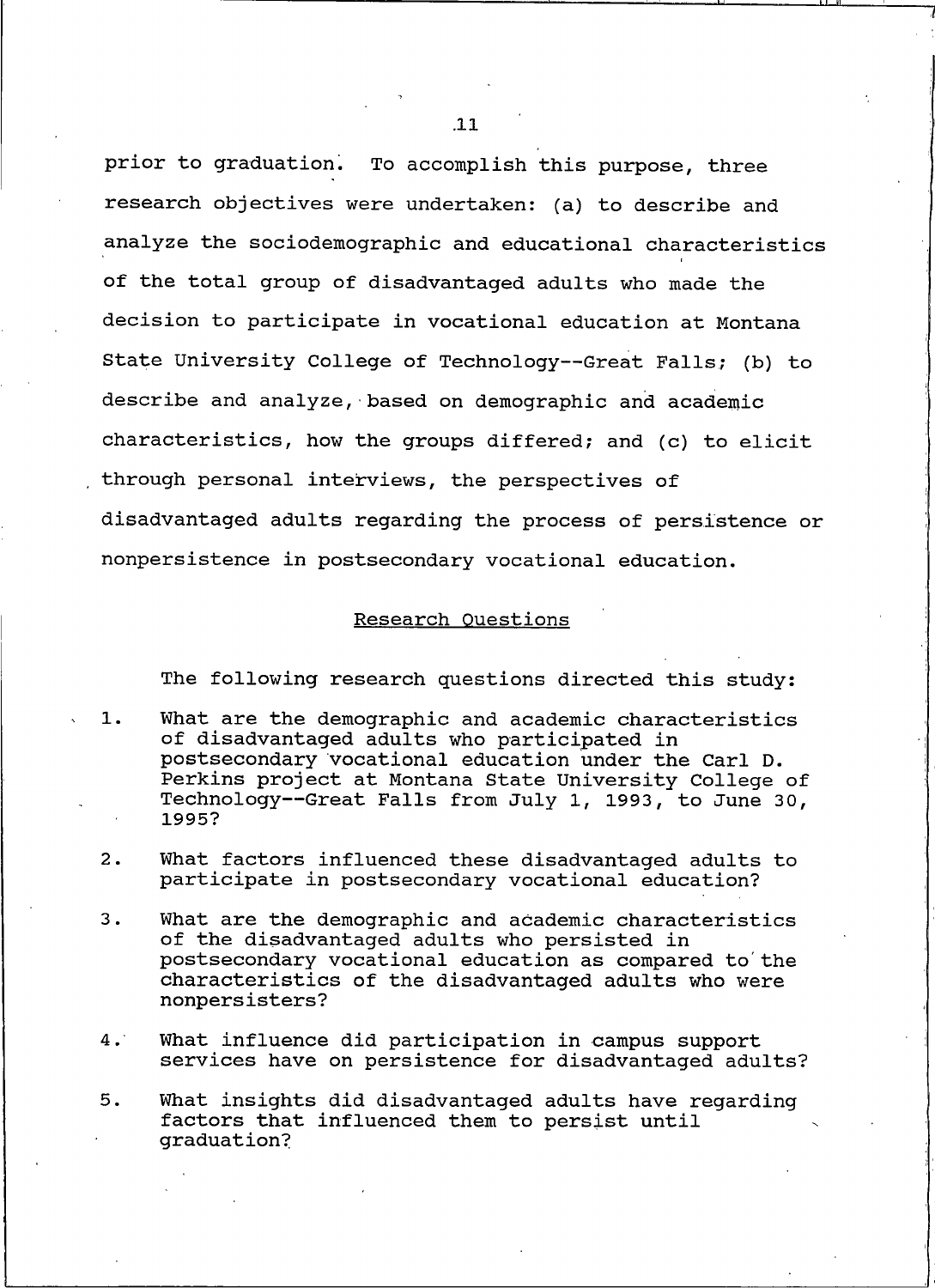What insights did disadvantaged adults have regarding factors that influenced them to drop out prior to graduation?

 $6.$ 

# Significance of the Study

What constitutes "significant" is value-laden and usually translates into what doctoral committees, journal reviewers, or conference selection committees consider to be interesting, worthwhile, and important. More long-term tests of significance would be the extent to which a particular piece of research affects practice, influences subsequent writing and thinking, and/or stimulates further research. (Merriam, 1989, p. 161)

Given the historic high rate of student attrition in postsecondary two-year education combined with increasing diversity in the composition of student populations, vocational educators are seeking information to improve strategies to maximize the holding power of their educational programs. Therefore, this study of disadvantaged adults enrolled in postsecondary vocational education and of the factors that contribute to their persistence or lack of persistence has several important implications for Montana State University College of Technology--Great Falls as well as for two-year postsecondary vocational college and community college constituencies who may be interested in developing programs to recruit and serve disadvantaged adults. First, the study identified the characteristics of adult learners who are. disadvantaged and who have made the decision to participate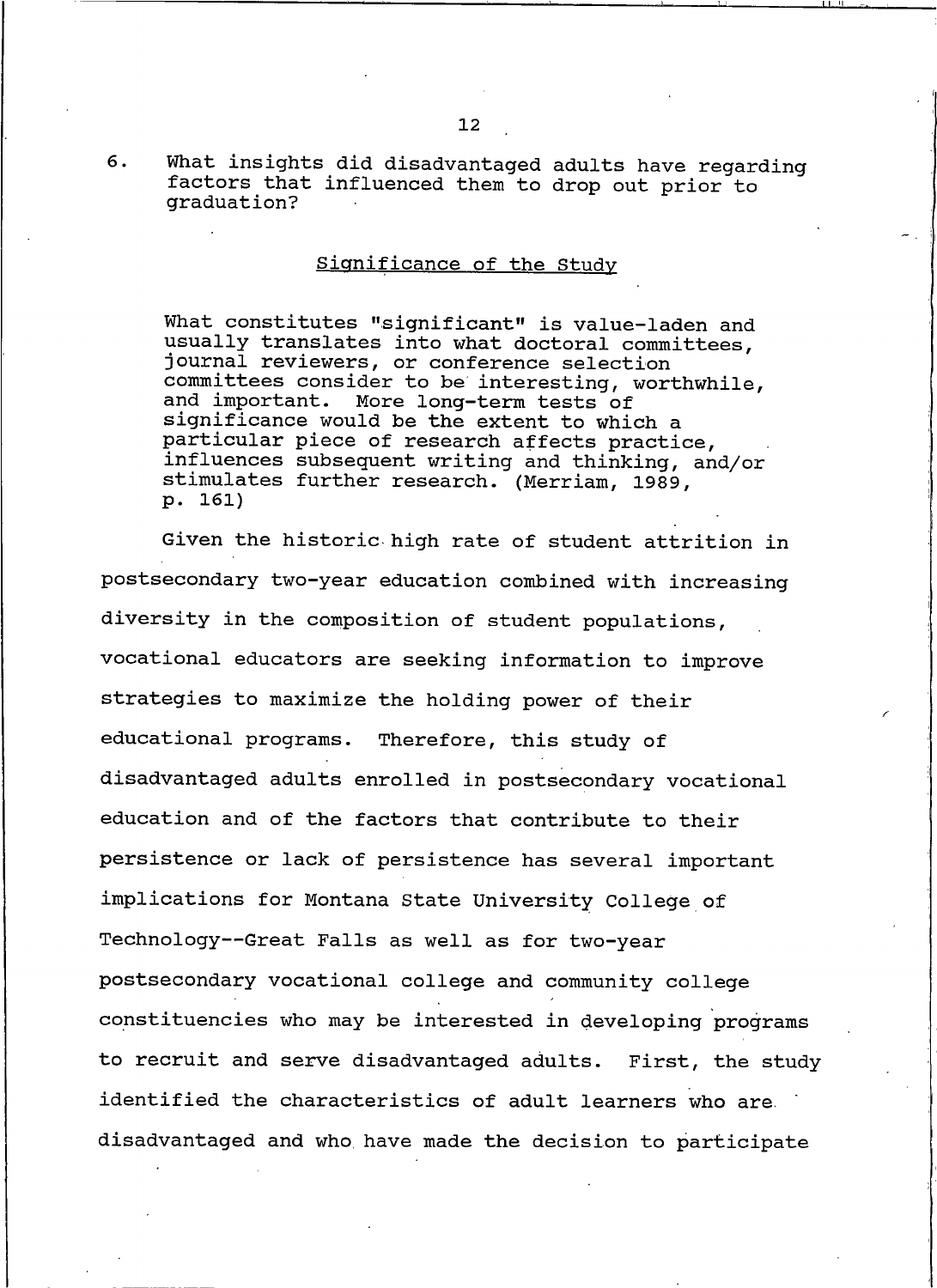in a formal postsecondary vocational education program. Second, it compared the characteristics of disadvantaged adults who persisted until graduation with those of disadvantaged adults who dropped out prior to graduation. Third, it identified the impact of institutional practices on the persistence patterns of these disadvantaged adults. Fourth, it investigated participation and attrition from the disadvantaged adult learners' perspective by seeking their individual accounts of important factors, personal and institutional, which were related to participation, persistence, or nonpersistence in two-year vocational education. Finally, in contrast to the majority of studies regarding participation and persistence in postsecondary education that have focused on urban environments, this study focused on disadvantaged learners residing in a rural. state.

This study tested the applicability of the existing models of adult participation in educational activities to the understanding of the participation and persistence patterns of a specific group of learners, disadvantaged adults. Information gained from this study may provide twoyear vocational education administrators and faculty with insight into the motivations and needs of disadvantaged adults who participated in vocational education as well as an improved understanding of the interaction between individuals and the educational environment itself. It is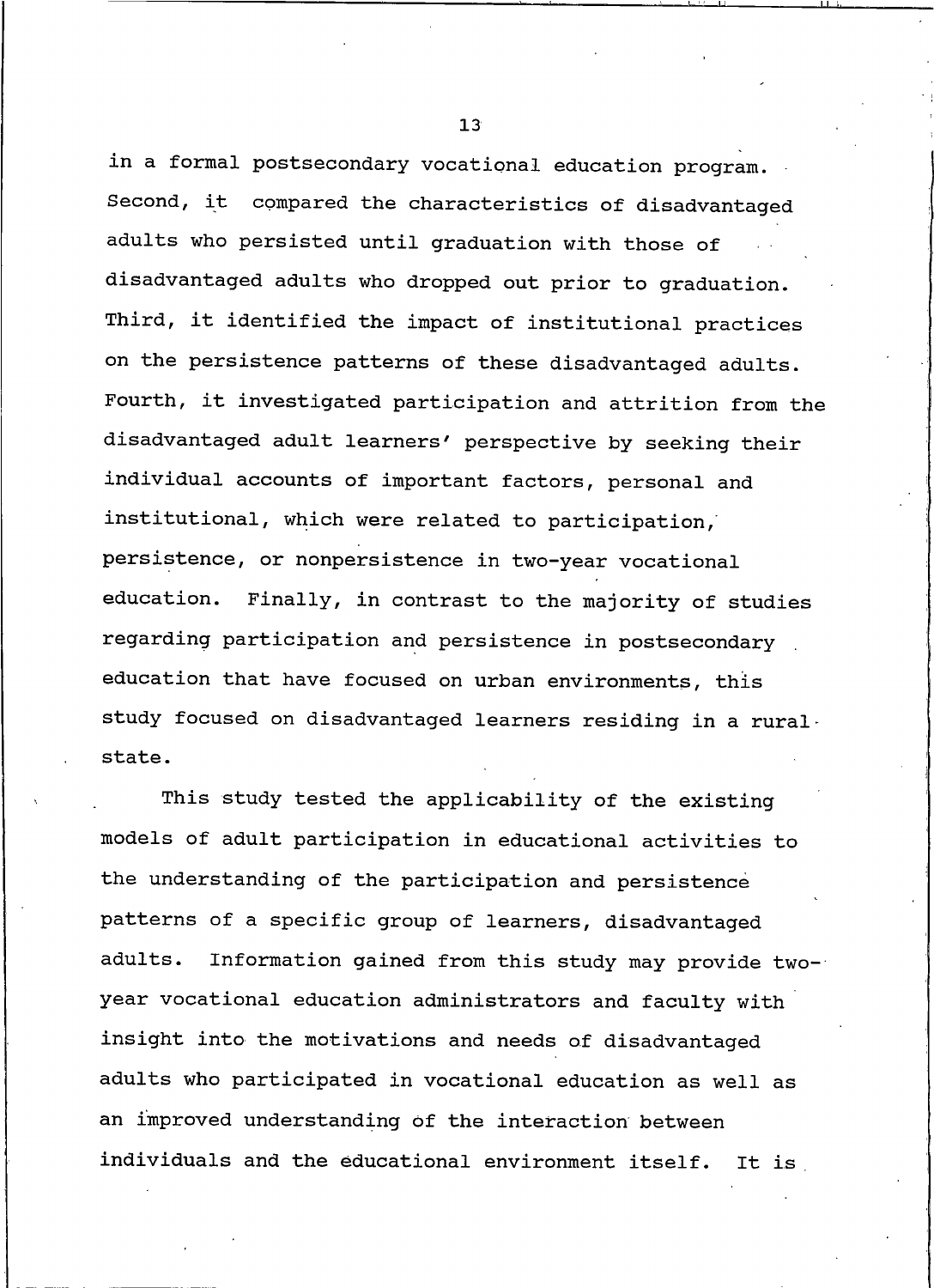anticipated that from such insight and understanding, sound retention strategies may be derived to potentially reduce attrition for disadvantaged adult students.

# Limitations of the Study

Generalizability is limited due to several aspects of the study. First, the sample was not randomly generated from the population nationwide of disadvantaged adults who enrolled, under Carl D. Perkins projects, in two-year postsecondary vocational education programs and/or who participated in institutional support services designed for project participants. Second, the sample was not reflective of all categories of disadvantaged adults as specified by the Carl D. Perkins Vocational and Applied Technology Act of 1990 but rather was reflective of the specified categories of disadvantaged adults who existed in significant enough numbers on the campus of Montana State University College of Technology--Great Falls. Finally, the nature of descriptive and interview research relied on data and self-reports rather than observation.

## Delimitations

The research conducted to gather data for this study was limited to the disadvantaged adults who enrolled at Montana State University College of Technology--Great Falls in Academic Year 1993-94 through Academic Year 1994-95 as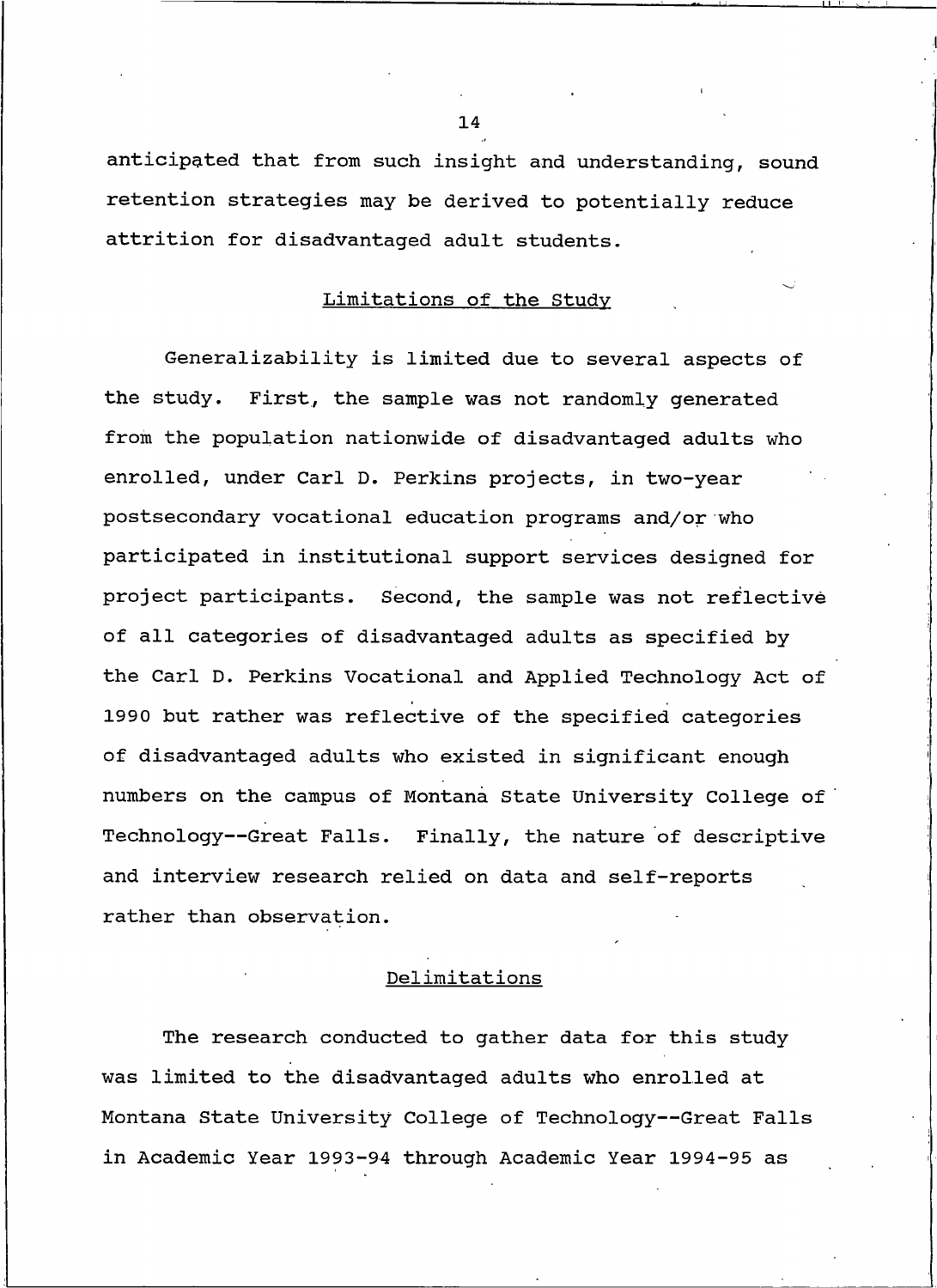well as to the supportive services available at the College of Technology.

#### Assumptions

Disadvantaged adults enrolled in programs of study and participated in supportive services at Montana State University College of Technology--Great Falls under the Carl D. Perkins project from July 1, 1992, through June 30, 1996. This study focused on only the disadvantaged adults who were enrolled in programs of study and who participated in support services at Montana State University College of Technology--Great Falls in the time period from July 1, 1993, to June 30, 1995. It was assumed that the adults who participated in the study were essentially similar to disadvantaged adults enrolled in all other years.

Demographic and academic data for the study were collected from written information provided by disadvantaged adults through their completion of admission applications, course enrollment, and withdrawal forms. It was assumed that these adults were honest and open in their written responses to these questionnaires.

Data were also gathered through personal interviews with disadvantaged adults. These individuals were assured that their identities would be shielded. Therefore, it was assumed that respondents were honest and open in their answers and recollections.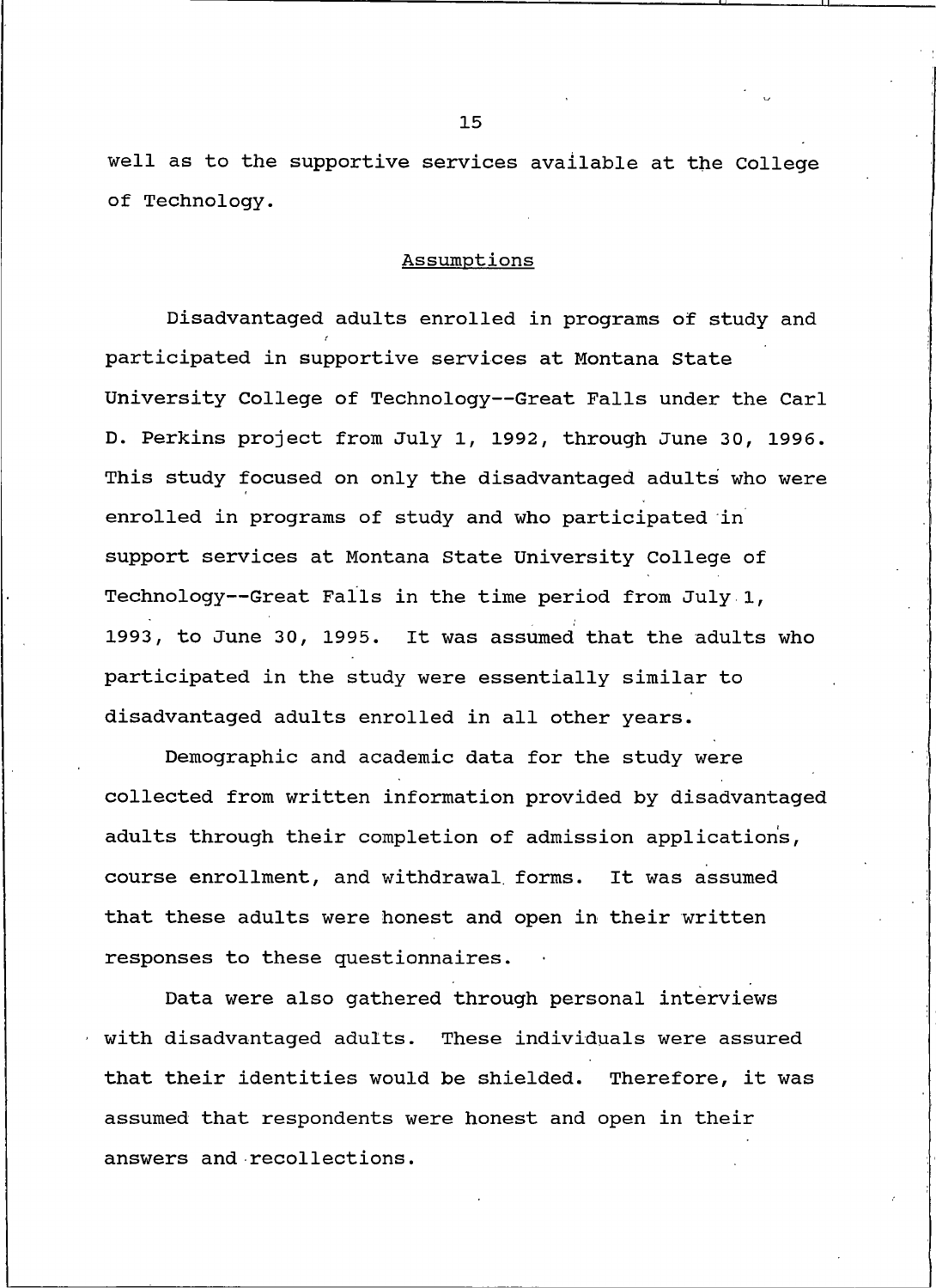All data were entered by college personnel into the data base file for student record keeping and administrative reportorial requirements of the Carl D. Perkins Vocational and Applied Technology Act. It was assumed that these data were as accurately registered as humanly possible.

### Definition of Terms

- Attrition refers to students who drop out of postsecondary education prior to completion, i.e., graduation (Johnson, 1991, p. 8).
- Carl D. Perkins Vocational and Applied Technology Act of 1990 means the passage of federal legislation in 1990 to provide secondary vocational education and postsecondary vocational education programs with federal assistance for five years, from July 1, 1991 through June 30, 1996, to expand job-related vocational education to members of special population groups (American Vocational Association, 1990, p. 11).
- Disabled/disability is a term used interchangeably with handicapped and means any individual who has a physical or mental impairment that substantially limits one or more of the major life activities of that individual, has a record of impairment, is regarded as having an impairment, or any individual who is considered disabled under section 504 of the Rehabilitation Act of 1973 (Federal Register, Department of Education, October 11, 1991, p. 51462).
- Disadvantaged means individuals who have economic or academic disadvantages and who require special services and assistance to enable such individuals to succeed in vocational education programs. Such term includes individuals who are members of economically disadvantaged families, migrants, individuals of limited English proficiency, and individuals who are dropouts from secondary school.
- Dropout means a student who has dropped out of a postsecondary educational program before graduation and is not expected to return (Astin, 1975, p. 8).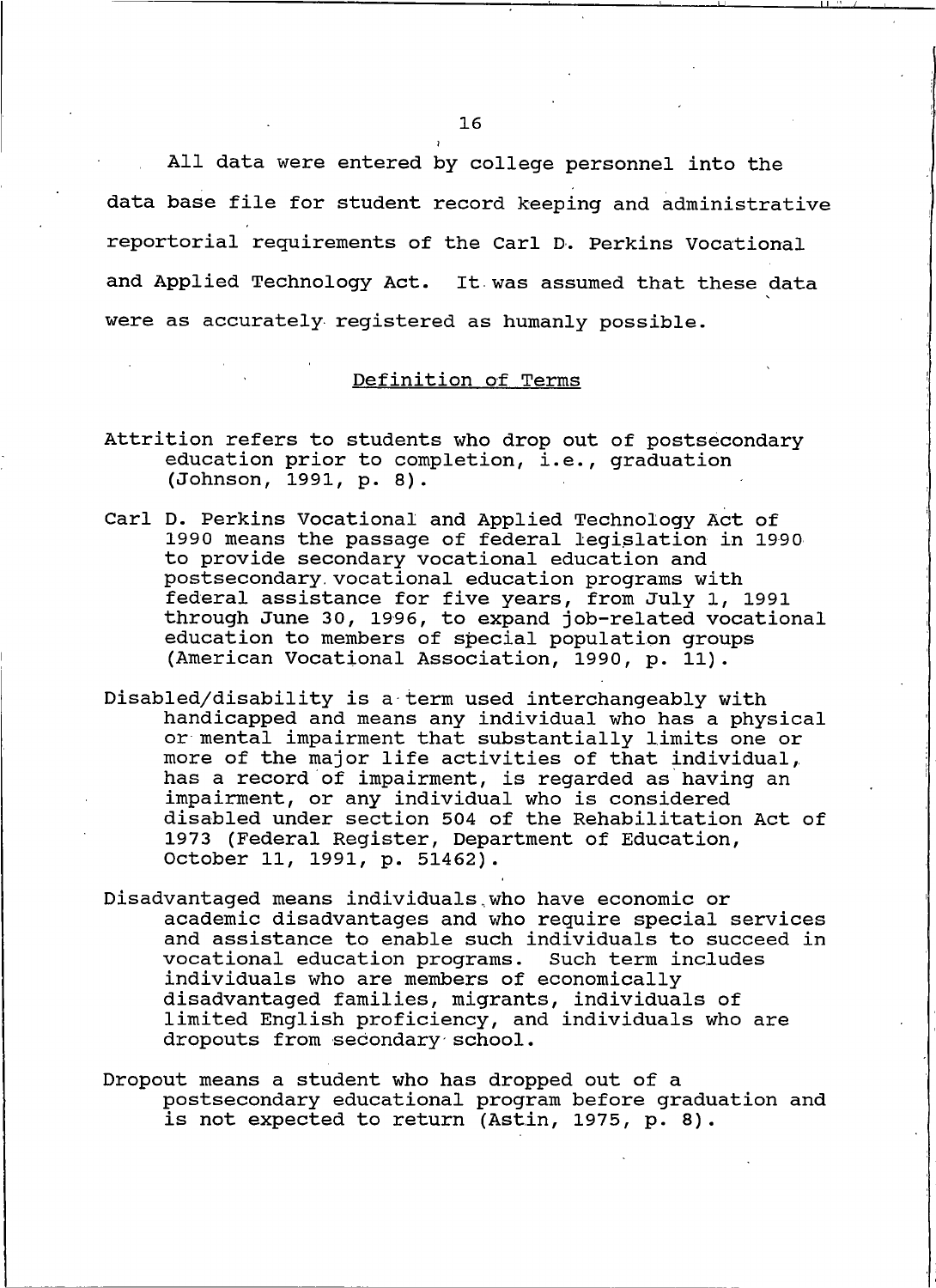- Economically disadvantaged means any individual who is eligible for and receiving U.S. Department of Education Title IV Federal Financial Aid Assistance to attend postsecondary education (Federal Register, Department of Education, October 11, 1991, p. 51462).
- Educationally disadvantaged means an individual whose academic assessment, Test of Adult Basic Education (TABE), total battery performance is less than 10.5 grade level (Montana State University College of Technology--Great Falls, 1991).
- Formal educational activity/formal postsecondary program means a course or sequence of courses offered through a postsecondary institution for credit, certificate, or degree (Federal Register, Department of Education, October 11, 1991, p. 51462).
- Graduation means completion, with a cumulative grade point average of 2.0 or better, of all the required courses in a Certificate or Associate of Applied Science Degree program of study (Montana State University College of Technology--Great Falls, 1994b, p. 21).
- Job-shadowing means spending time on the job with an individual who is performing the job being considered.
- Nontraditional age means students who are 23 years of age or older (Montana Commissioner of Higher Education Reporting Manual, 1991, p. 3).
- Nonpersister is a term used interchangeably with dropout to describe a student who has dropped out of a postsecondary educational program before graduation and is not expected to return (Astin, 1975, p. 8).
- Participation means an individual is enrolled in and expects to complete a Certificate or Degree program of study (Montana State University College of Technology--Great Falls, 1991).
- Persister is defined as any student who graduates from a postsecondary educational program or who is still in attendance and expected to graduate (Astin, 1975, p. 9).
- Postsecondary education means an institution of higher education in any state which (1) admits as regular students only persons having a certificate of graduation from a school providing secondary education or the recognized equivalent of such a certificate,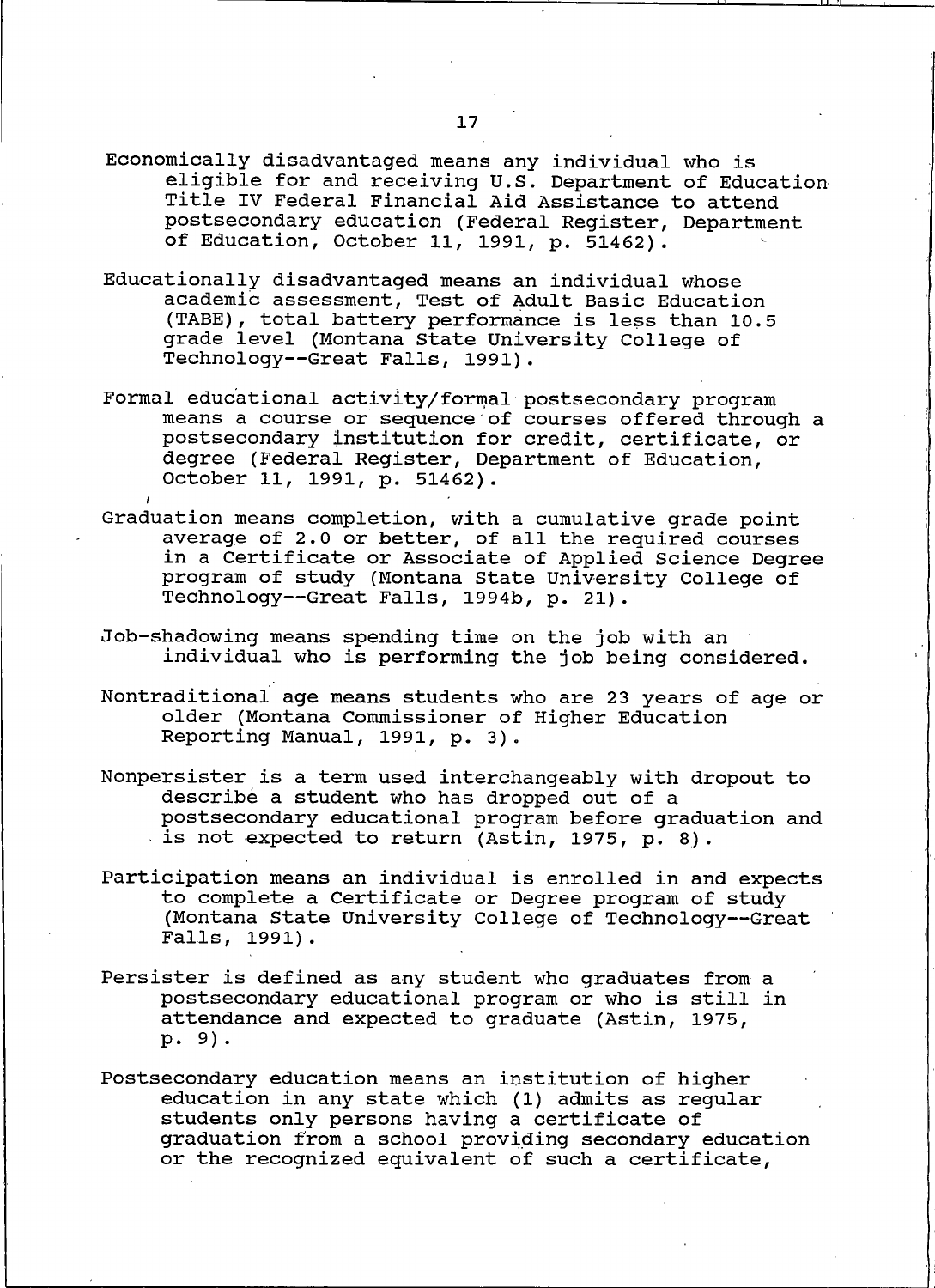(2) is legally authorized with such state to provide a program of education beyond high school, (3) is accredited by a nationally recognized accrediting agency or association (Federal Register, Department of Education, October 11, 1991, p. 51462).

- Postsecondary vocational education means organized educational programs offering a sequence of courses or instruction in a sequence or aggregation of occupational competencies that are directly related to the preparation of individuals for paid employment in current or emerging occupations requiring other than a baccalaureate or advanced degree (American Vocational Association, 1990, p. 163).
- Retention generally refers to the institution's role in encouraging and/or enhancing student persistence (Johnson, 1991, p. 8).
- Stopout is a student who interrupts his or her undergraduate education for a relatively brief period and returns to complete the program (Astin, 1975, p. 9).
- Sociodemographic characteristics means factors such as age, gender, marital status, family composition, social level, economic status, and educational background. (Webster's Unabridged Dictionary, 1989, 1351).
- Special learning needs refers to the educational concerns inherent in serving those students who perform below their ability levels, who are unwilling or unable to invest sufficient effort to fulfill program requirements, or who display inappropriate behaviors and are likely to drop out before attaining educational and career outcomes commensurate with their ability levels (Brown, Fjeld-Joseph, & Wotruba, 1992, p. 1).
- Special populations include individuals with handicaps, educationally and economically disadvantaged individuals, individuals of limited English proficiency, individuals who participate in programs designed to eliminate gender bias, and individuals in correctional institutions (American Vocational Association, 1990, p. 160).
- Success means the completion of a one- or two-year Certificate or Associate of Applied Science Degree vocational education program (Montana State University College of Technology -- Great Falls, 1991).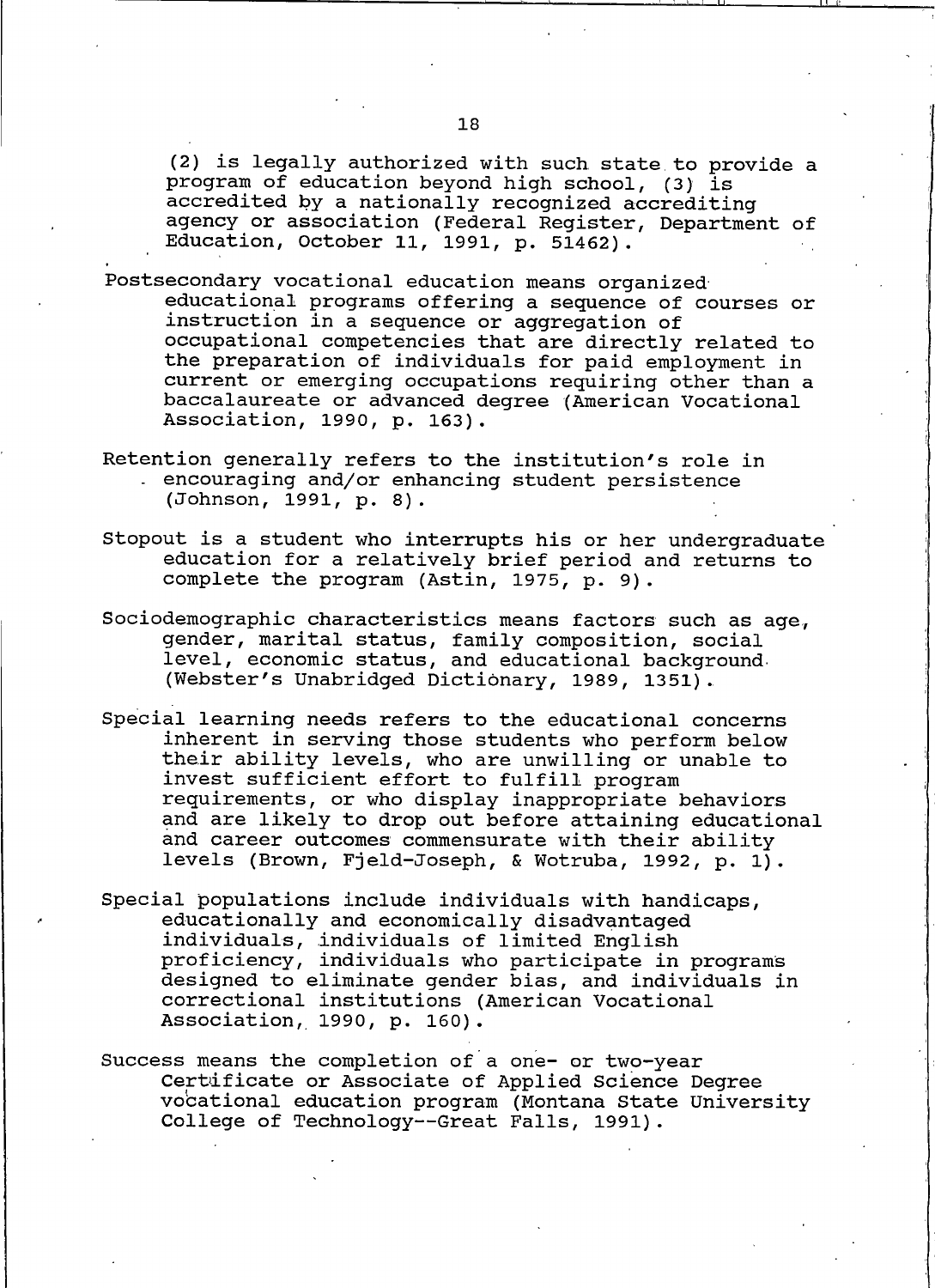Support services/supplementary services means curriculum<br>modifications, equipment modification, classroom<br>modifications, supportive personnel, and instructional<br>aids and devices (American Vocational Association, 1990, p. 163).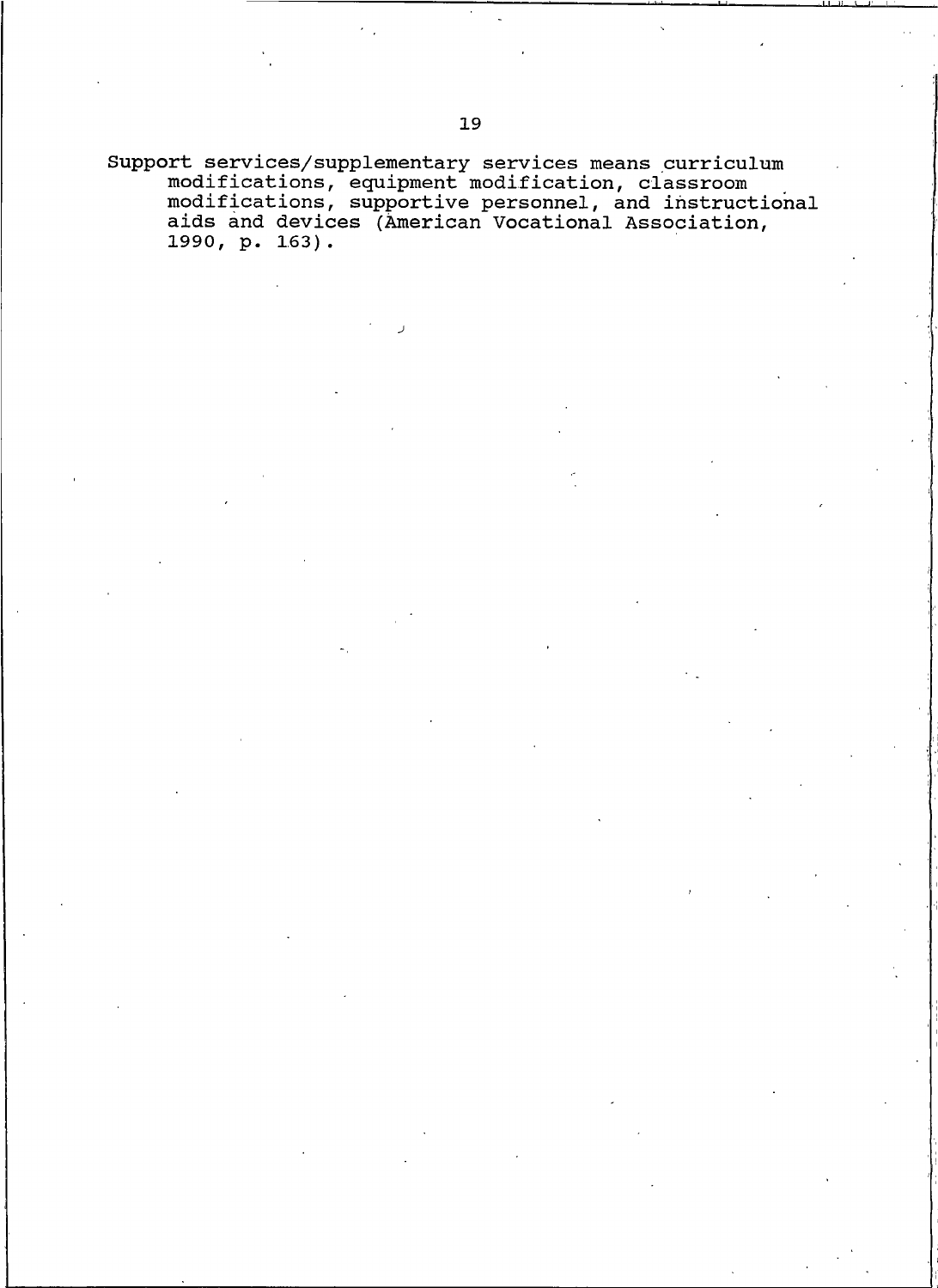#### CHAPTER 2

#### REVIEW OF RELATED LITERATURE

#### Introduction

In 1987, William E. Brock, Secretary for the United States Department of Labor, addressed members of Congress regarding his predictions for the nation's workforce and its need for additional skill training in view of the emerging changes in the national economy.

We already know a good deal about the future. We know that jobs will be available for anyone with the skills and the desire to work. But we also know that by the year 2000 technology and the shift to the service sector will reduce the need for unskilled workers, and increase the need for workers with higher skill levels. A shrinking labor pool means that employers will face increased competition for those workers. At the same time, 80 percent of the new entrants into the workforce will be women, minorities and immigrants--groups that have historically been disadvantaged. For them, the competition for workers can mean increased opportunity and advancement. It is obvious that the changes in the economy that will occur during the next decade will affect all of us. The fact is that a serious mismatch between work place needs and workforce skills threatens our nation--our standard of living, our opportunity for development, our ability to compete globally--if we don't act now. (U.S. Department of Labor, 1987, p. 1)

In the United States, periodic and dramatic changes in the national economy have been a historical reality. In its 200-year history, the nation has undergone three major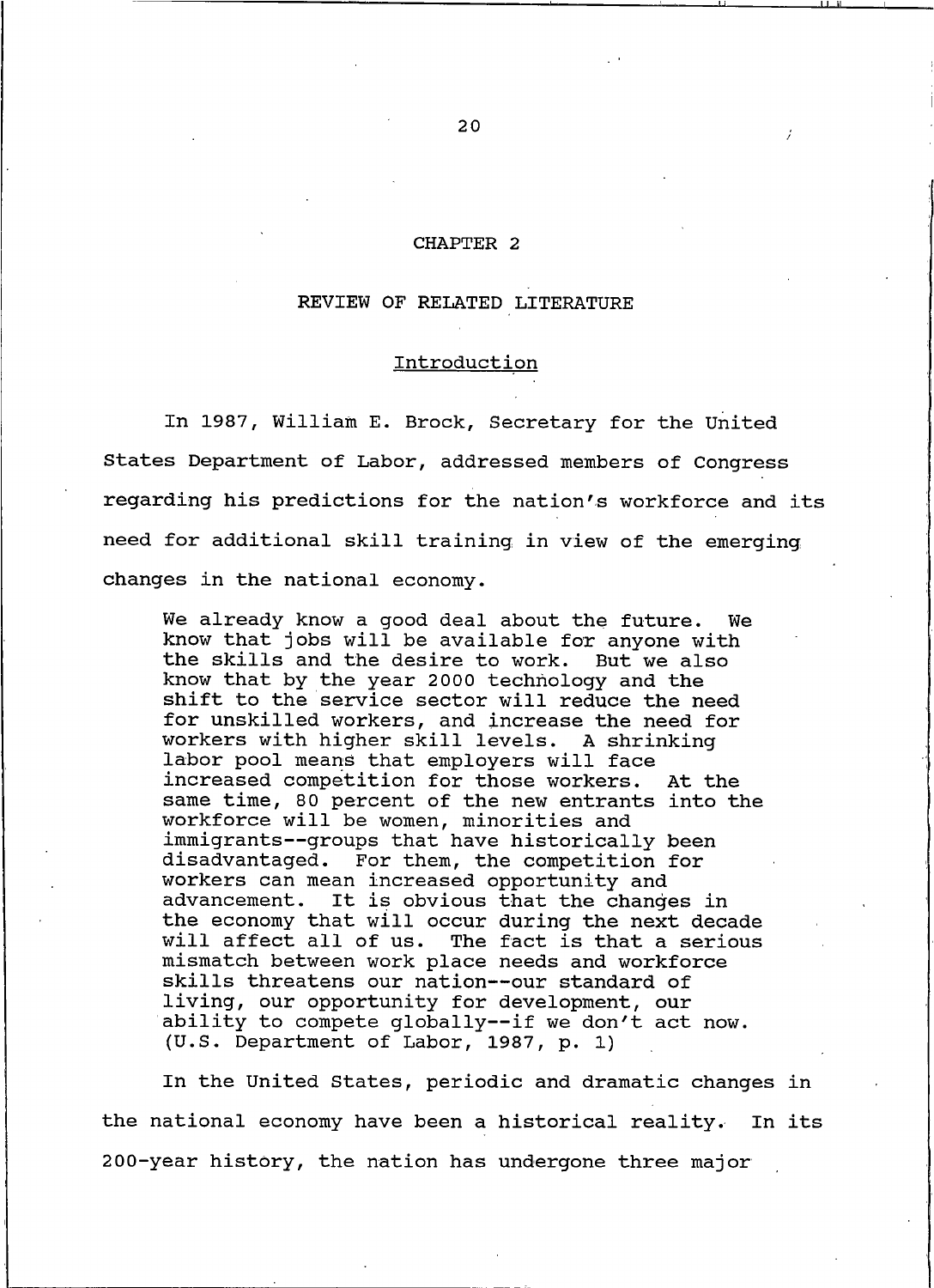changes in its economic base--from the original agrarian based economy to a long-standing industrial based economy to the current rapidly emerging global and technology based economy. Each of these changes have been inescapable and have produced a critical impact on the nation's workforce. Each change has required the nation's workforce to develop new or additional skills in order to be employable.

The impact of each economic change on the nation's workforce has had an ensuing impact on the nation's educational system. Historically, primary responsibility for imparting new or additional skills to the workforce has been entrusted to the nation's educational system. The history of education revealed that the nation's educational system has had to undergo periodic change in order to respond to emerging work place needs. As can be perceived from Secretary Brock's address, an additional challenge for the educational system in preparing the nation's workforce for the economic changes of the 21st century will be the need to prepare greater numbers of individuals from disadvantaged sectors of the American society.

This chapter undertakes a review of literature to formulate the basis for a fuller understanding of disadvantaged adults, their motivation toward education, their participation in postsecondary vocational education, and the factors which enhance or impede their success in completing a vocational education program. This review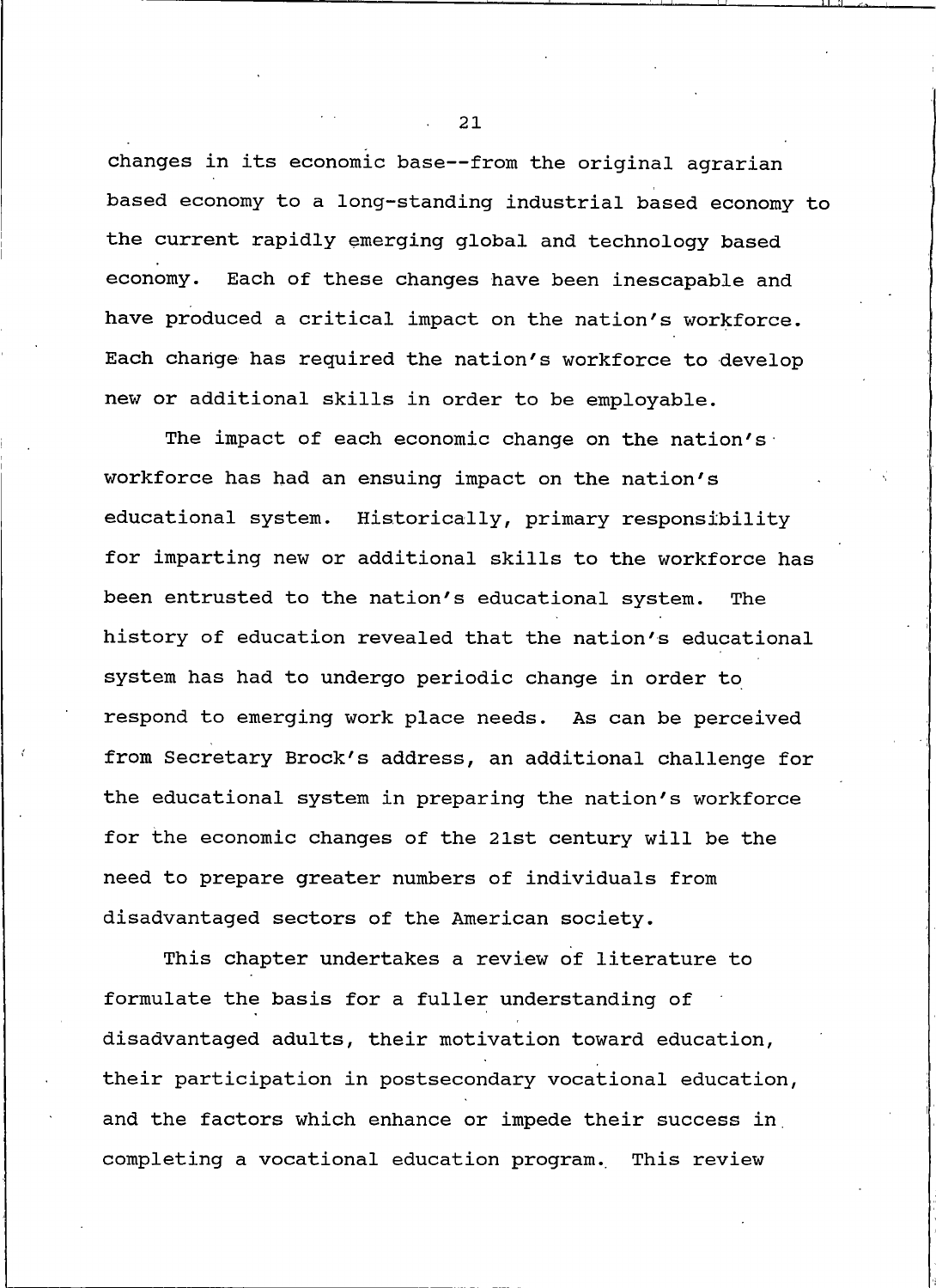includes the broad areas of (a) current trends in the national economy which will impact the workforce of the future as well as the nation's educational system, (b) the historic and emerging role of postsecondary vocational education in preparation of the workforce, (c) the impact of the Carl D. Perkins Vocational and Applied Technology legislation on postsecondary vocational education, (d) participation and attrition studies related to adults in educational activities, (e) the condition of disadvantage in America and its impact on educational activities, and (f) the study of retention strategies to reduce attrition in postsecondary education.

## Postsecondary Vocational Education and the Workforce

# Economic and Technological Change

In the final decade of the 20th century, the rapid emergence of the global marketplace as well as of electronic technology as the basis for the economy of the United States has raised a great deal of concern regarding the nation's economic future as related to the competitiveness of the workforce. Workforce 2000, a study completed by the United States Department of Labor (1987), specified challenging conclusions regarding emerging trends, economic and technological, that would impact jobs, and consequently the nation's workforce, during the 1990s and into the 21st century. Workplace 2000 projected that:

 $22^{2}$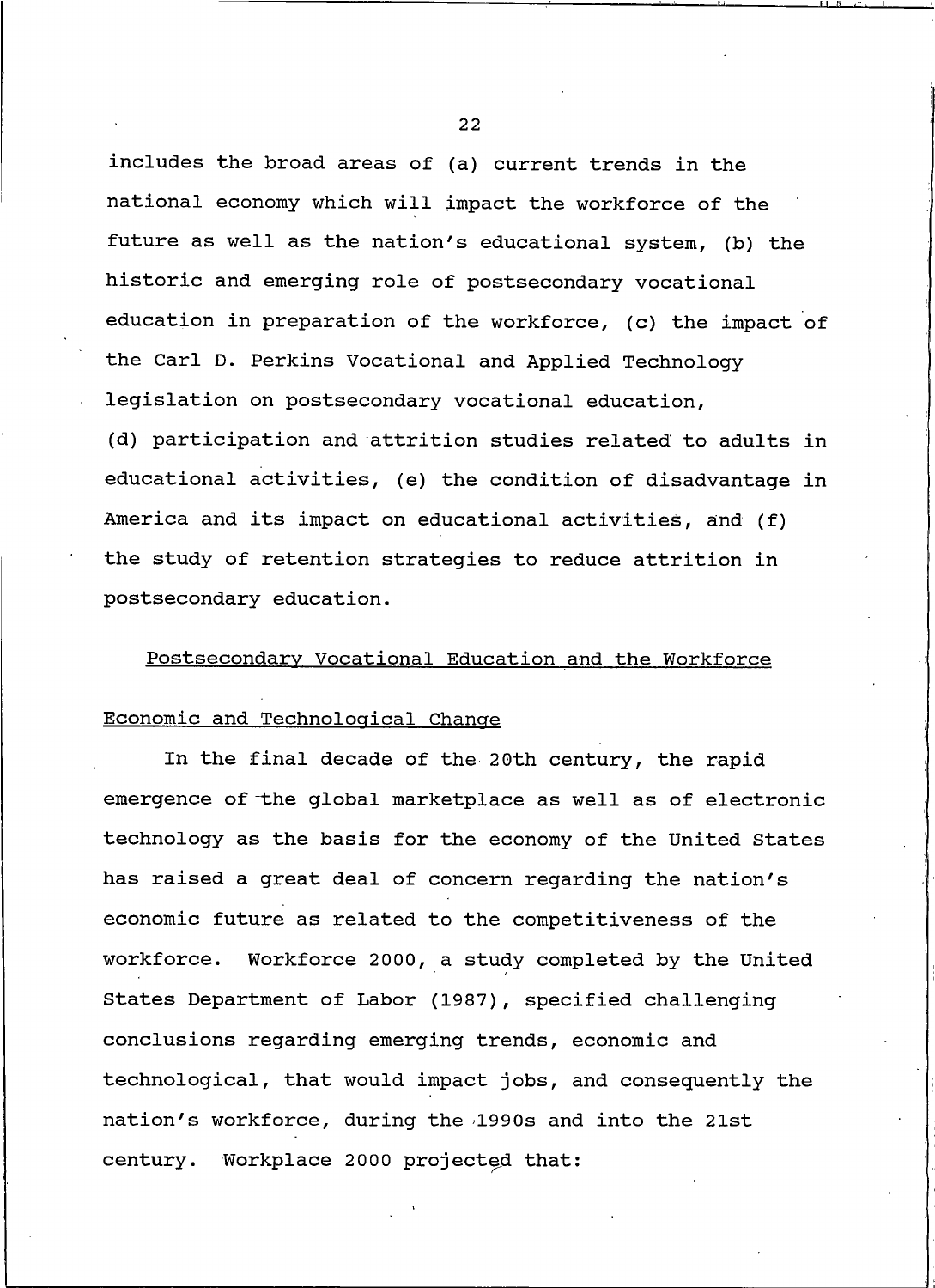(a) the pool of young workers entering the labor market would shrink; (b) women, minorities and immigrants, the nation's most disadvantaged groups, would account for 80 percent of the new additions to the workforce between 1987 and the year 2000; (c) less than 10 percent of jobs would be in manufacturing; and (d) the technology oriented jobs of the future would demand more highly skilled workers. (p. 2)

The study further pointed out that "increased productivity growth comes first from people--people who are better educated and better trained" (p. 2). According to the Workforce 2000 Project Office:

Workforce 2000 symbolized the collective goal of business, labor, the educational system and all levels of government to ensure adequate jobs and a decent society for all Americans. Achievement of this collective goal would include determined efforts to identify ways to diminish the problem of illiteracy, to integrate women, minorities, the handicapped and older Americans more fully into the national economy, and to encourage working men and women to make training and retraining a lifelong priority. (U.S. Department of Labor, 1987, p. 4)

In Montana the Governor's Council on Economic Development (1987) authored a report in response to the economic forecasts outlined by the national Workplace 2000 document. Montana's report, The Next Century: Strategies for Advancing Montana's Economy predicted emerging changes in the Montana economy into the 21st century. Through this report the Council contended that "Montana's competitiveness in the global economy would require the highest quality of the most technologically advanced products and services imaginable" (p. 6) and that "the critical difference, the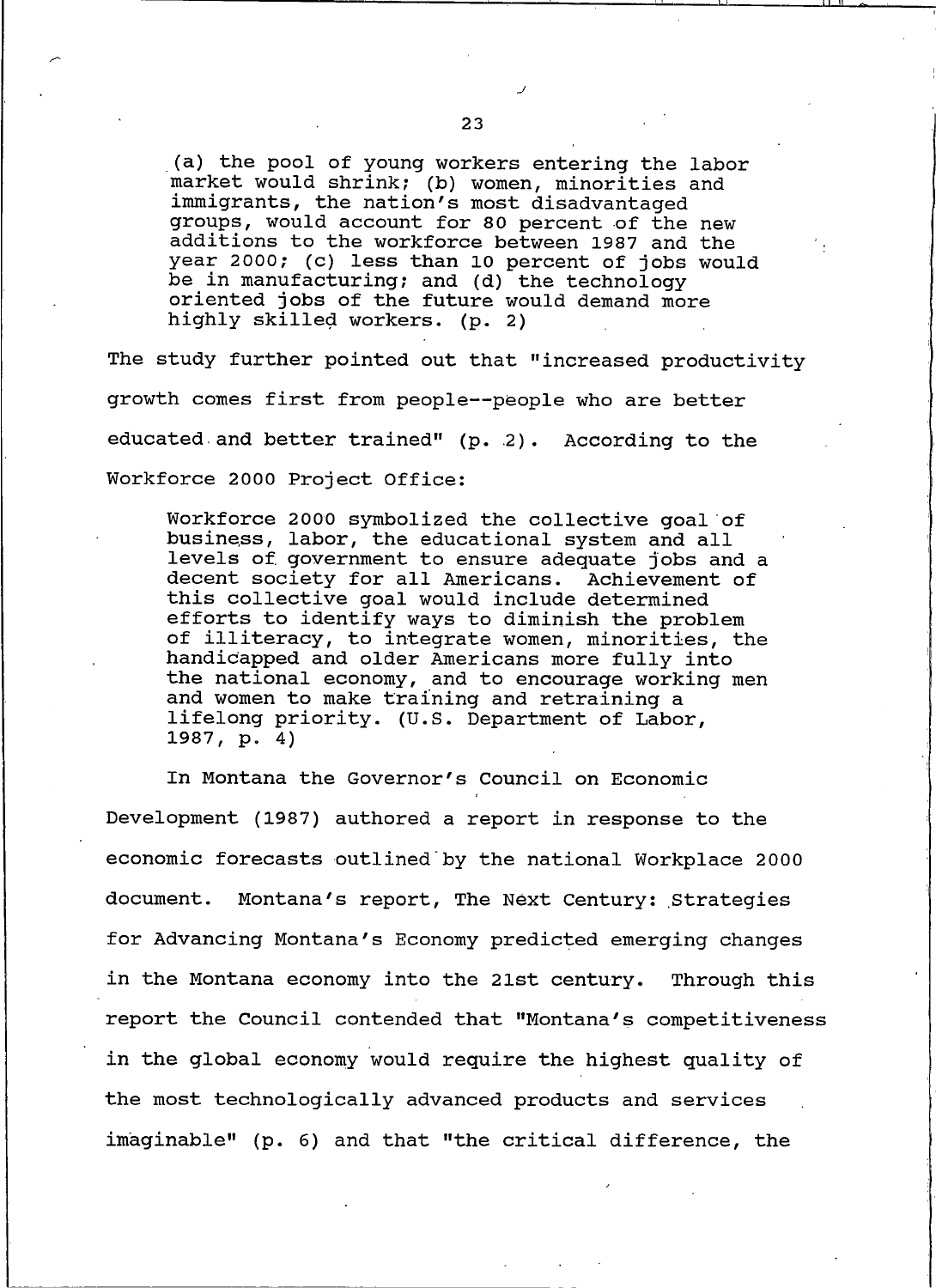competitive edge, must reside in the caliber of the work force" (p. 11). The report further supported the need for a high caliber workforce in its predictions for economic change.

As the state's economy becomes more diversified it depends less on traditional extraction industries and more on services and entrepreneurship. The educational implications of these changes are apparent today. Montana's six largest services industries in descending order are local/state/ private education, health care, retail eating/ drinking establishments, general state/local government, federal government, and business. All. are completely reliant on skilled people, so much so that the workforce has become the critical determinant of the rate of growth of the economy and the well-being of the population. (p. 14)

In its workforce investment strategy, the Montana economic planning report paralleled national recommendations regarding the need to train and retrain the workforce as well as to fully integrate disadvantaged segments of the population into the workforce. The report advised a workforce investment strategy that contained two basic tactics: (a) to raise the educational attainment and skills of tomorrow's workforce and (b) to strengthen the earning capacity of poor people and reduce welfare caseloads  $(p. 11).$ 

#### Education and Workforce Preparedness

Electronic technology has introduced change into virtually every industry and every job in the nation, creating unparalleled demand for educated people. During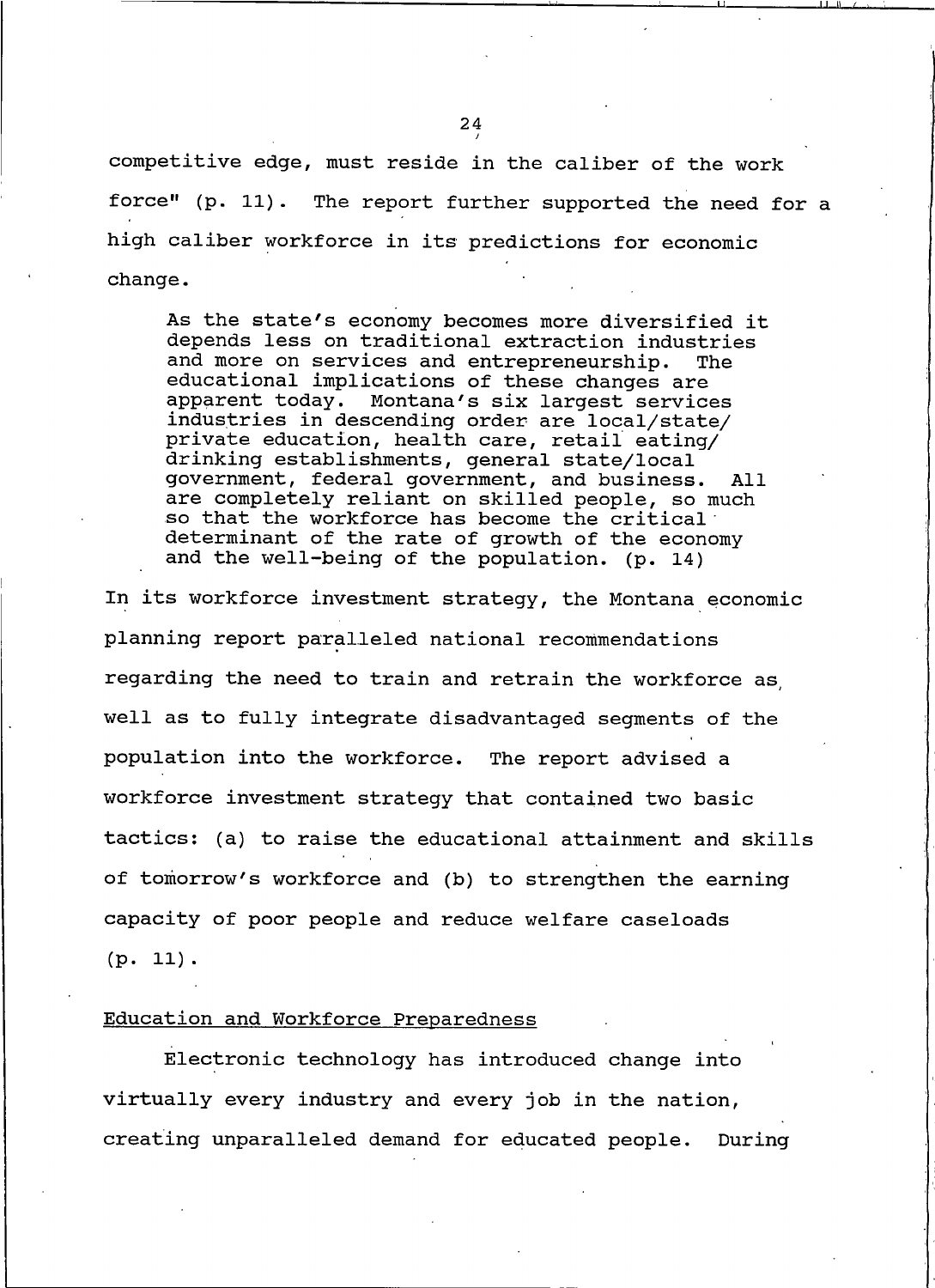the last three decades of the 20th century, the educational implications of these emerging changes have been well recognized by economist and educators alike. According to Cross (1981), "Technological change and the knowledge explosion is so fast and powerful that it wipes out entire industries and creates new ones in a single decade (p. 3). Because of the rapid and continuous changes in technology and knowledge, Toffler (1970) warned that "most people are grotesquely unprepared to cope with the pace of change and mass disorientation in the society could result" (p. 14). Closely mirroring Toffler's warning was the concern recently stated by United States Department of Labor Secretary, William Bell, who predicted that "the incongruity between workforce skills and work place skill demands could destroy the nation's standard of living, its opportunity for development, and its ability to compete globally" (U.S. Department of Labor, 1987, p. 1).

Coinciding with the growing appreciation of the impact of technological change on the workforce has been the growing appreciation for the worthwhileness of education and lifelong education as a means to maintain the competitiveness of the nation's workforce. Cross (1981) discussed the changing work place and education's role in meeting the lifelong learning needs of adults.

The learning society is growing because it must. It would be difficult to live in an environment changing as rapidly as ours is without constantly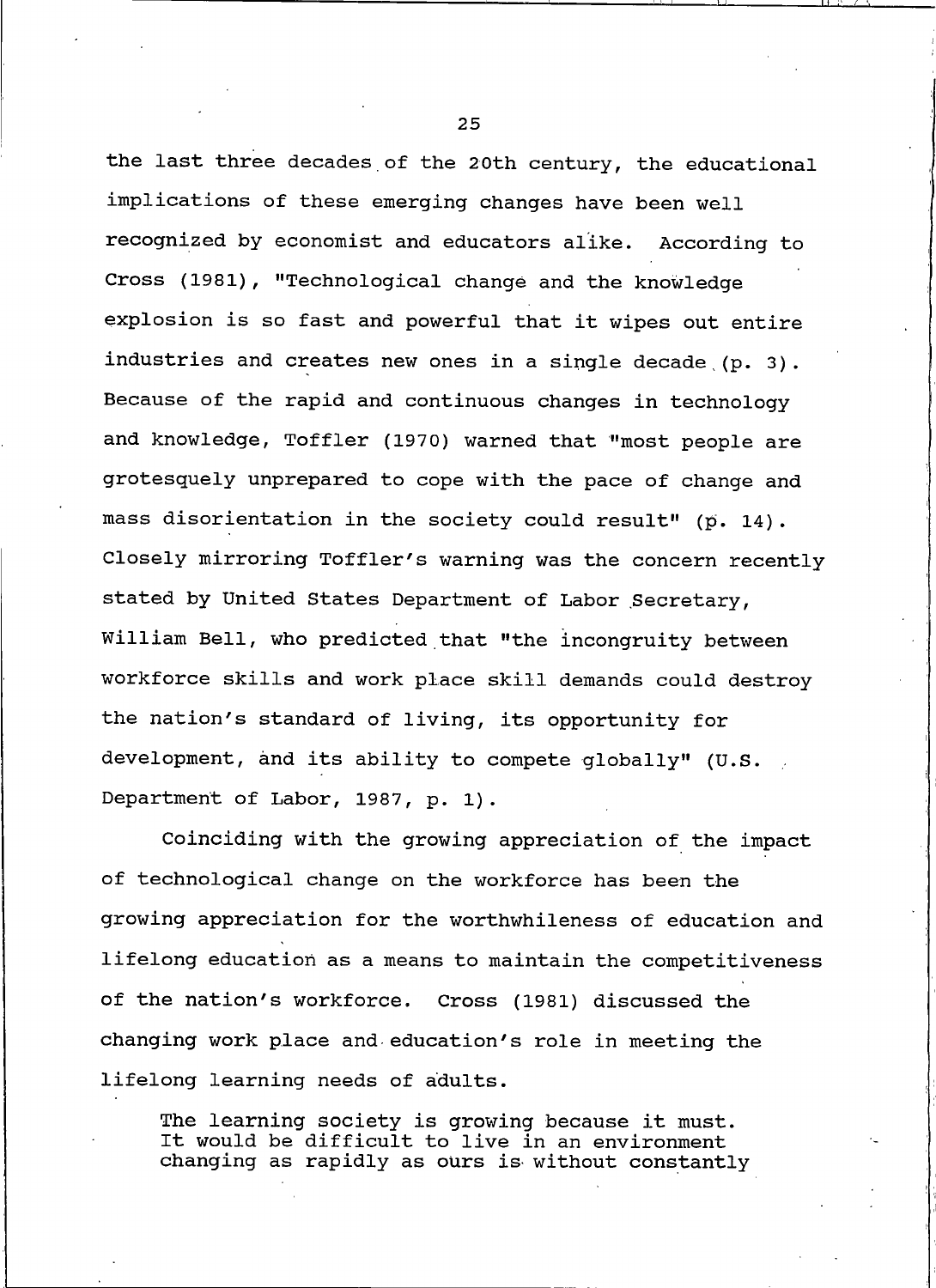learning new things. Formerly one generation could pass on to the next what was necessary to know in order to survive. Change is now so great and so far reaching that no amount of education during youth can prepare adults to meet the demand that will be made upon them. Lifelong learning will be increasingly necessary for everyone and those who lack basic skills and motivation for lifelong learning will be severely handicapped in obtaining the necessities of life and in adding any measure of personal satisfaction to the quality of their lives. (p. 49)

Concurrent with the concern for the workforce in general has been a long-standing concern for integrating disadvantaged members of the nation's population into the workforce as a means to improve both social and economic conditions. The work of Best and Stern (1976) regarding the American workforce demonstrated the growing concern for disadvantaged members of the American workforce. This concern was evidenced as follows:

There can be little doubt that many of our most serious and persistent social problems stem from the ways in which education and work are distributed throughout our society. The major social problem is unemployment. For the past fifty years, society has been unable to provide adequate jobs during peacetime for everyone willing and able to work. The major victims of chronic unemployment or underemployment have been minority groups, women, youth, and older people.  $(p. 24)$ 

#### The Character of Vocational Education

It is important to understand the character of vocational education in order to understand the prominent role it has been assigned for preparation of the workforce of the future and, in particular, for the preparation of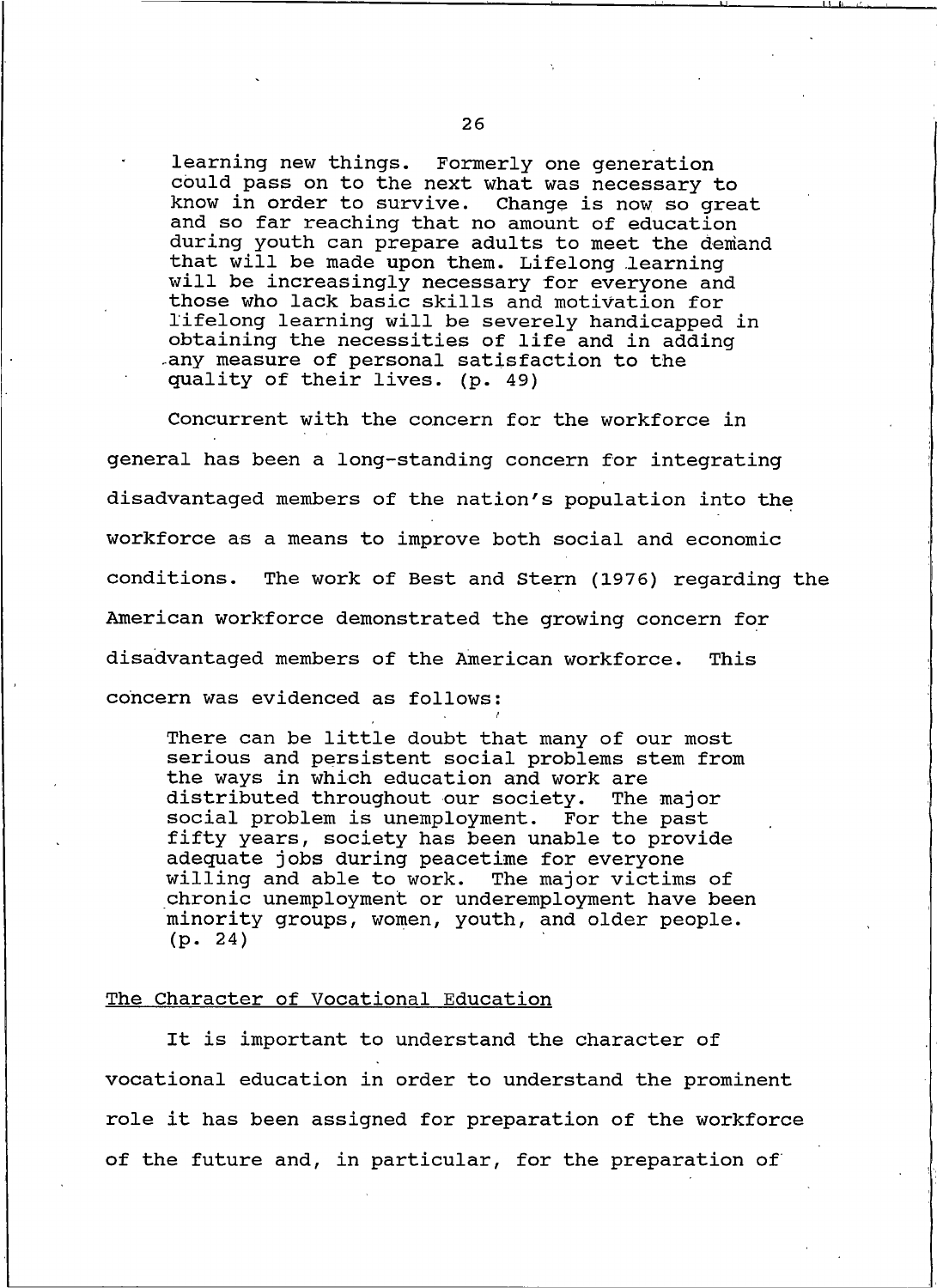individuals who are disadvantaged. There are several elements of vocational education that serve to distinguish it from other educational activities. The first element which is consequential to the understanding of the character of vocational education is an appreciation of its history in the United States. At the time of the American Revolution, vocational education as it is known today was only faintly visible under the time-honored method of the father-son relationship or apprenticeship. However, this was not to remain the case. From the nation's beginning, social and economic forces were converging that disclosed the need for the nation to become vocational education conscious regarding its workforce needs. Barlow (1976), historian for the American Vocational Association, chronicled the history of vocational education in America during the nation's bicentennial year. He summarized that history as follows:

During the first 50 years of the nation's history, 1776-1826, there was a gradual awakening to the need for education. This was the period in which the nation embarked on the great American experiment of attempting to educate all the The second period of 50 years, 1826-1876, people. demonstrated much independent action by individuals and groups as they sought to react to the workforce needs which emerged as a result of the Industrial Revolution. During the third 50 years, 1876-1926, the vocational education age emerged and vocational education as we know it today had its beginning. Our educational heritage was to be found in these years. The fourth 50 years, 1926-1976, were marked by the great growth and development of vocational education. This growth was related to a fundamental objective of American life--how individuals are to earn their living.  $(pp. 3-4)$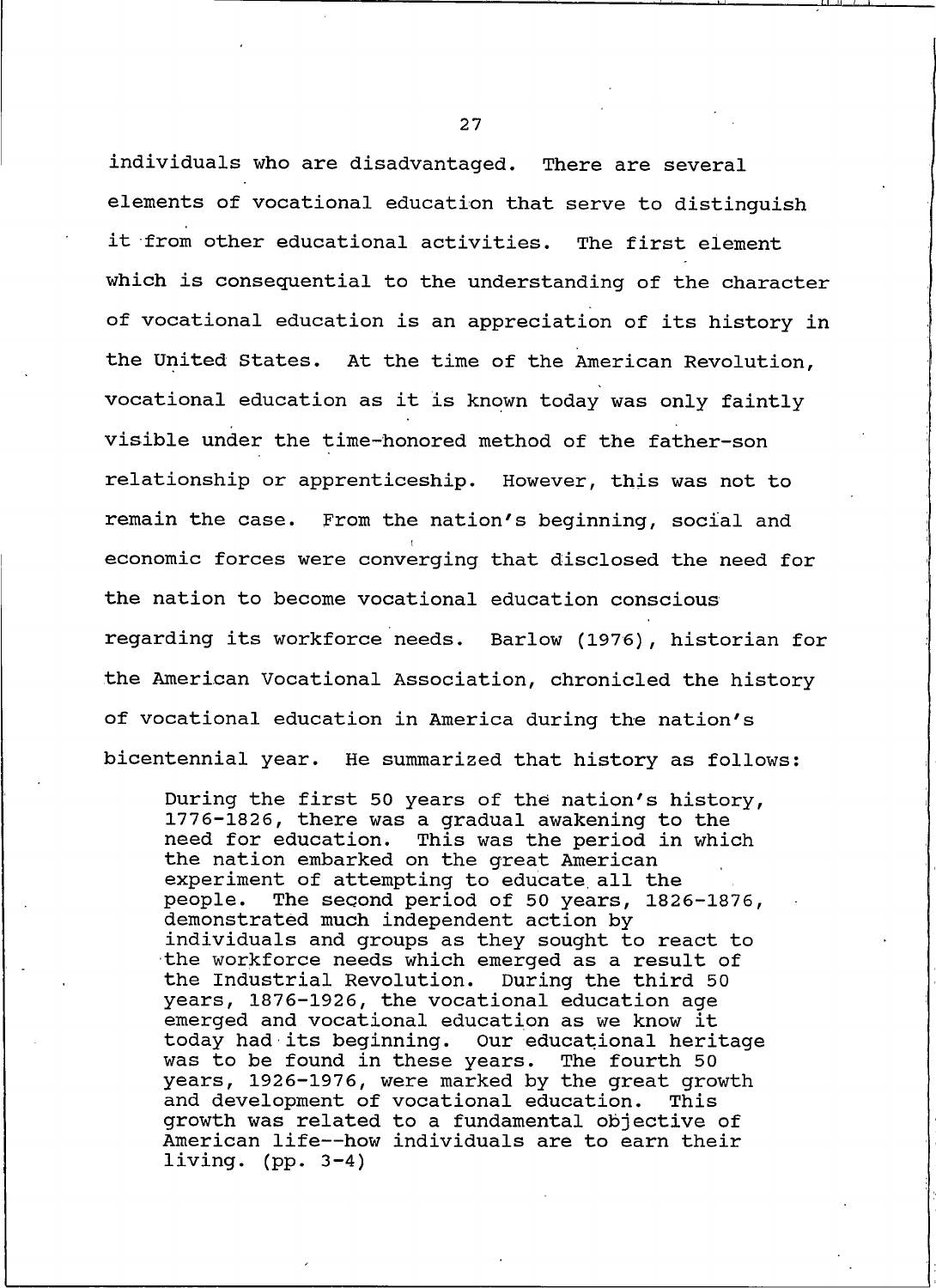As important as history, to the appreciation of the character of vocational education, is the understanding of the term, vocational education. Thompson (1973) defined vocational education from the perspective of individuals and careers.

The term, vocational education, has been used historically with a variety of meanings. In some instances it refers to a very narrow skill training; in others it relates to attitudes and values. More generally, the term has come to. describe the educational programs that assist people as they develop toward occupations and careers. (p. 10)

In addition to the definition of vocational education from the perspective of the individual, the American Vocational Association (1989) defined the term from the perspective of the vocational education institution:

The term vocational education describes educational programs offering a sequence of courses or instruction in a sequence or aggregation of occupational competencies that are directly related to the preparation of individuals for paid employment in current or emerging occupations requiring other than a baccalaureate or advanced degree. (p. 163)

Another important element in understanding the character of vocational education is to understand its potent influence in motivating adults toward educational activities. This can be seen from the report of initial research in the field of adult education regarding why adults participate in educational activities. Houle (1961) observed the importance of vocational education.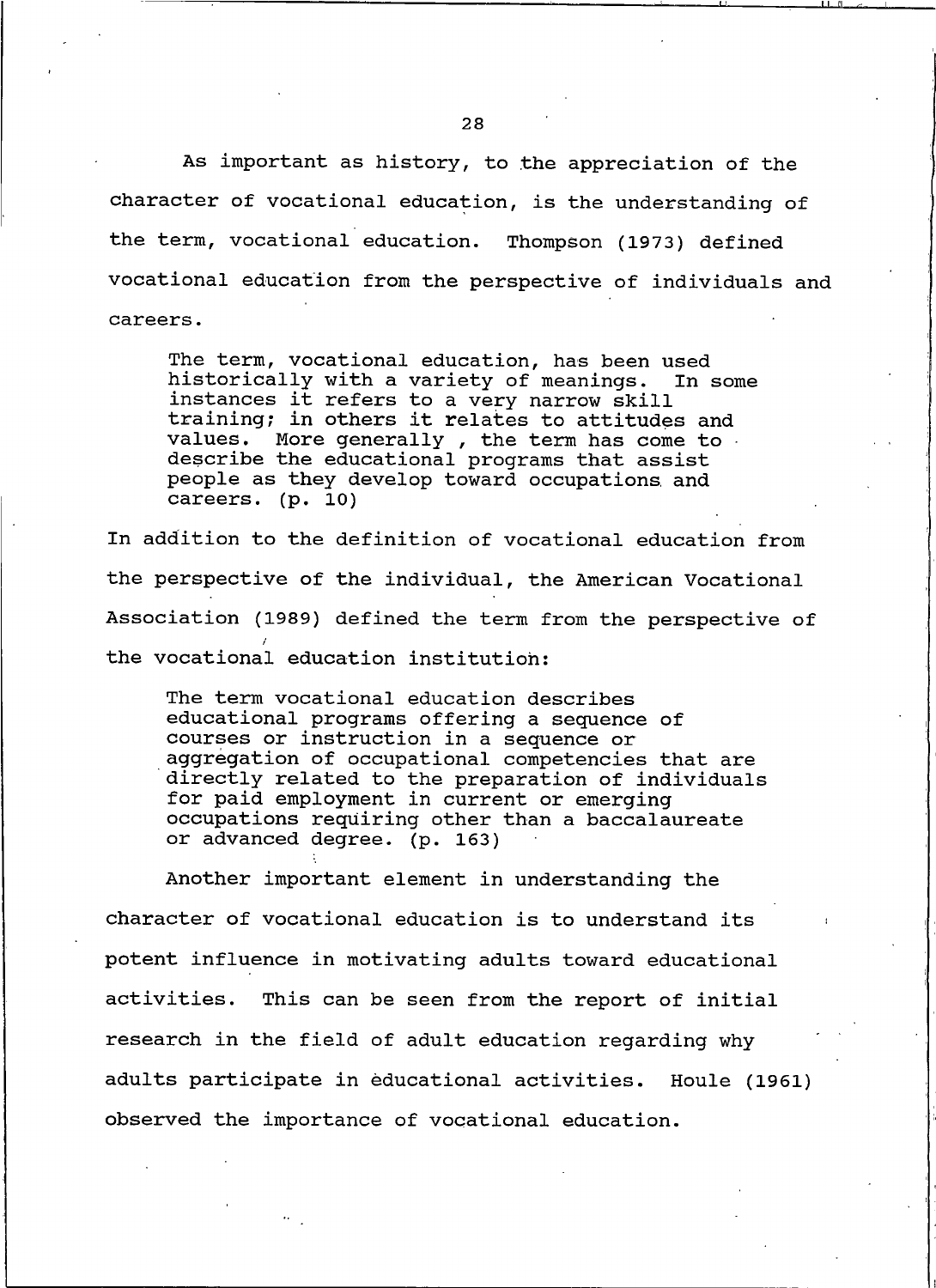Consider the widely noted fact that enrollment in formal courses of adult education is heavily vocational. We observe this phenomenon and we add to it the general idea that the United States is a commercial and industrial society with strongly materialistic values and we draw the conclusion that people enroll in vocational courses because they want to make more money. When we ask adults why they come to an educational institution we discover that the major reason they come is to get ahead on the job. Most ask for something that will help me in my work and may even try to find vocational reasons for non-vocational classes.  $(p. 33)$ 

Finally, the study of the character of vocational education in America revealed its historical role of providing a direct connection between the nation's educational system and the labor market. Thompson (1973) described this linkage in terms of the social impact of vocational education in America.

Vocational education is the formalized vehicle in American society that facilitates the allocation of occupational roles. As such, it is an extension of those social mechanisms that differentiate persons within the community and prescribe the types of stations and roles that they are expected to assume. Vocational education is usually the only link between educational institutions and the institutionalized labor market.  $(p. 14)$ 

#### Vocational Education Legislation and Workforce Preparedness

According to the literature, initial federal legislation designed to stimulate the development and maintenance of vocational education programs was embodied in the Smith-Hughes Act of 1917. Thompson (1973) examined the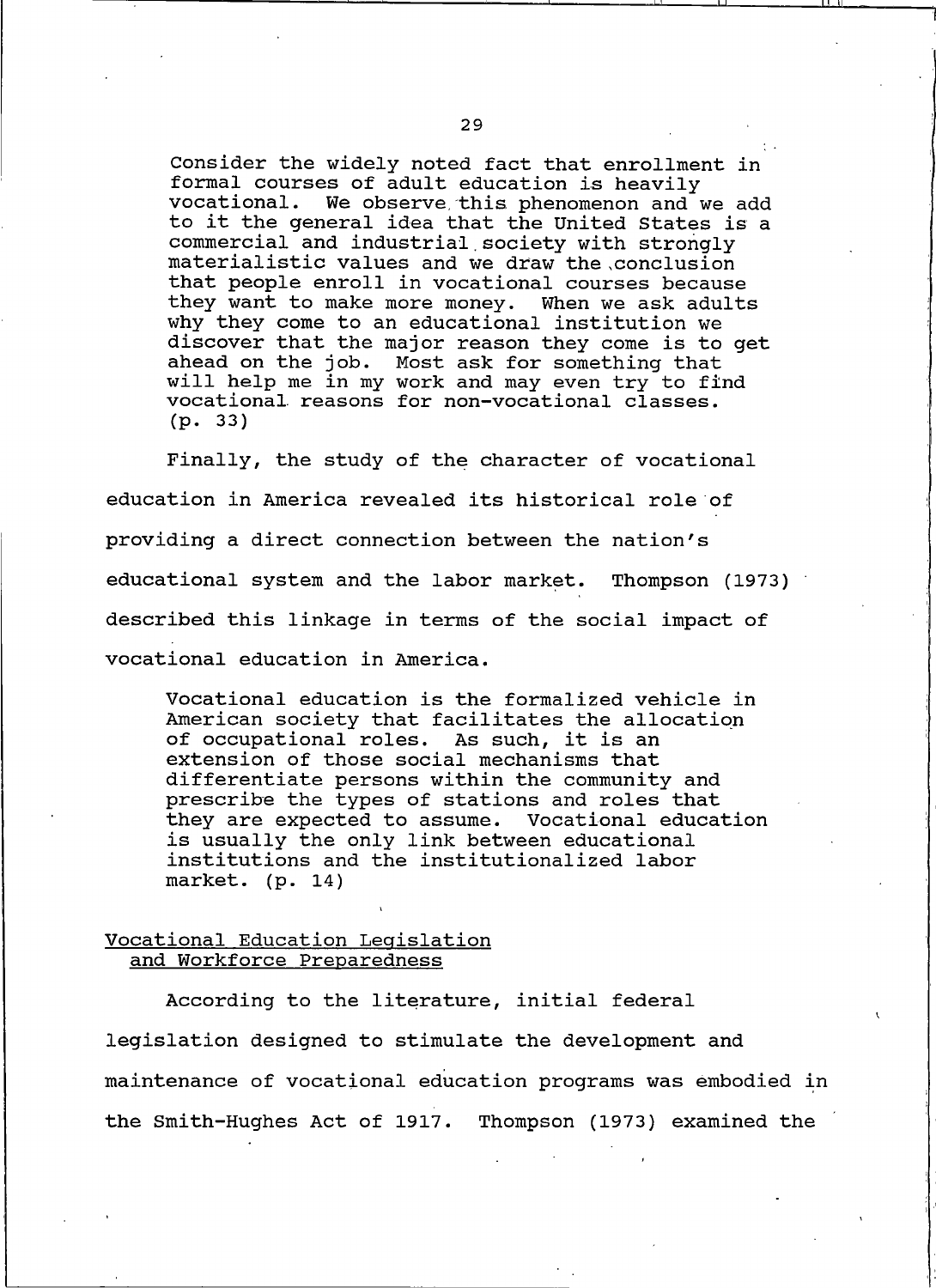purpose of initial federal legislation in the following narrative:

Beginning with the Smith-Hughes Act of 1917, the federal government indicated that it was interested in people being trained for occupations needed by society and vocational education was created for the allocation and transmittal of occupational roles from one generation to another. The Act also indicated that the public school had an important role to play in the institutionalized setting of allocating people to jobs. The Smith-Hughes Act and its policies which were based on a broad view of the role of occupational education as an allocating mechanism stood basically undisturbed until 1962. (p. 16)

A period of questioning and instability in federal funding for vocational education was to follow the longstanding Smith-Hughes legislation. In the early 1960s, vocational education began to receive a great deal of criticism for the perceived failure of its allocation policies under the Smith-Hughes Act to respond adequately to the nation's evolving workforce needs. Thompson (1973) related, "Unemployment was high, especially in the nation's large cities; jobs and people were not well matched; and there was a surfacing concern for people with special needs"  $(p. 17).$ 

The literature revealed that these societal and economic factors were to lead to the first of many major revisions to the philosophy and role of vocational education in America. The revisions of the 1960s were contained in the newly authored and passed federal Vocational Education Act of 1963. Under this newly named federal legislation,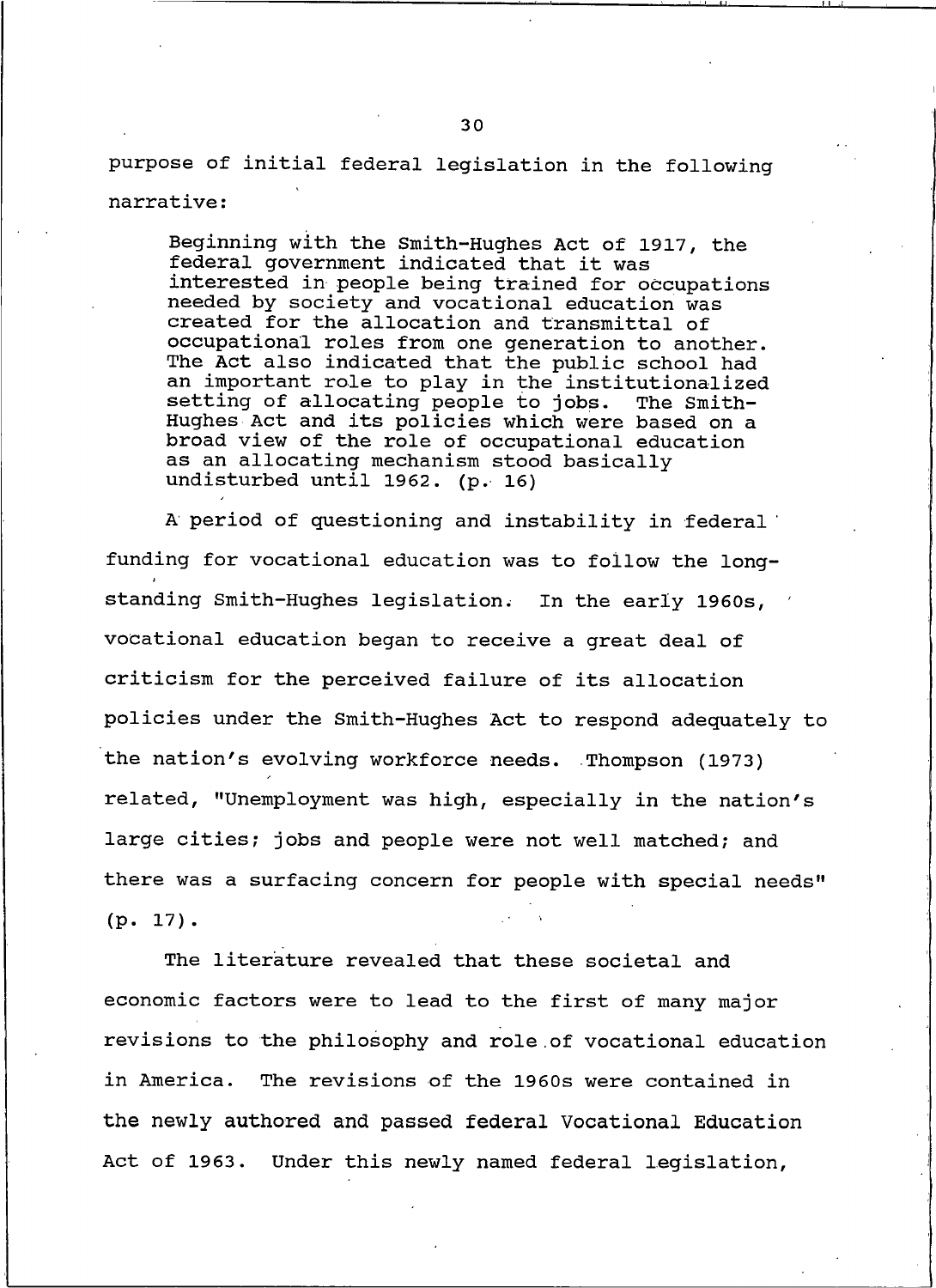vocational education became a mechanism of the swiftly materializing national manpower development policies. This new dimension of manpower training placed less emphasis on matching the best person with an existing job but rather emphasized providing a suitable job for each person or equipping the person to fill a suitable job. The specific purpose of the Vocational Education Act of 1963 provided recommendations and incentives for vocational education to become available to a wider range of students. Mayor and Barlow (1965) wrote:

It is the purpose of the Vocational Education Act of 1963 to maintain, extend, and improve existing programs of vocational education, to develop new programs of vocational education, to provide parttime employment for youth who need such employment in order to continue their vocational training on a full-time basis, to provide instruction so that persons of all ages in all communities will have ready access to vocational training or retraining which is of high quality, realistic in relation to employment and suited to the needs, interests and ability of the persons concerned. (p. 200)

The Vocational Education Act of 1963 was introduced in the House of Representatives by Carl D. Perkins, a representative from Kentucky who served as the chairman of the appropriations sub-committee for elementary, secondary, and postsecondary education.

The chronology of legislative funding efforts indicated that, after 1963, vocational education was reviewed and critically debated at each reauthorization juncture with these junctures occurring on a five-year cycle.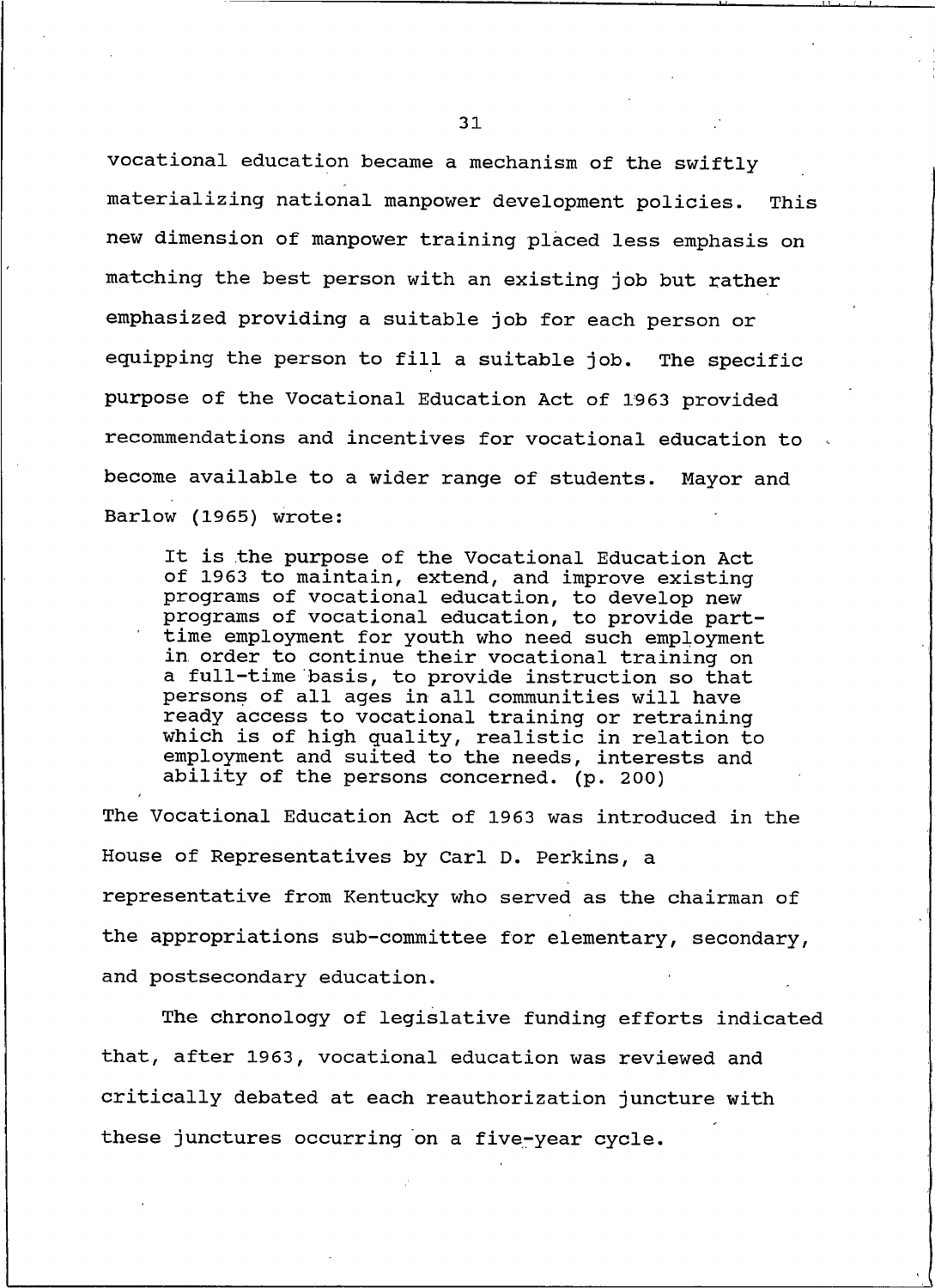An area that was to receive increased attention, starting with the Vocational Education Act of 1963 and within each reauthorization thereafter, was the commitment to serve disadvantaged segments of the nation's population. Barlow (1976) recorded the growing awareness of the social inequities for disadvantaged seqments of the nation's population as follows:

During the late fifties and throughout the sixties a rash of legislation appeared in response to the growing social revolution. Great concern was beginning to develop around certain groups of disenfranchised persons who needed attention. In one way or another these people had fallen through the cracks of the social structure and their plight had become a national problem. They were described by various terms such as underemployed, unemployed and disadvantaged and were primarily black or poor white. On a parallel course, the general plight of women in American cultural and economic life gained attention. The civil rights of all persons, but particularly of these groups were the objects of deep social and economic concern.  $(p. 76)$ 

A significant occurrence in the history of legislation for vocational education in the United States was to occur in 1983. Senator Carl D. Perkins, who was still chairman of the appropriations sub-committee for elementary, secondary and vocational education, was killed in an airplane crash. As a memorial to him, the reauthorization of the Vocational Education Act of 1984 was brought to rapid consensus and it was agreed that this legislation would be renamed in honor of Senator Perkins. The year, 1984, witnessed the renaming of vocational education legislation and the addition of the  $\dot{\ }$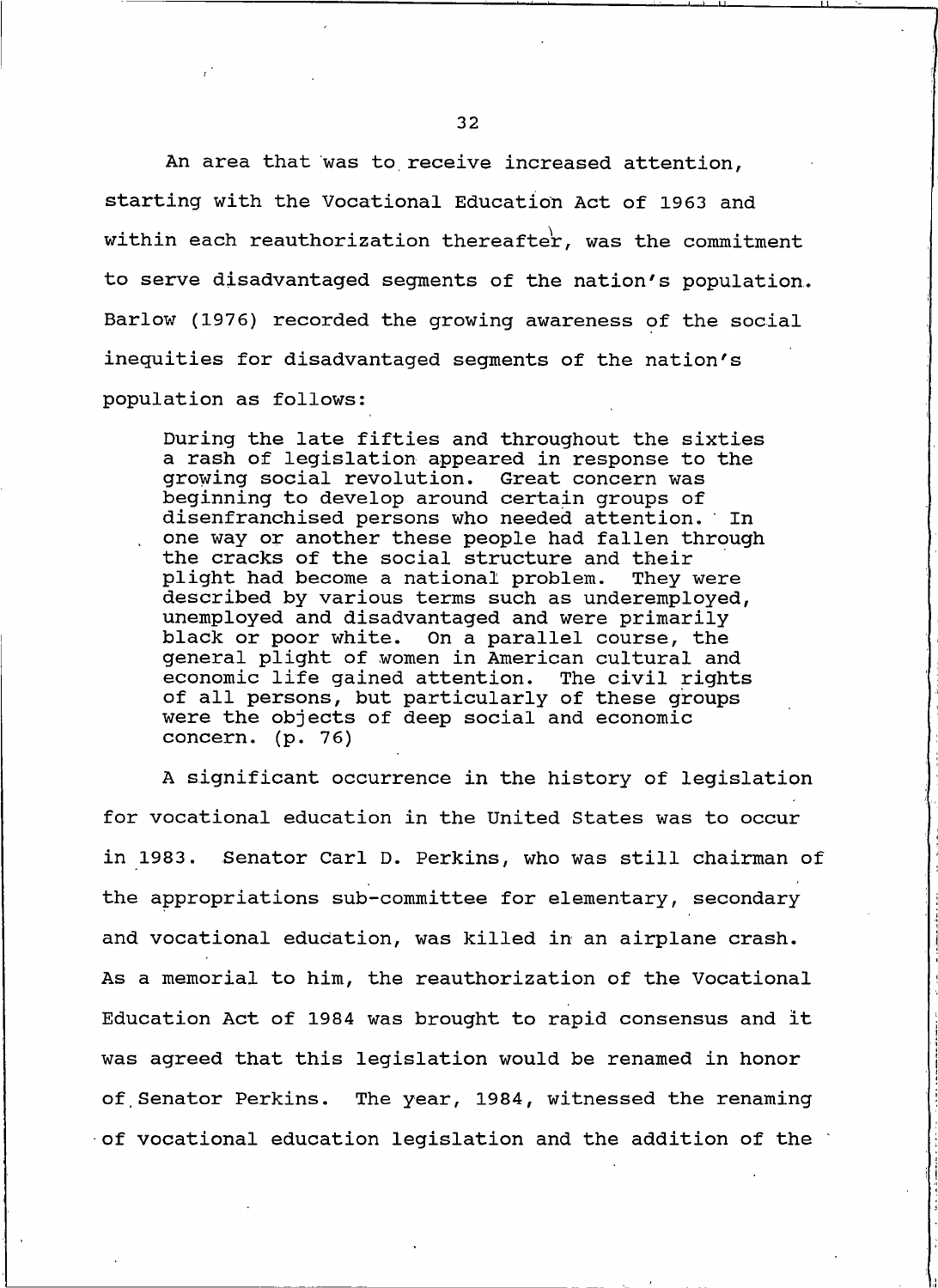term applied technology to the focus of legislation. This new legislation, the Carl D. Perkins Vocational and Applied Technology Act of 1984, had two major purposes. First, it directly addressed services to individuals who were members of special populations, i.e., the handicapped, the educationally and economically disadvantaged, single parents, foster children, those not properly served because of sex bias, and those with limited English proficiency. Second, this legislation focused on the term "applied technology" to emphasize the importance of integrating academic learning into the vocational setting.

The intent of the legislation set in motion in 1984 was continued when the United States Senate on April 5, 1990, approved Senate Bill 1990, the Carl D. Perkins Vocational Education Act reauthorization bill, by a vote of 96-0. Through the reauthorization bill, there was one major shift in responsibility for planning and implementing the intent of the legislation for the next five years. Meers and West (1992) described this major change.

Previously, federal government and state educational agencies primarily guided federally mandated services. Now, under the newly reauthorized Act, local and state educational agencies have much more flexibility in designing and implementing vocational programs and services. Local educators who were mainly responsible for delivering programs and services are now charged with the responsibility of designing improved programs (p. 4).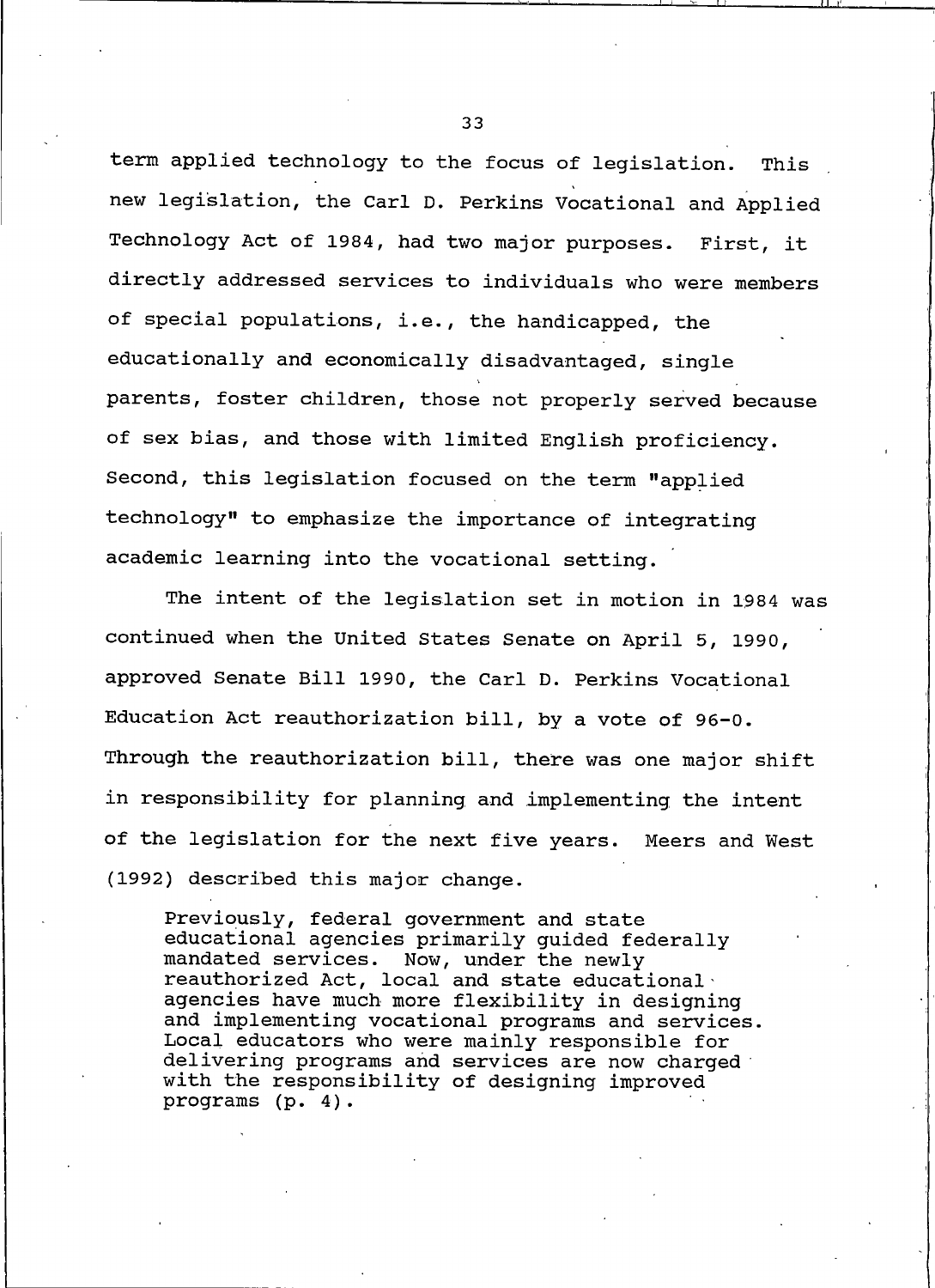Several key elements of the 1984 legislation that were maintained and/or strengthened in the 1990 reauthorization bill that have particular emphasis for this study included the following: (1) A state could spend up to 50% of state grant funds for postsecondary education to serve economically and/or educationally disadvantaged families or individuals, minorities, individuals with limited English proficiency, or individuals with disabilities; (2) the funds could be used to prepare such individuals to enter the job market; and (3) funds made available must be used in postsecondary institutions serving high concentrations of disadvantaged individuals. Finally, the reauthorization bill was persuasive in its new language that strengthened the goal of providing a range of vocational-technical education options for all students. According to Kochlar  $(1993):$ 

The new language of the reauthorization bill embraced the powerful principle of greater student self-determination and ability to participate in their own futures and in the economic and social mainstream of their communities. The language of the bill provided assurances that the educational system would make good on its nearly four decade old promise to provide equal access to education for all individuals, of all races, backgrounds, and abilities. (p. 46)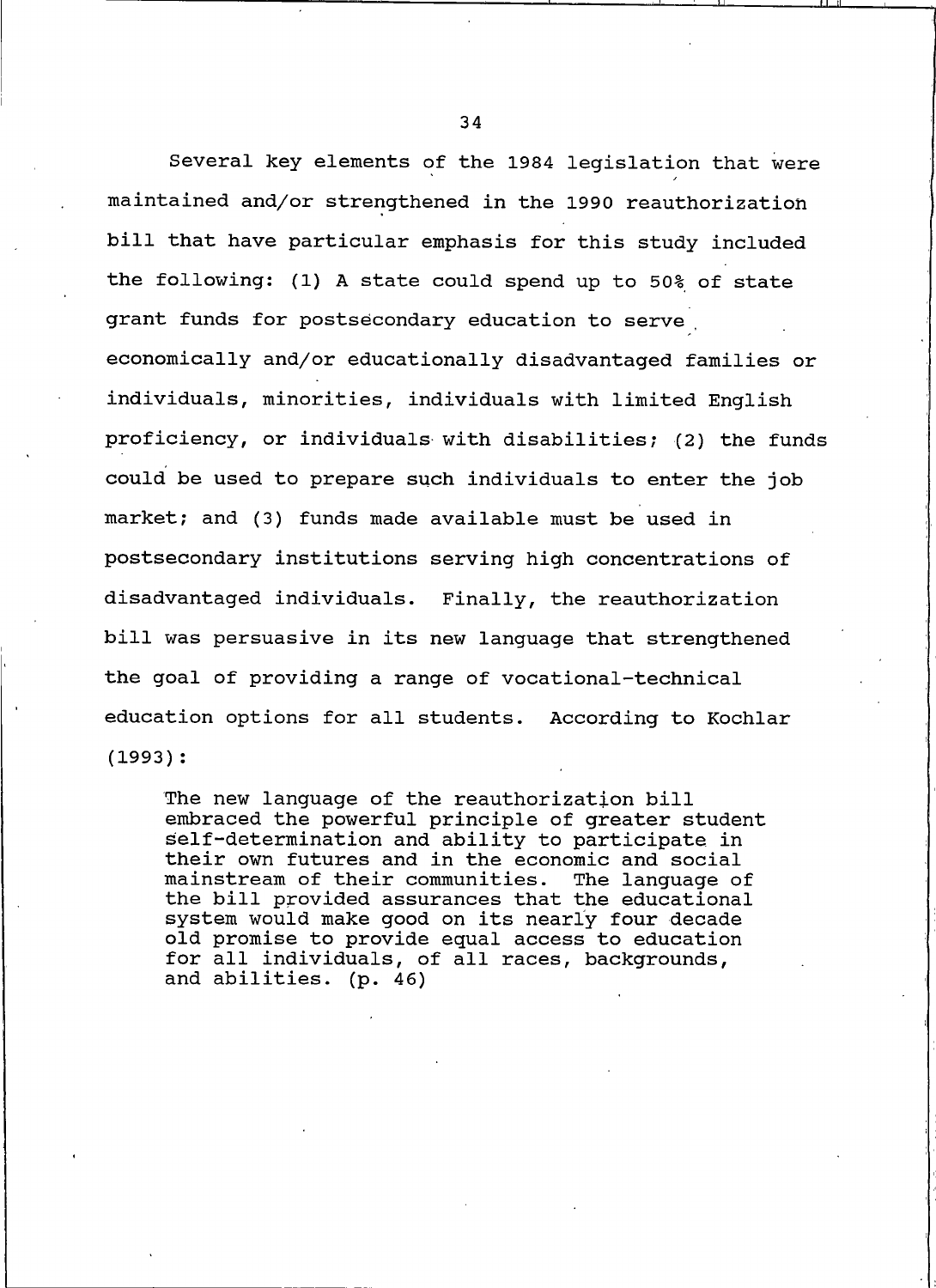# Participation of Adults in Formal Education

#### Motivation Toward Education

Critical to this study was the understanding of human motivation and the impact of motivation on the decision by adults to participate in formal educational activities. Early recognition of the need for relevant and quality educational opportunities to motivate adults toward participation was noted by Kempfer (1955).

Adults demand education with intrinsic merit, education that serves their recognized needs. When an educational activity helps them solve their problems and make behavior changes that they want and need to make, they will participate in great numbers. Only when adults are forced by social or economic pressure to acquire a diploma will they pursue classroom activities that are unrelated to their real concerns. (p. 31)

Supporting and expanding this early insight into motivation, Peers (1966) reminded adult educators of their crucial role in motivating adults toward participation. "The adult education movement has a duty not merely to teach, but also to awaken and stimulate those adult interests which alone can provide the conditions under which teaching can be wider spread and more effective" (p. 203).

A more recent study by Tough (1978) supported the responsibility that educators have in stimulating adult interest in learning. His study pointed out the surprising fact regarding how much time adults spend each year in educational activities. He estimated the time as follows.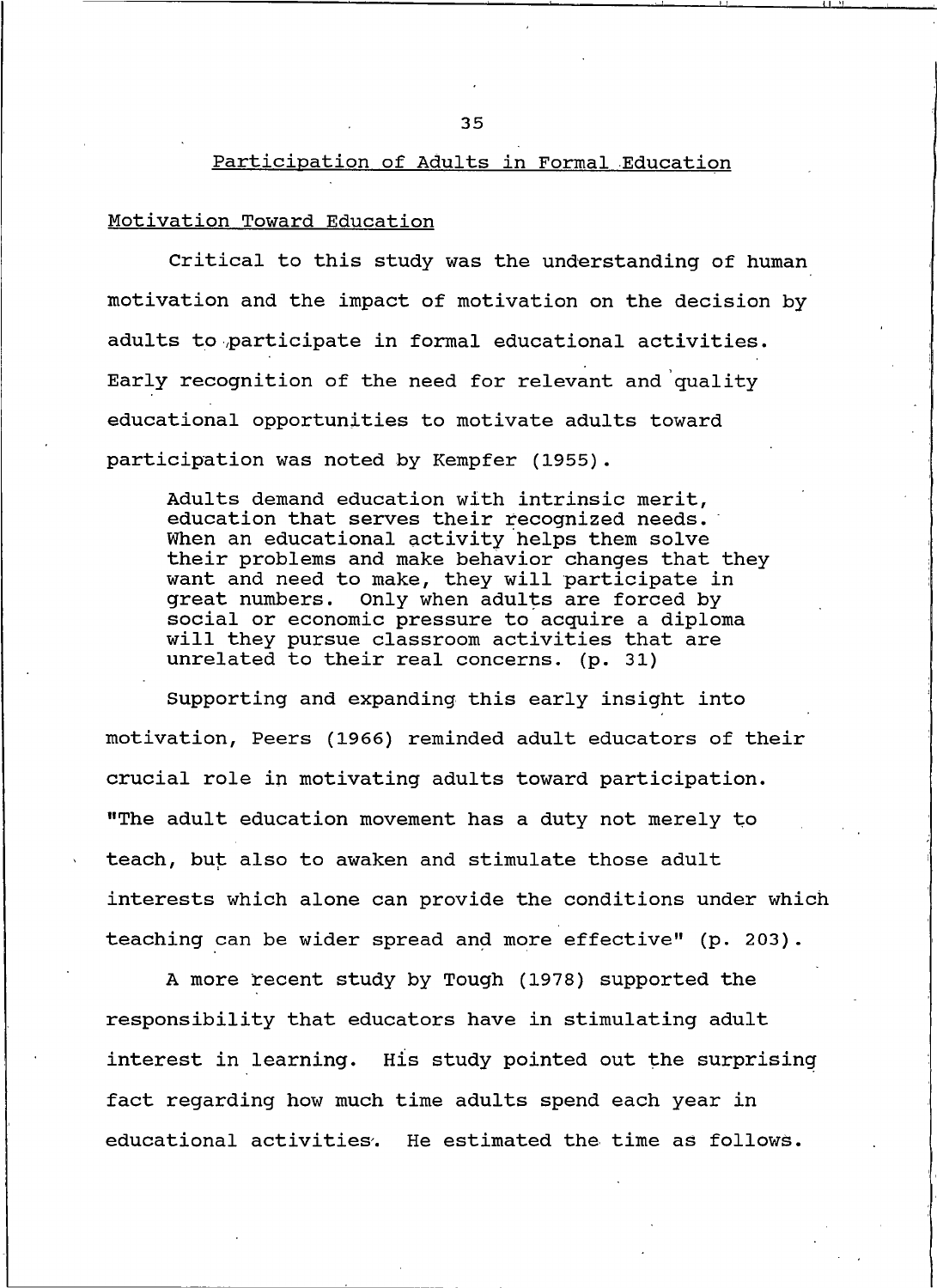"Adults spend a remarkable amount of time each year at their major efforts to learn. In fact, a typical learning effort requires 100 hours and the typical adult conducts five of them a year" (p. 253).

In the field of adult education, the concept of motivation was frequently utilized to understand why individuals do what they do. Many researchers have attempted to answer the question of why adults participate in educational activities. Kidd (1973) attempted to simplify the complex question of motivation toward education through his research.

The interest that has been aroused in all fields of education is a form of recognition that learning is performed by the learner. To simplify what is a complex field, it can be said that there are two main views of human motivation, need reduction and positive striving. In the first view, need reduction, it is asserted that the individual's motivation to perform a variety of activities arises from the necessity of fulfilling basic or survival needs. The second view, positive striving, has many formulations, most of which claim that a potent motivating force is self-fulfillment and the need for a human being to enhance his relationships within society.  $(pp. 102-103)$ 

Foremost among the studies of adult motivation toward education was the work of Houle (1961). In his study, The Inquiring Mind, Houle analyzed the general concept of motivation. He established that:

The desire to learn, like every other human characteristic, is not shared equally by everyone. To judge from casual observation, most people possess it only fitfully and in modest measure. But in a world which sometimes seems to stress the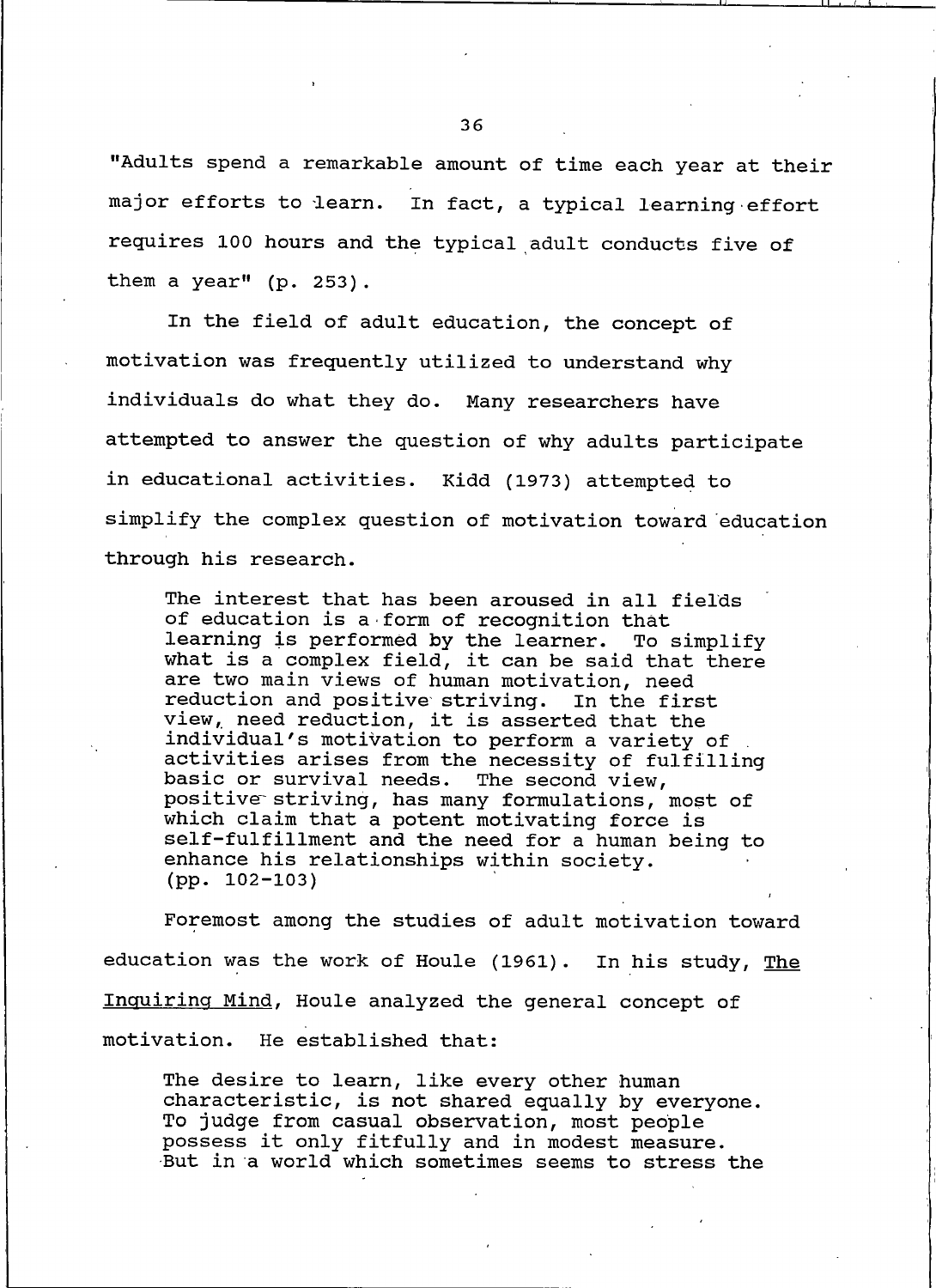pleasures of ignorance, some men and women seek the rewards of knowledge -- and do so to a marked degree. No sharp line divides such people from the rest of mankind. Everyone might be placed somewhere on a single scale ranging from the most avid to learn to the most incurious, if only we knew what kind of progression to set up and how to establish its stages. But even those at the lowest end of any such scale would still have some wish to learn. (pp.  $3-4$ )

Following the work of Houle, researchers began to study the distinctive factors inherent in adult motivation toward Kidd (1973) speculated on the concept of education. intrinsic motivation as well as on self-imposed barriers to participation in educational activities.

Adults can, and do, learn well all through life. But why does learning happen in some cases and not in others, if the physical and mental equipment is functioning? A typical answer is that the learner was not motivated. The interests, needs, and motivations of any learner are primarily a matter of emotions, not of the intellect. Any learner, in a classroom or elsewhere, brings to the learning transactions such feelings as selfesteem, fear, jealousies, respect for authority, need for status and prestige, and so on.  $(pp. 93-94)$ 

Seaman and Fellenz (1989) studied the impact of individual learning needs on the adult's motivation to participate in education. Their study reported, "Regardless of what it may be, it is always the felt need or goal which motivates individuals to pursue their education in spite of the many obstacles that may loom in their way" (p. 9).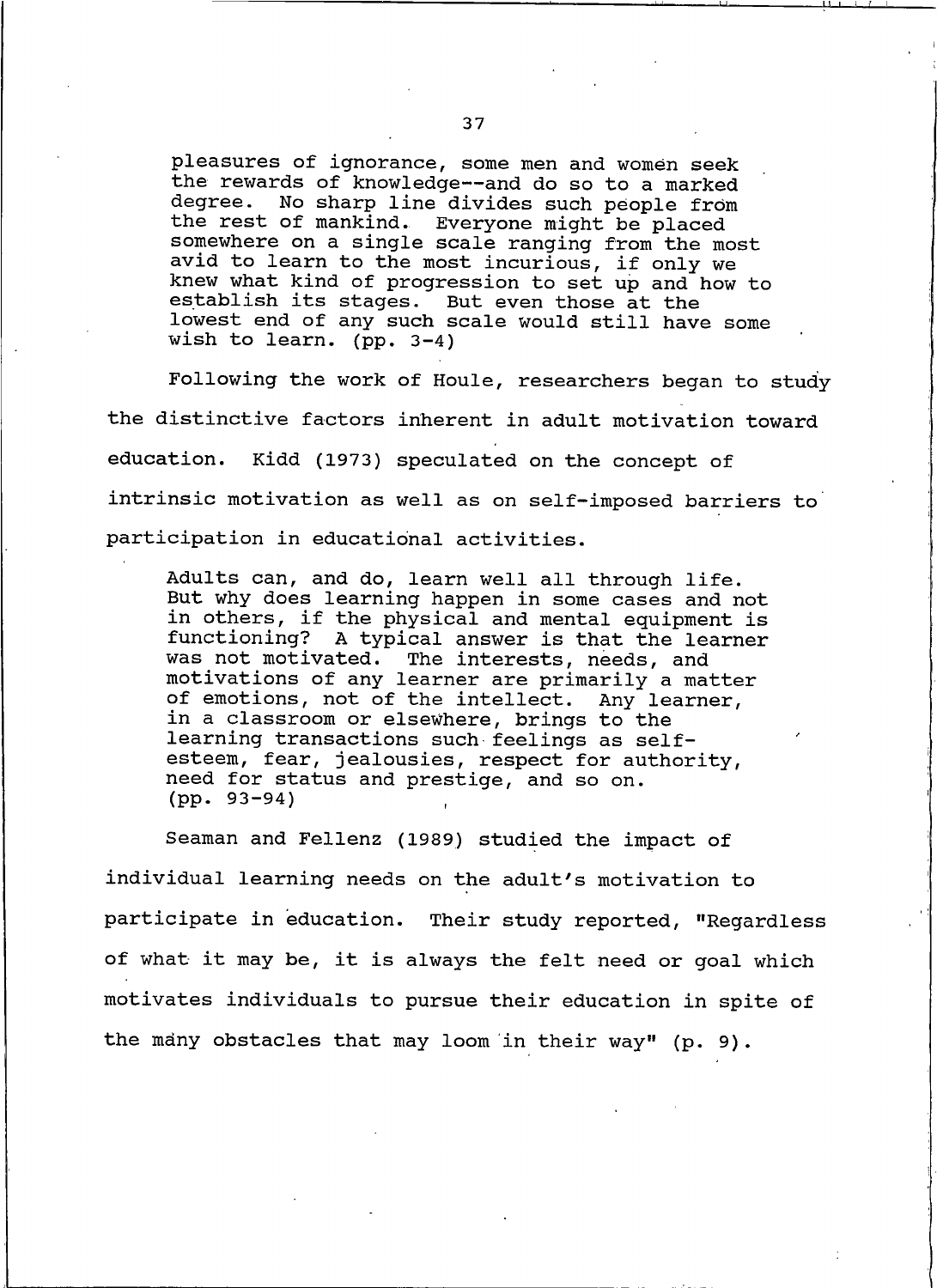The Factor of Disadvantage in Motivation Toward Education

In reviewing the literature regarding the factors that motivate adults to participate in educational activities, Cross (1991) reported participation patterns which related to the life situations of adults.

Research in the field of adult education regarding the participation patterns of adults in learning activities related consistently and logically to the life situations of the respondents. People who do not have good jobs are interested in further education to get better jobs. People who have good jobs would like to advance in them. Women, factory workers and the poorly educated are more likely to be pursuing education in order to prepare for new jobs, where as men, professionals<br>and college graduates are more likely to be seeking advancement in present jobs. Men are more interested in job-related learning than women are, and young people are far more interested in it than older people are. (p. 91)

Webster's New Universal Unabridged Dictionary (1992) defined the human condition of being disadvantaged as "absence or deprivation of advantage or equality; lacking the normal or usual advantages; and the state of being in an unfavorable circumstance or condition" (p. 408). For the past 50 years, the conscience of the American nation has been tested by the paradox of the presence of disadvantaged segments of the population in a nation that prides itself in the premise of equal opportunity for all. Fueling the national conscience is the growing recognition of the negative economic and sociological impacts of the condition of being a disadvantaged adult in America. Analogous with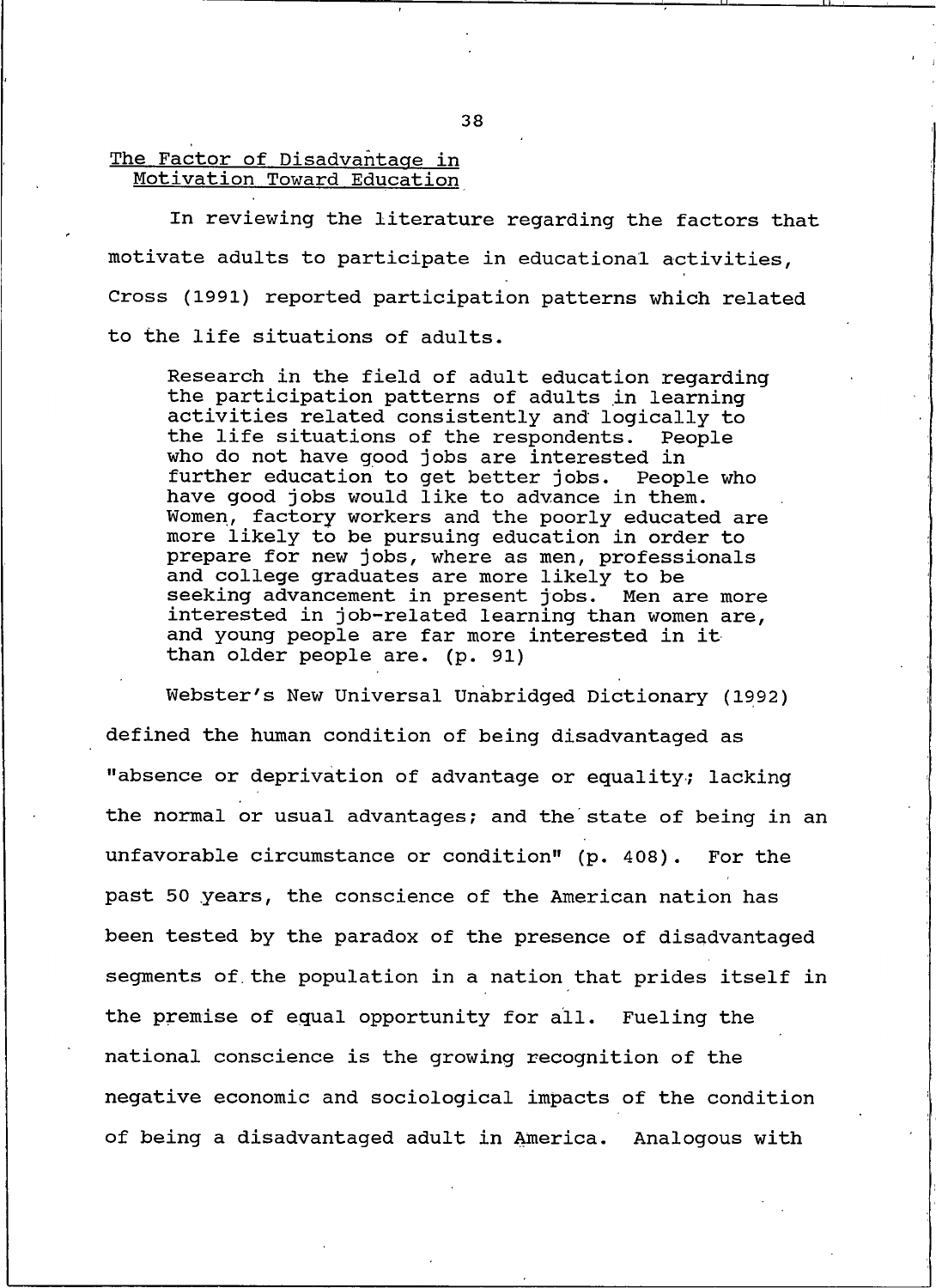this growing consciousness and recognition has been increasing reliance on the capacity of postsecondary vocational education to alleviate disadvantage for segments of the national population through education leading to gainful employment. This reliance on vocational education has resulted in national legislation focused on providing postsecondary vocational education institutions with incentives to recruit and educate adults who are disadvantaged. As a result, research in the field of adult education has increasingly turned its attention to the general understanding of human motivation as it is related to participation in educational activity and to the specific study of the impact of disadvantage on motivation to participate in and succeed in educational activities.

Early studies regarding human motivation toward education were conducted by (Boshier, 1973; Maslow, 1970; Miller, 1967; Rubenson, 1977; Smith & Martin, 1972; Vroom, 1964). Each of these studies contained relevant information regarding motivation as applied to the condition of being a disadvantaged adult. Foremost among these early studies was the work of Maslow (1970). His work as a pioneer in the study of human motivation has stood the test of time and continues to provide a framework for the contemporary study of motivation toward education. Maslow developed a model expressing the hierarchy of human needs. He concluded that individuals strive to achieve complete self-identity through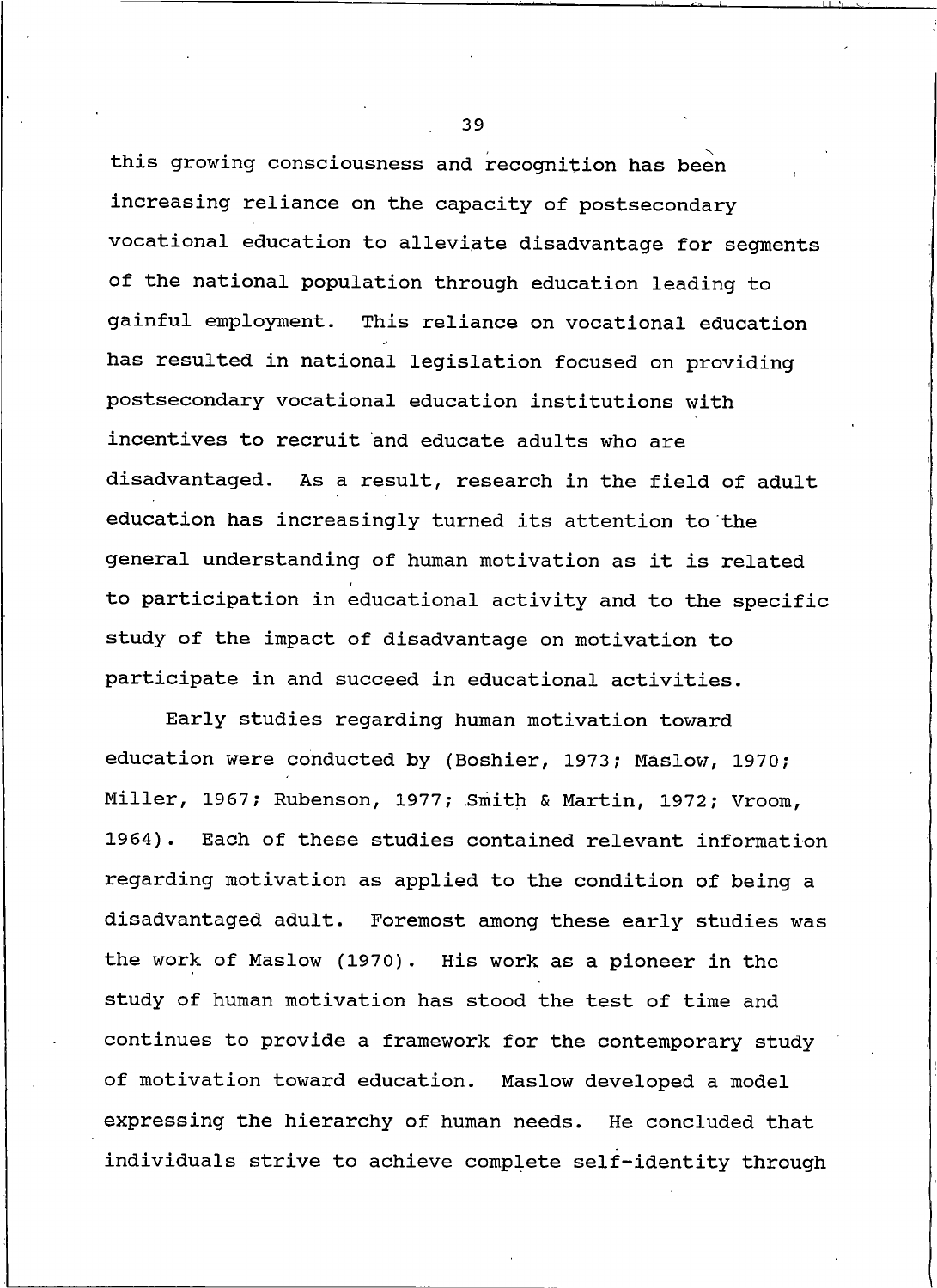the development of their full potentialities (p. 23). Of particular relevance to the attempt to understand the participation and retention patterns of disadvantaged individuals in educational activities was Maslow's conclusion regarding the operation of the human needs hierarchy. In summary, Maslow concluded that (a) gratification of need on each level of the hierarchy, beginning with the lowest level, frees the individual to pursue higher levels of gratification, (b) on the whole, an individual is not free to pursue a higher level need until lower level needs are fulfilled, and (c) generally, participants in formal educational activities are those persons whose basic needs have been met so they can be principally motivated by their needs to actualize their highest potentialities (pp. 89-93).

Vroom (1964) moved beyond Maslow's conclusions of basic. survival or external needs as principal barriers to motivation to participate in formal learning activities. He concluded that the removal of external barriers alone would not result in a spontaneous motivation in the individual to seek out adult education as a means to moving closer to self-actualization and that there are internal factors of motivation to be considered (p. 7).

Miller (1967) utilized Maslow's hierarchal needs theory as the foundation to more specifically study the relationship between socioeconomic status and participation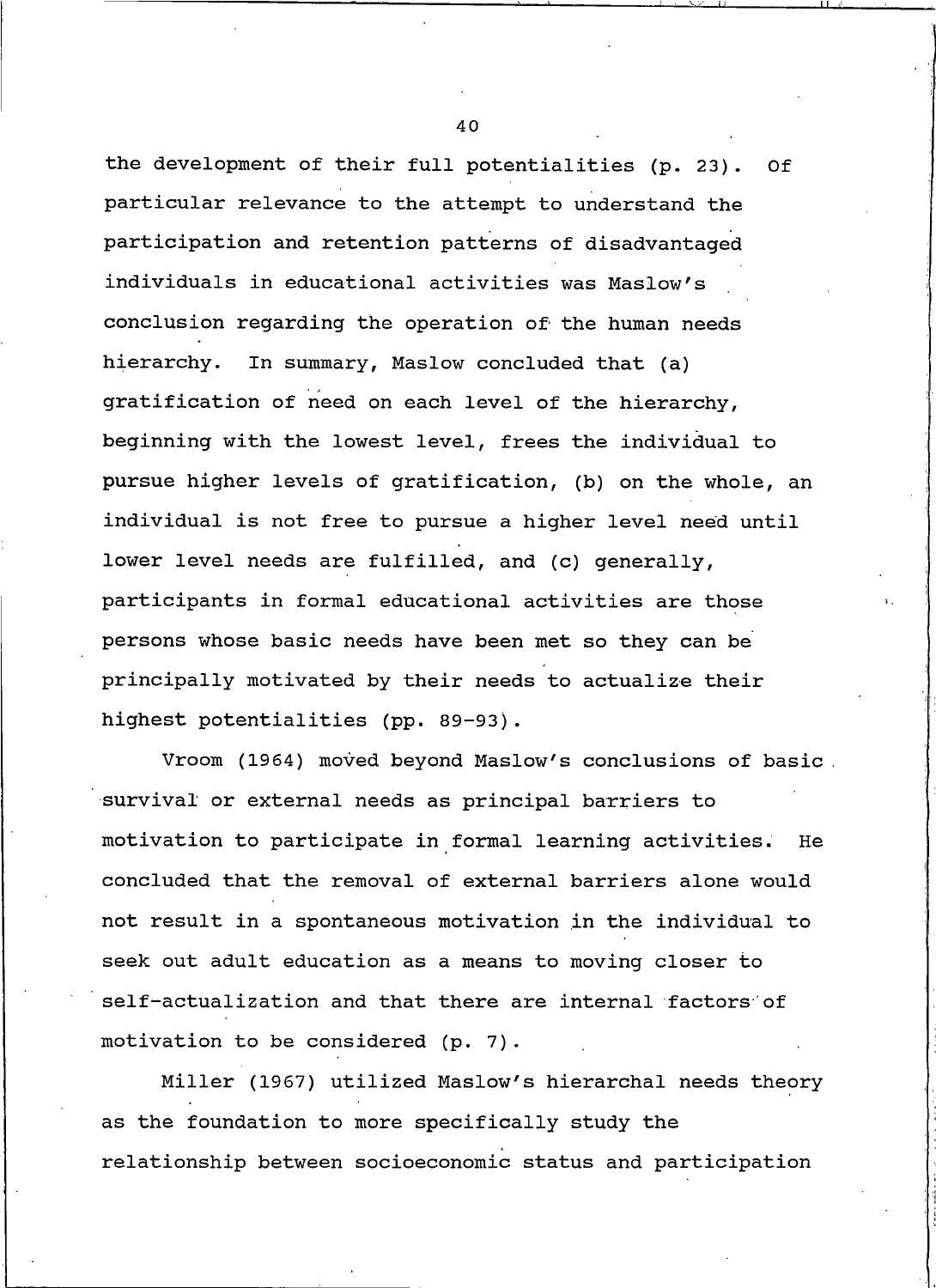in adult education. From his study, he concluded that there are large differences between the social classes in regard to the outcomes they hope to attain from participation in adult education. Explicitly, those adults with a high school education or less were interested in job-related education while those who were well-educated and not worried regarding basic survival needs were motivated to pursue education for personal and professional development (p. 22).

Particularly relevant to the study of factors that motivate disadvantaged adults toward educational activity was the work of Boshier (1973). Through his study, Boshier forwarded the theory of congruency of self. He proposed that congruency of self was related to congruency of the individual with their ideal self as well as with other students, teachers, and the institution as a condition necessary to successful participation in adult education Especially thought provoking, as related to the  $(p. 259).$ factors of motivation and disadvantage, were two of Boshier's conclusions which are summarized as follows: (a) The low participation rate in educational activities of adults from lower socioeconomic classes reflect the lack of congruency between the reality of their lives and the fundamental middle class environment of postsecondary education; and (b) that individuals who have a high level of dissatisfaction with self (low self-esteem) often project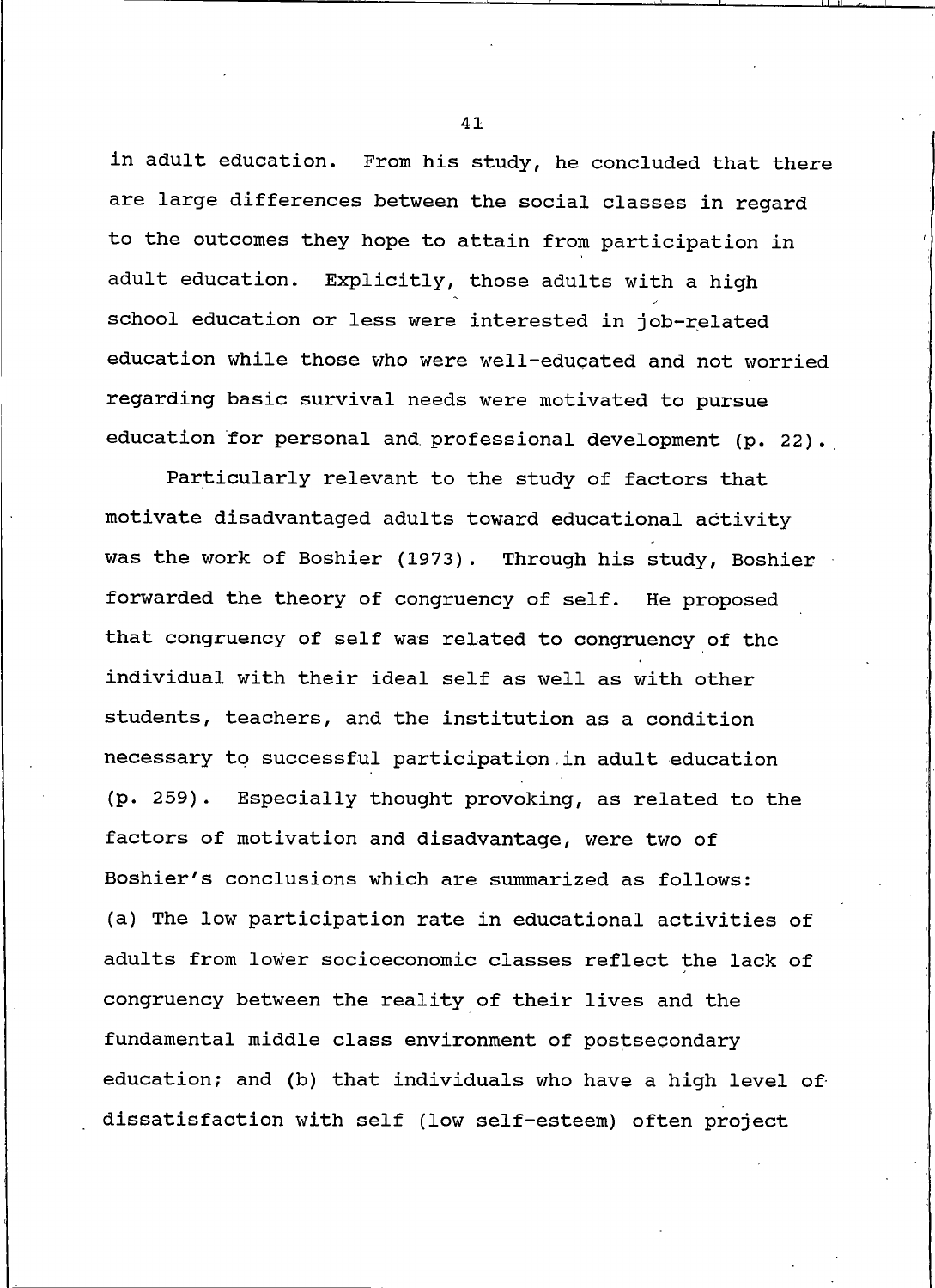42

the dissatisfaction with self to the educational environment and drop out (p. 260).

Rubenson (1977) utilized the previous work of Vroom (1964) and Miller (1967) to continue to develop a theoretical model of the forces at work in motivating adults to participate in adult education activities. In explaining his theory of adult education, Rubenson made a particularly powerful statement regarding the need to assimilate the nation's educationally disadvantaged groups into adult education activities.

To correct the social bias of adult education recruitment, a system of recurrent education needs to include positive discrimination in favor of the nation's educationally weakest groups. **In** addition to socio-economic measures, greater interest will have to be devoted to the total living situation of these individuals. Participation in adult education is not an activity apart from the rest of the individual's life, it is closely bound to the various roles occupied by the adult, such as the family role, the vocational role, the social role and the leisure role. In order to be able to take the right measures to realize the idea of recurrent education, we must improve our understanding of the reasons why adults participate in education and the factors which influence their motivation.  $(p. 32)$ 

### Disadvantaged Adults as Learners

There has been a growing concern for the nation's disadvantaged adults based on the potentially negative impact that these individuals present to the current and future societal and economic welfare of the United States. In response to this growing concern, federal and state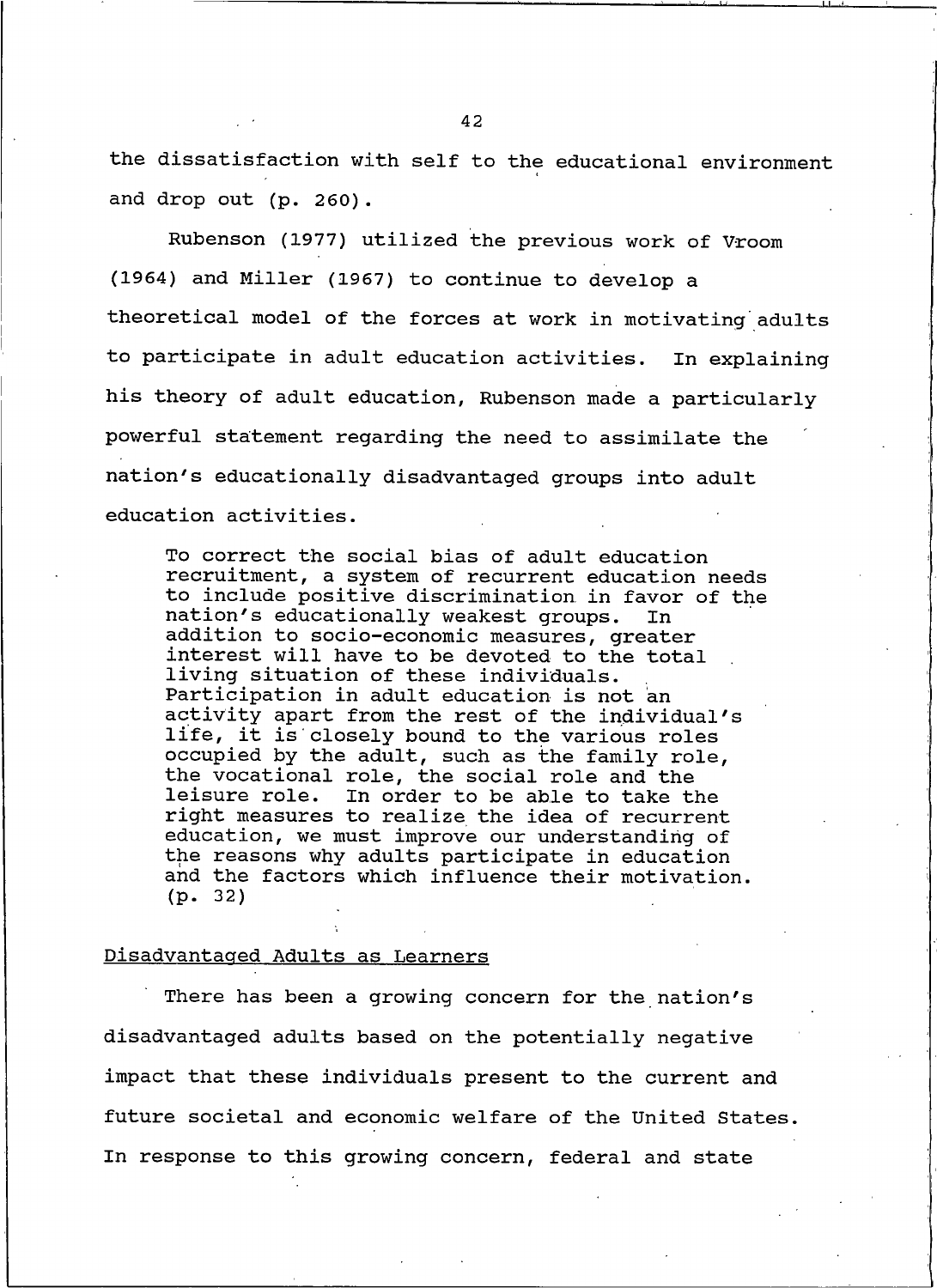legislative efforts have focused on postsecondary vocational education as a means to assimilate greater numbers of these disadvantaged adults into vocational education leading to gainful employment. As a result of these legislative efforts, a great deal of pressure has been placed on the field of adult education to fully understand the personal factors disadvantaged adults bring to the learning setting as well as to understand the difficulties disadvantaged adults encounter in attempting to successfully complete vocational training programs. This pressing need to reach and serve the disadvantaged adult learner has kindled an enlarging area of research in the field of adult education. Smith and Martin (1972) studied the personal characteristics of disadvantaged adults. The characteristics they defined continue to have relevance for understanding disadvantaged adult learners in the 1990s. This study defined that "the disadvantaged adult was most often a disadvantaged child who had a history of school failure due to inadequate parental guidance, isolation from the main stream of American culture, inadequate curriculum, and/or inadequate nutrition and housing" (p. 11). Their study also supported the hierarchial needs findings of Maslow (1970) when they stated, "Even though the educational program may be important to the disadvantaged adult, sheer survival needs will have priority over it" (p. 14). Smith and Martin (1972) carried their research beyond the identification of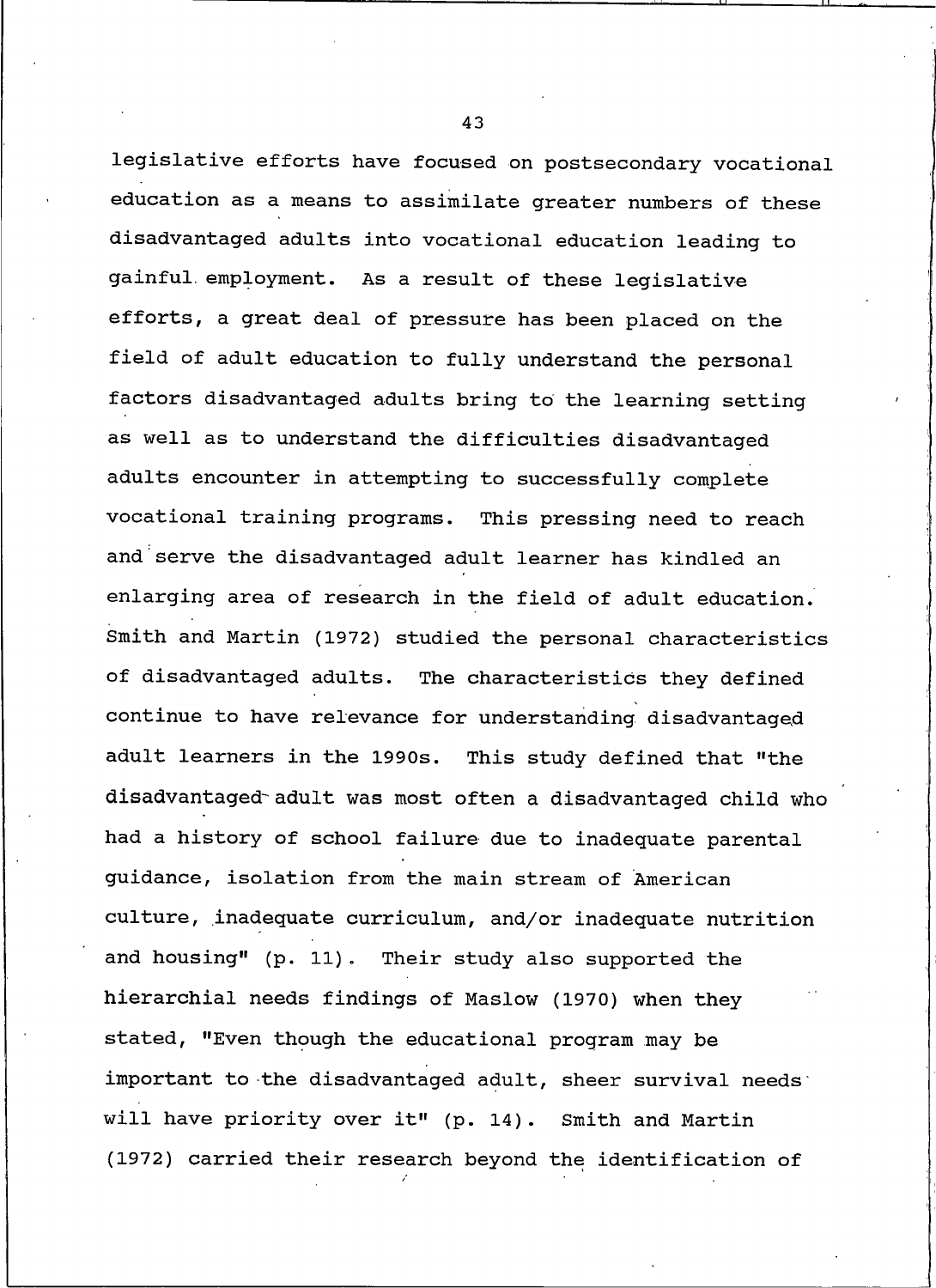personal factors related to being disadvantaged and studied the characteristics of disadvantaged adults as learners. They determined the following:

(a) Disadvantaged adults tend to be pragmatic learners as do many middle class adults. Some of the most effective learning is related to the need to get a job, receive a promotion, or avoid being cheated; (b) they want to be treated with dignity. If in the learning laboratory, these students are treated like inferiors, they will leave the program; (c) they are like other adults in that<br>they are interested in learning in a flexible situation where they are treated as independent learners where they can progress at their own rate and not some artificial time module rate; (d) like other adults, disadvantaged adults have their dream worlds. Some come to the learning setting with unrealistic or long-term objectives. These objectives may be modified through counseling and through an attainable short-term objectives. This permits early success and this success offers motivation toward the next goal. (pp. 11-13)

Wells and Ulmer (1972) conducted research to provide insight into the appropriate administration of educational programs which targeted disadvantaged adults. In the summary of their study they stated, "Enticing the disadvantaged adult to enroll and preventing him from dropping out requires infinite knowledge of the psychology of the disadvantaged and skill in meeting his needs" (p. 5). They further explained the difficulty inherent in administering programs for disadvantaged adults.

Those disadvantaged adults for whom the programs are intended are difficult to reach, difficult to teach and difficult to keep. They have been losers in the game of life who are trying to recoup their losses, with deep misqivings over whether they will win or add another loss to the record. They come in doubt, learn with

 $44.$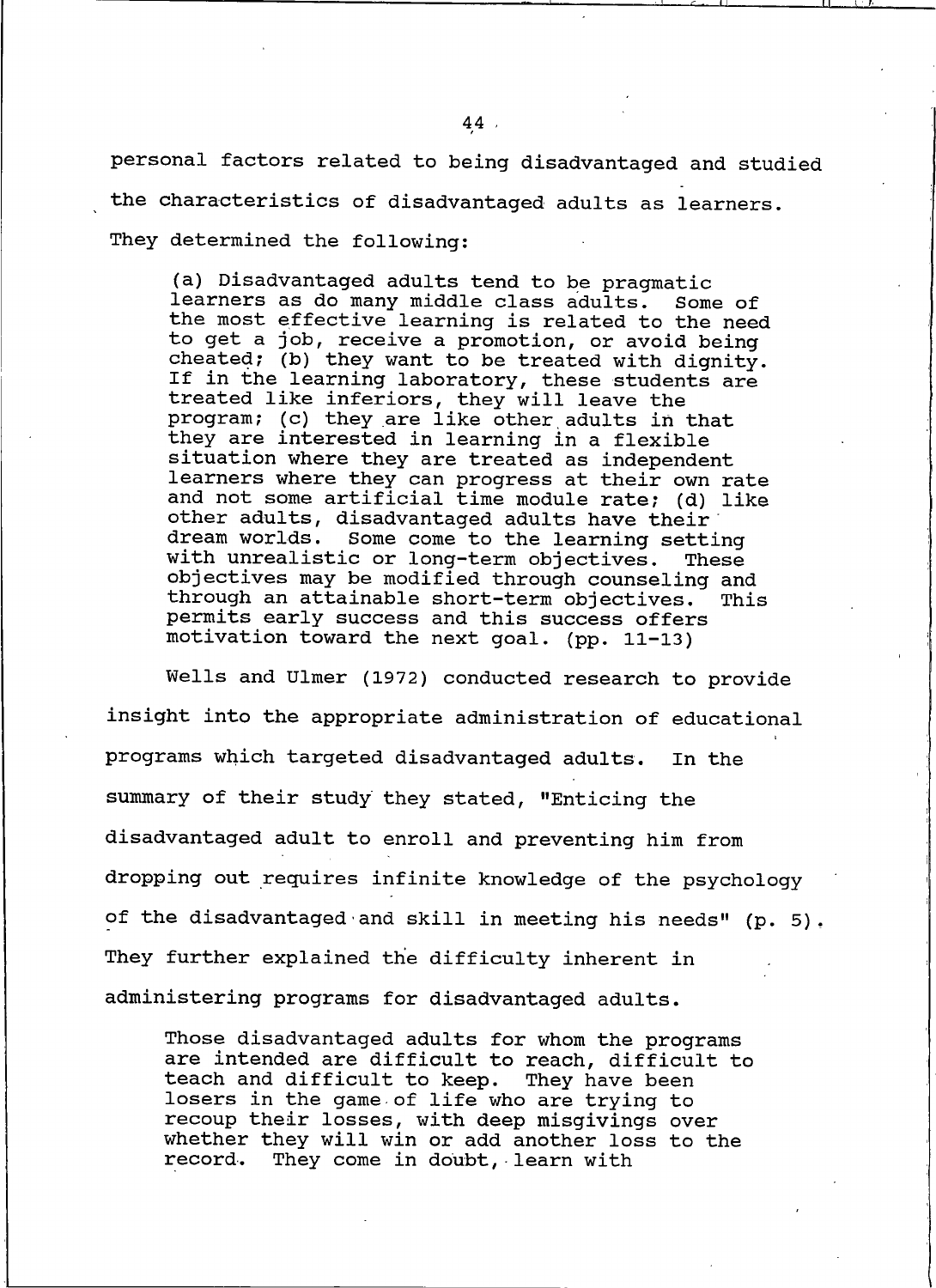difficulty, and remain only because of the ingenuity of their instructors. They are not intimidated by tardy bells, compulsory laws which require slavish attendance, or by those who live and breathe by the rule book. Their answer to such establishmentarianism is to rejoin the growing army of drop-outs. (p. 7)

The personal characteristics of disadvantaged adults as learners which were identified by Wells and Ulmer in their 1972 study continue to have contemporary relevance.

The disadvantaged adult has often become apathetic as a result of numerous failures in previous efforts; they are likely to suffer from poor self-<br>concept; they will often show hostility toward institutions which can help them the most because. of previous real or imagined experiences in dealing with them; and, they are fearful of authority and often distrust those around them who are in a position to assist them. (p. 14)

Johnson (1991) utilized the term "nontraditional"

(p. 1) to characterize disadvantaged adult learners who, "due to their unique situations, individual characteristics, and personal needs, experience additional barriers or difficulties in successfully completing postsecondary education programs" (pp.  $1-2$ ). He continued his description of these adult learners as follows:

Researchers have tended to view the nontraditional student as older than the typical student attending a postsecondary education program, academically and/or economically disadvantaged (e.g., high school dropout, welfare recipient, single head of household), racially or ethnically<br>different, in possession of special learning needs (disabled), or non-English speaking. (p. 2)

Brown, Fjeld-Joseph, and Wotruba (1992) utilized the term "at-risk learners" to describe disadvantaged adults in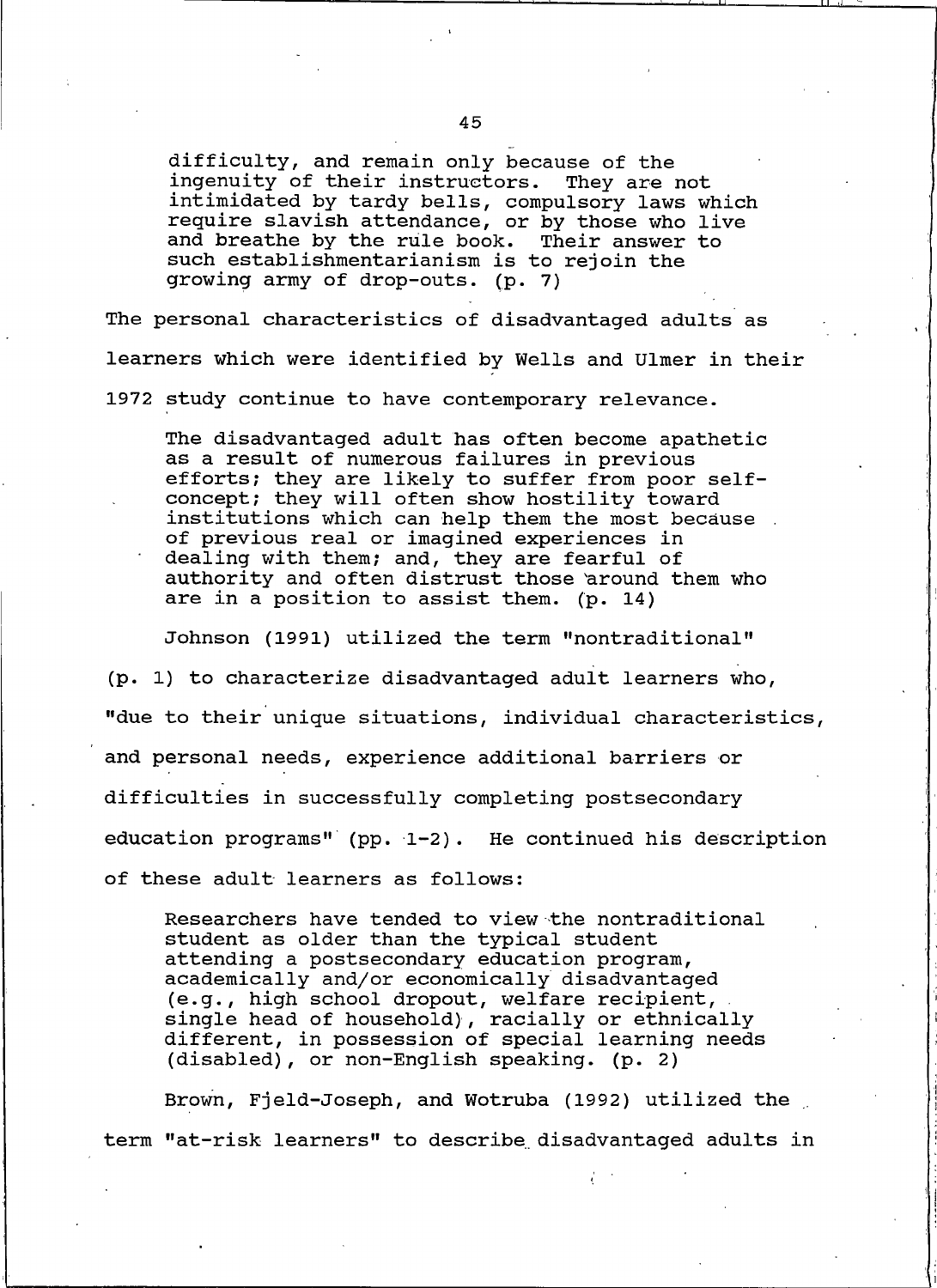postsecondary vocational education programs. The description of the personal characteristics of these adults, as related to their interaction with the educational environment, provided particularly relevant information regarding the efficacy of postsecondary vocational education programs in meeting the special needs of disadvantaged adults as learners.

Students who perform below their ability levels, who are unwilling or unable to invest sufficient effort to fulfill program requirements, or who display inappropriate behaviors are likely to drop out before attaining educational and career outcomes commensurate with their ability levels. These at-risk adult learners frequently become discouraged when they encounter educational environments that they perceive as noncaring, as unwilling to respond or understand their unique attributes, and/or as being unable to accommodate their special learning needs. Such students often experience increased and ongoing feelings of stress. Because of this, increasing alienation emerges as a consequence of inability to effectively manage the stresses associated with their educational programs. Such circumstances diminish their abilities to attain their educational goals, thereby increasing their tendencies to drop out. (p. 1)

### Disadvantaged Adult Participation in Postsecondary Education

The early studies of the participation patterns of adults in postsecondary education revealed low enrollment of disadvantaged segments of the population. Johnstone and Rivera (1965) reported that one of the most persistent findings emerging from their inquiry was that "a great disparity existed in involvement in continuing education of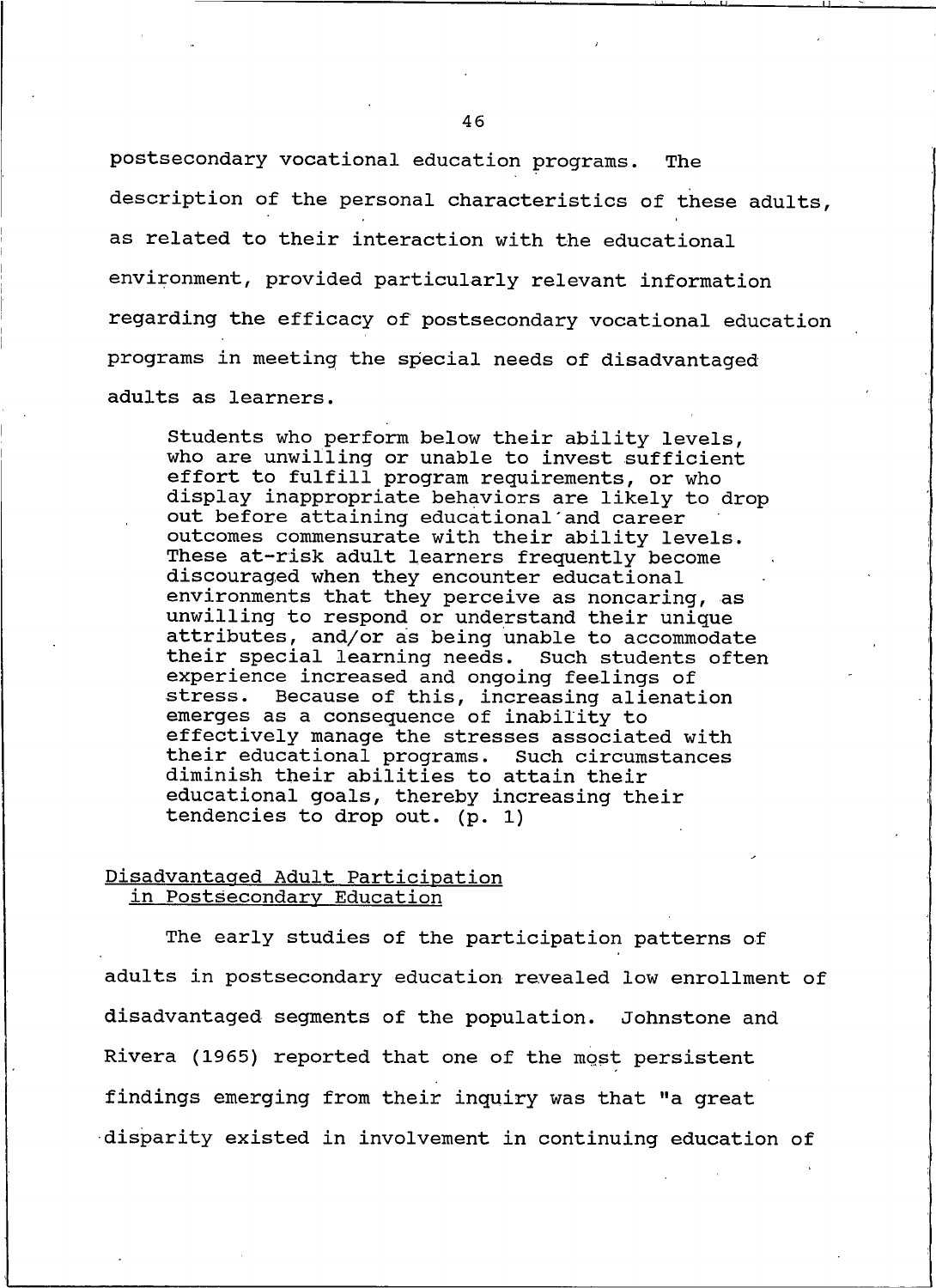segments of the population situated at different levels of the social hierarchy" (p. 231). According to Cross (1981):

Enrollment statistics document the socioeconomic elitism of adult education. The following groups are seriously underrepresented in organized learning activities today: the elderly, blacks, those who failed to graduate from high school, and those with annual incomes under \$10,000. Even those who are looking for work, who presumably<br>have the time and the need for further education, are less likely to be participating in educational activities than those with jobs. (p. 53)

Contemporary participation studies have, on an increasingly frequent basis, considered the factor of being disadvantaged either by reason of educational background, socioeconomic status, or handicapping condition. A study that has particular relevance to the current problem of how to effectively assimilate disadvantaged adults into postsecondary vocational education was conducted by Anderson and Darkenwald in 1979 (as cited in Cross, 1981). Through their work they attempted to explain the low participation rates of the lower socioeconomic classes. Their complex statistical analysis revealed that:

Educational attainment exerts its powerful impact on adult education participation relatively independently of other components of socioeconomic status, such as income and occupation. High school graduation seems to hold special significance. The adult learning participation rate for those completing two years of high school is 4.1%; for those with three years of high school, it is 6%; for high school graduates, it surges ahead to 11%. One possible explanation is that dropping out of high school is generally considered failure in our society, and high school dropouts, having experienced educational failure once, are not eager to try again. Therefore, if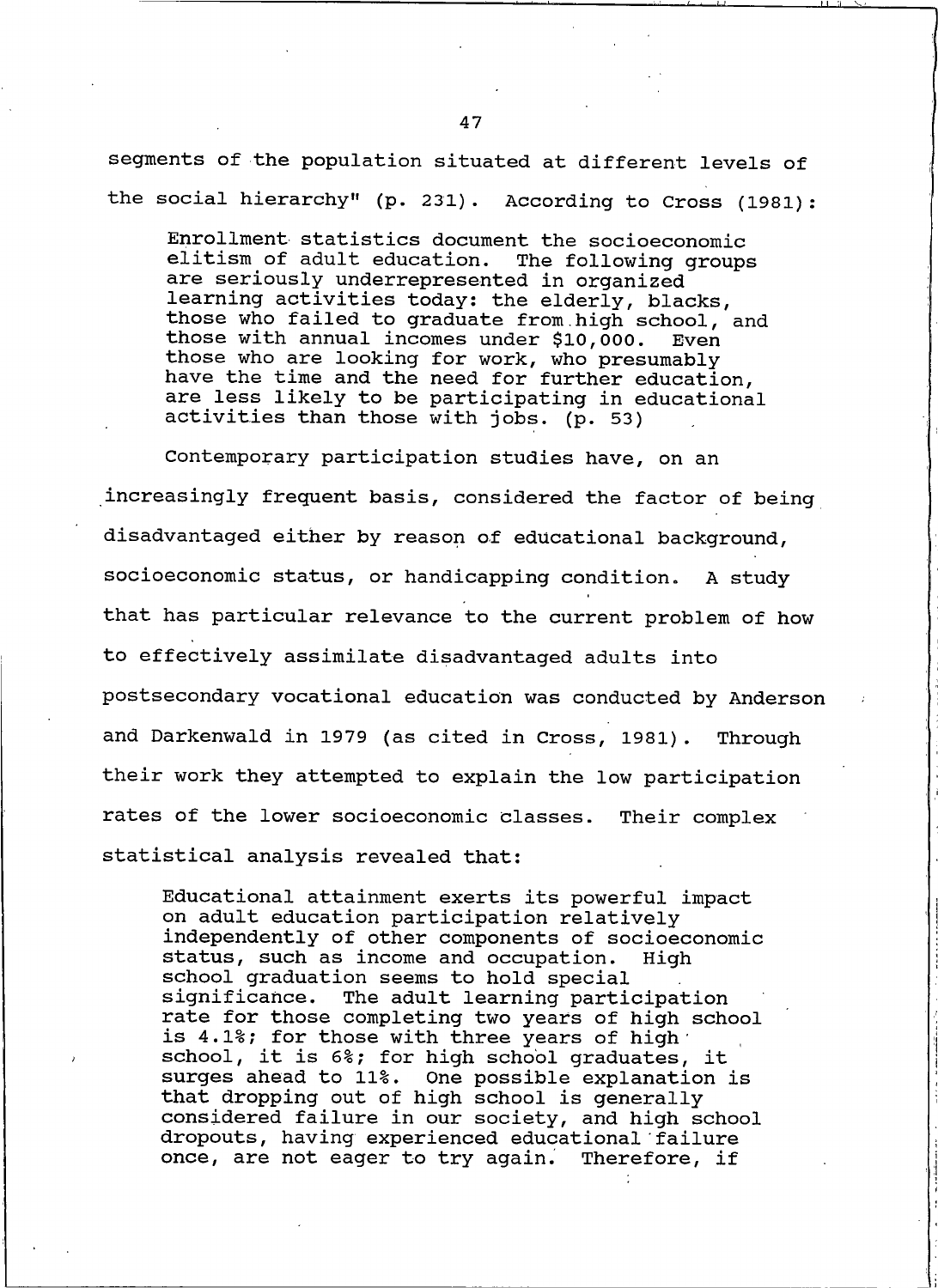the poorly educated are to be attracted into learning activities as adults, the major problem may be to overcome their childhood experiences with school and their doubts about their ability to succeed there. (Cross, 1981, p. 55)

Further information provided from this study revealed that, after educational attainment, the most powerful predictor of participation in adult education is age. "Both interest and participation in education start to decline in the early 30s, and continue to decline gradually through the 40s with a precipitous drop for those 55 and older" (Cross, The study also found that "race and family income, p. 57). in and of themselves, have little direct effect on educational participation. Rather, the severe underrepresentation of these groups is due largely to other factors associated with poverty, especially low educational attainment" (Cross, p. 58).

Contrary to the findings of the early participation studies which identified low participation rates for disadvantaged adults, studies conducted in the 1980s revealed that "throughout the United States, disadvantaged students represent an increasing proportion of the undergraduate student population and this trend may continue as the number of traditional age college students decreases" (Johnson, 1991, p. 4). The National Institute of Education (1984) reported that of the 12 million college students enrolled in 1984, over half of the undergraduate students were women, two out of five were over 25 years old, and more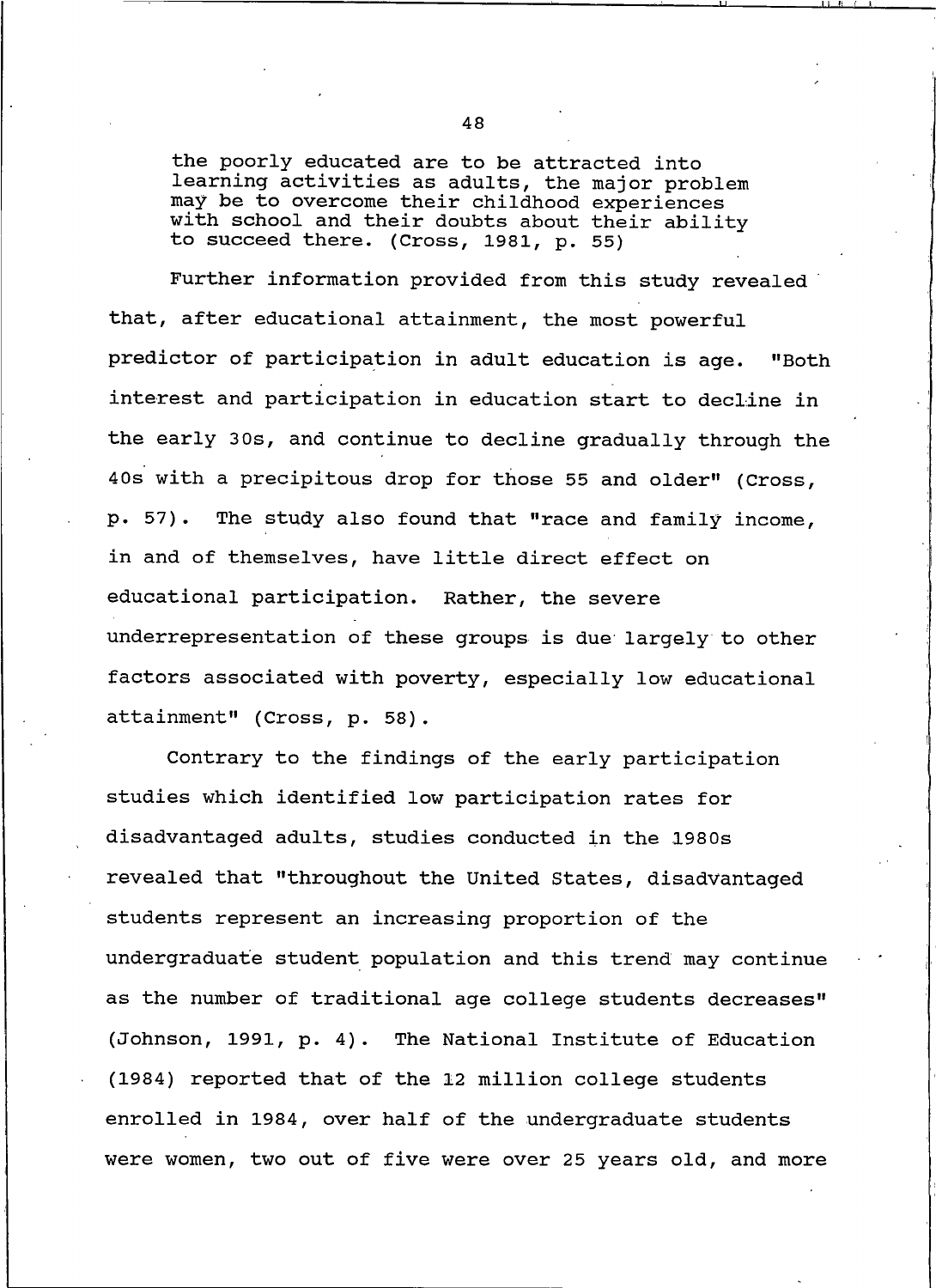than 40% attended college part-time (p. 2). The study of student demographics completed by Astin (1975) revealed a "growing diversity among postsecondary education students in terms of racial and ethnic background and socioeconomic status"  $(p. 26)$ .

Will (1984) focused his study of participation in postsecondary education on the enrollment trends for individuals with disabilities. He reported the following:

A large number of the adolescents with disabilities who are now in high school are among the first age cohort of students receiving legislatively mandated public education services. Many of these students have had at least ten years of public education quaranteed by the Education for All Handicapped Children Act enacted by Congress in 1975. Nationally, about 251,000 to 300,000 youth who receive the benefits of special education programs will exit each year from their These numbers are significantly up over programs. recent years. Many of these young people will need to access postsecondary vocational training as a means of enhancing their future employability. (pp. 3-4)

Johnson (1991) summarized the impact of the two trends in enrollment, increasing diversity in student populations and increasing numbers of students with special needs, on postsecondary vocational educational institutions.

The enrollment data of the 1980s suggests that there is a growing trend toward serving increased numbers of disadvantaged students in postsecondary vocational education. This should be viewed as positive evidence for the need to promote appropriate programs and services for these individuals. A fundamental shift in organizational philosophy and practice may, however, be required to meet this challenge. In most cases this will require more than a simple fine-tuning of existing institutional policies,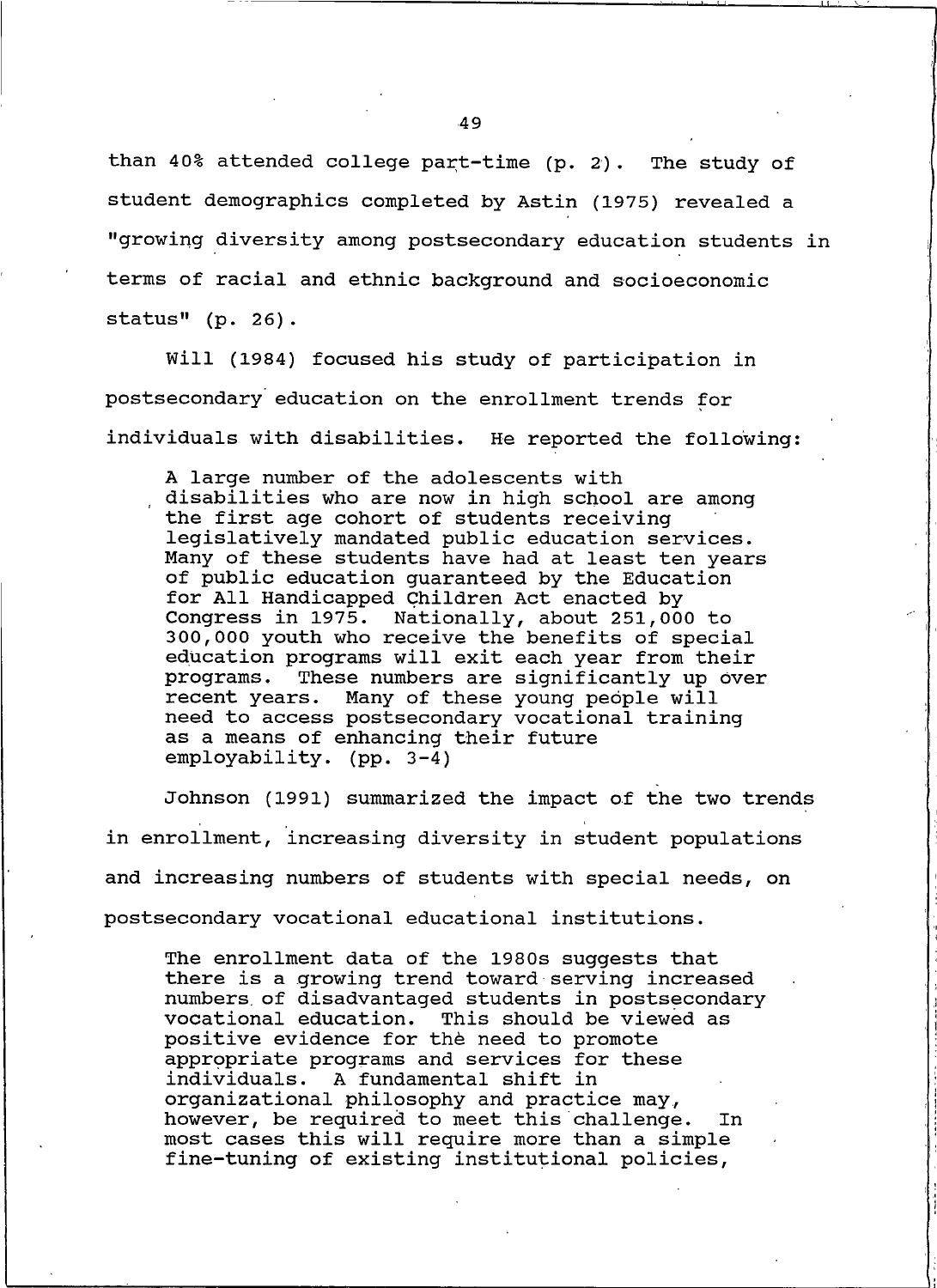programs, and practices. A more in-depth understanding as to why students drop out, why they stay, and what appears to make a difference in enhancing their retention are critical questions for researchers and vocational education practitioners. (p. 60)

# Attrition and Persistence in Postsecondary Education

Tinto (1987) introduced his study of the dimensions and consequences of student attrition from postsecondary education with a disturbing statement that "more students leave their college or university prior to degree completion than stay" (p. 1). Tinto's statement regarding the high rate of attrition from higher education is well supported by the United States Department of Education (1993) which provided the following information:

Recent years have seen a great widening of access to postsecondary education. A larger proportion of the U.S. population that ever before and a larger proportion than in any other nation enjoys the advantages of education beyond high school. But the open door to postsecondary education too often proves to be a revolving door. Of the roughly 2.6 million students entering degree programs in higher education each year, over a million never receive a degree. (p. 5)

The review of the literature in the field of adult education regarding attrition from postsecondary education revealed that the attrition rate of 50% as reported by the Department of Education in 1993 has remained constant since the first national study was completed in the 1930s. The literature also revealed that there are two differing positions, on the part of adult educators, regarding the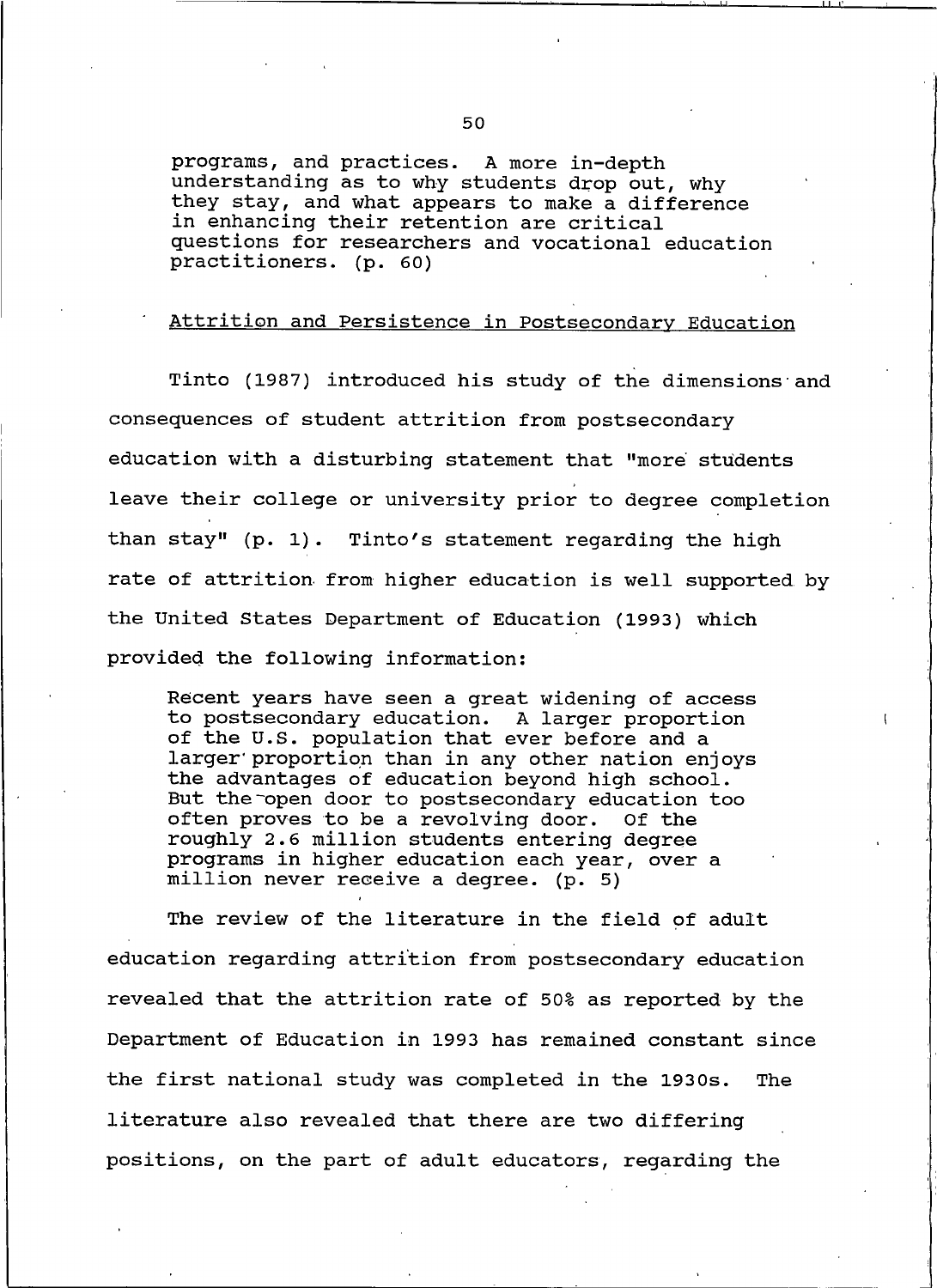meaning of attrition from postsecondary education. Some educators view attrition as a two pronged failure, i.e., failure on the part of the individual to complete a plan of study and failure on the part of the institution to retain the individual until completion. Other educators view attrition, withdrawal from college, and dropping out or stopping out as having positive benefits for the individual as a learning or growth process.

Of particular relevance to the current study of disadvantaged adults in postsecondary vocational education were the conclusions of researchers regarding the attrition rate from two-year colleges. Cope and Hannah (1975) found that:

The rate of dropping out among community college students is apparently considerably higher than rates at four year colleges. Nationally it appears that approximately one half of community college students do not return for their second year and only about half of the remaining students go on to complete requirements for an associate degree.  $(p. 2)$ 

Iffert's 1957 study of attrition (as cited in Cope & Hannah, 1975) found "striking differences in attrition rates among the various types of colleges, with dropouts occurring more frequently in technological institutions, teachers colleges and publicly controlled institutions" (p. 28). Astin (1975) concluded that "students of comparable ability had somewhat better chances of returning for a second undergraduate year if attendance was at a four-year college" (p. 6).